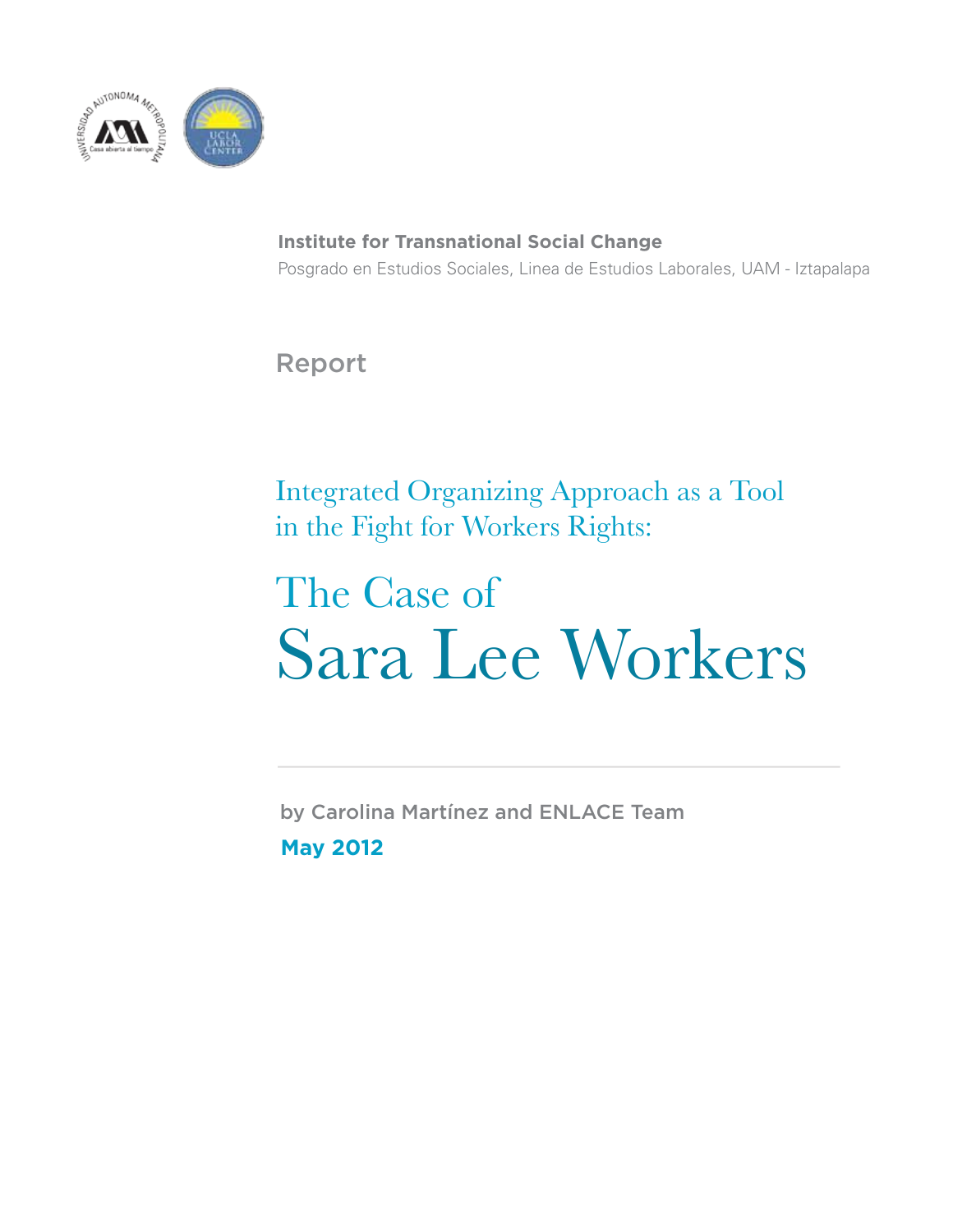#### **Institute for Transnational Social Change**

The Institute for Transnational Social Change (ITSC) is a collaborative project between the UCLA Labor Center and the Universidad Autónoma<br>Metropolitana, Unidad Iztapalapa (UAM-I) Metropolitana, Unidad Iztapalapa (UAM-I) Graduate Labor Studies. ITSC serves as a hub for cross-border collaboration among key workerled organizations (independent unions, worker centers, NGOs, and academics) in Mexico and the United States. Our main goals are to address the needs of a low-wage workforce that is often hard to reach, like migrant workers, women in the garment industry, farm workers, miners, and other workers who are subject to the complexities of industries dominated by highly mobile transnational corporations. ITSC's activities aim to advance

opportunities for cross-border collaboration and increase access to organizations that promote leadership development, conduct health and safety trainings, and build organizational capacity. ITSC is spearheaded by Gaspar Rivera-Salgado and coordinated by Veronica Wilson at the UCLA Labor Center, together with Fernando Herrera, Sergio Sánchez, Leticia Hernández, and Alejandra Zacapa at UAM-I. This project is made possible in part by the generous support of the Ford Foundation and General Service Foundation.

ITSC's web page is: **http://www.labor.ucla.edu/programs1/itsc.html**

#### **Acknowledgements**

The authors wish to express their sincere gratitude to the workers and their organizations in the struggle for dignified jobs. Appreciation is owed to individuals who shared their life stories, analysis, and support in the process of carrying out this study. Many thanks also to UCLA's Center for Labor Research and Education (Labor Center), a program of the Institute for Research on Labor and Employment.

Design by **Freddy Pech** www.freddypech.com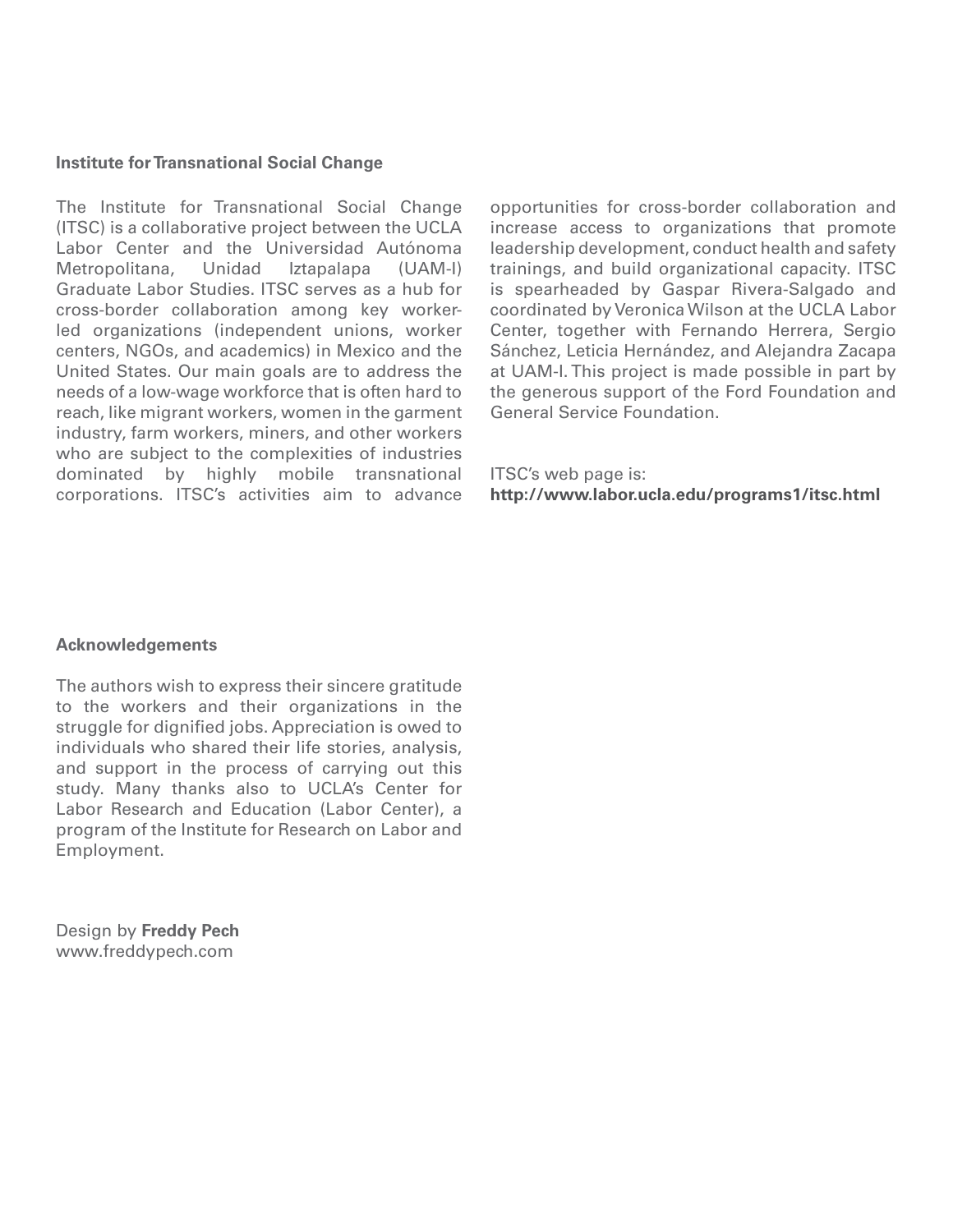# **Index**

# **Introduction** 2

### **The Context** 4

- Coahuila 4
- Sara Lee 5
- Claims 6

#### **Integrated Organizing Approach Methodology** 8

- Testimonies of Sara Lee Workers 8
- Introduction to Integrated Organizing Approach 9

### **Internal Plan**  11

- 11 SEDEPAC-Worker Center
- 12 Rights of Workers and Employees
- 12 Training Tools
- 14 Capacity-Building Strategies

### **Strategy**  16

- 16 Training and Partnerships
- 17 Data Collection
- 17 What are the Dreams of the Company?
- Value-Added Processes 17

### **External Plan**  19

- 19 Company Image
- Synchronized Actions 20

### **Conclusion** 22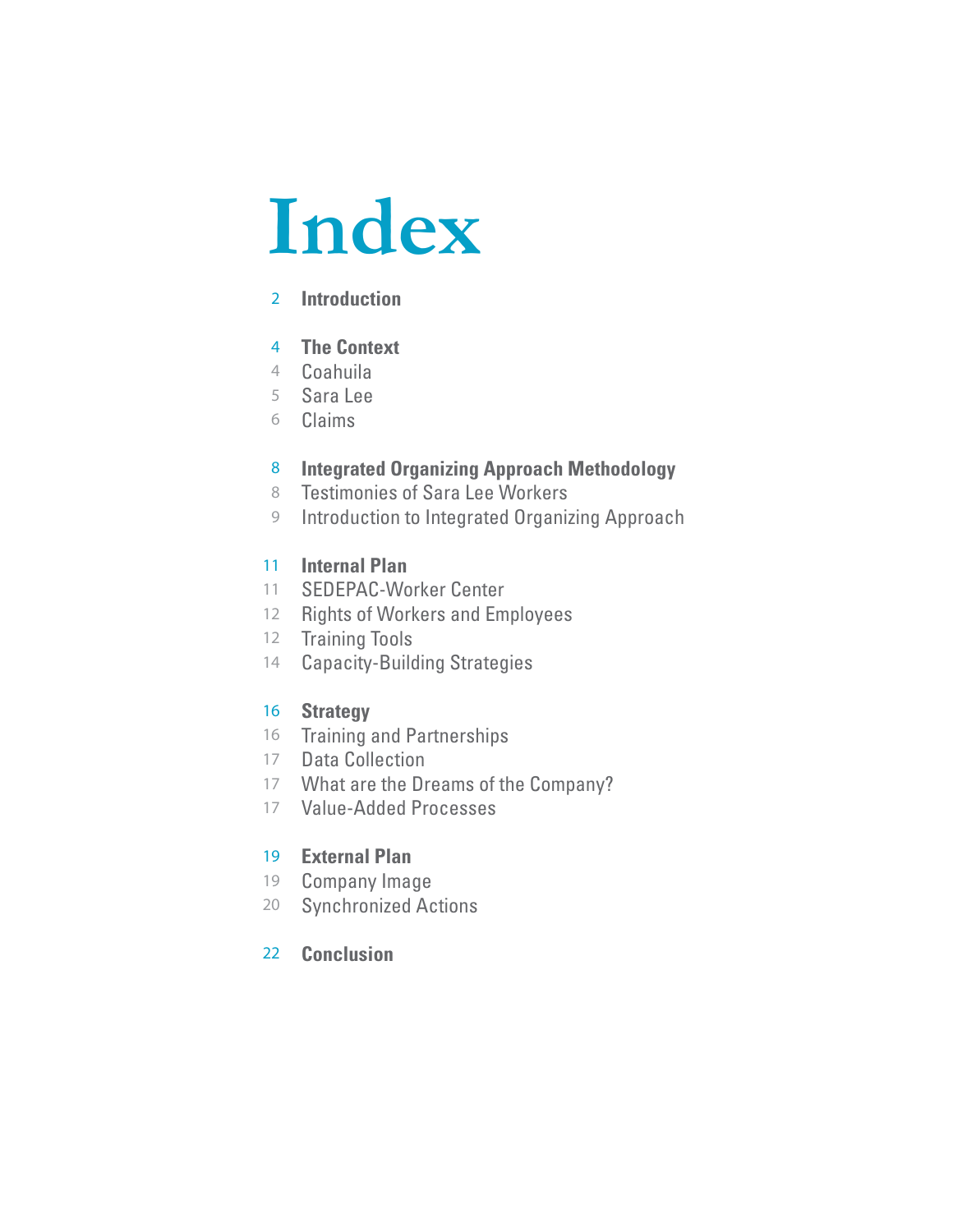# **Introduction**

The Integrated Organizing Approach (IOA) is an organizing method for low-wage workers engaged in struggles against multinational corporations. Implementation of this method has been a critical tool for organizing low-wage workers in unregulated industries, building alliances and relationships among community organizations nationally and internationally, and strengthening and enhancing campaigns. The case presented in this study demonstrates how the IOA can be a substantial asset for an organization in the design and execution of successful campaign strategies.

This report outlines the context in which labor violations occurred, describes maquiladora (foreign-owned manufacturing plant) workers' claims against the Sara Lee Corporation, and explains how the IOA emerged from a need to organize at the local level in the face of a multinational employer. The case study underscores various components of the Integrated Organizing Approach at a time when the maquila industry in Mexico was in decline, highlights organizing tools and points to how the IOA could be applied to other cases, and shows that the IOA can have an impact beyond

addressing immediate claims for better working conditions. In sum, organizing with the IOA resulted in workers who learned about their labor rights and strengthened ties at the national and international levels among organizations fighting to defend low-wage workers. To give an idea of organizers' role in the case, below is a brief history of two key organizations in the struggle, Enlace and Servicio, Desarrollo, y Paz A.C (SEDEPAC).

### **Enlace**

In 1996 and 1997, Peter Cervantes-Gautschi traveled throughout Mexico and the United States interviewing leaders in the low-wage worker struggle. He included both countries because many low-wage workers in the United States were Mexican immigrants, and workers in Mexico are employed in the production of US-based transnational corporations. From the interviews, Cervantes-Gautschi recognized common challenges in organizing against multinational corporations, primarily that it requires continuous recruitment and training to build a strong and democratic leadership, effective strategic planning, and mechanisms that develop organizational identity while incorporating new people and energy.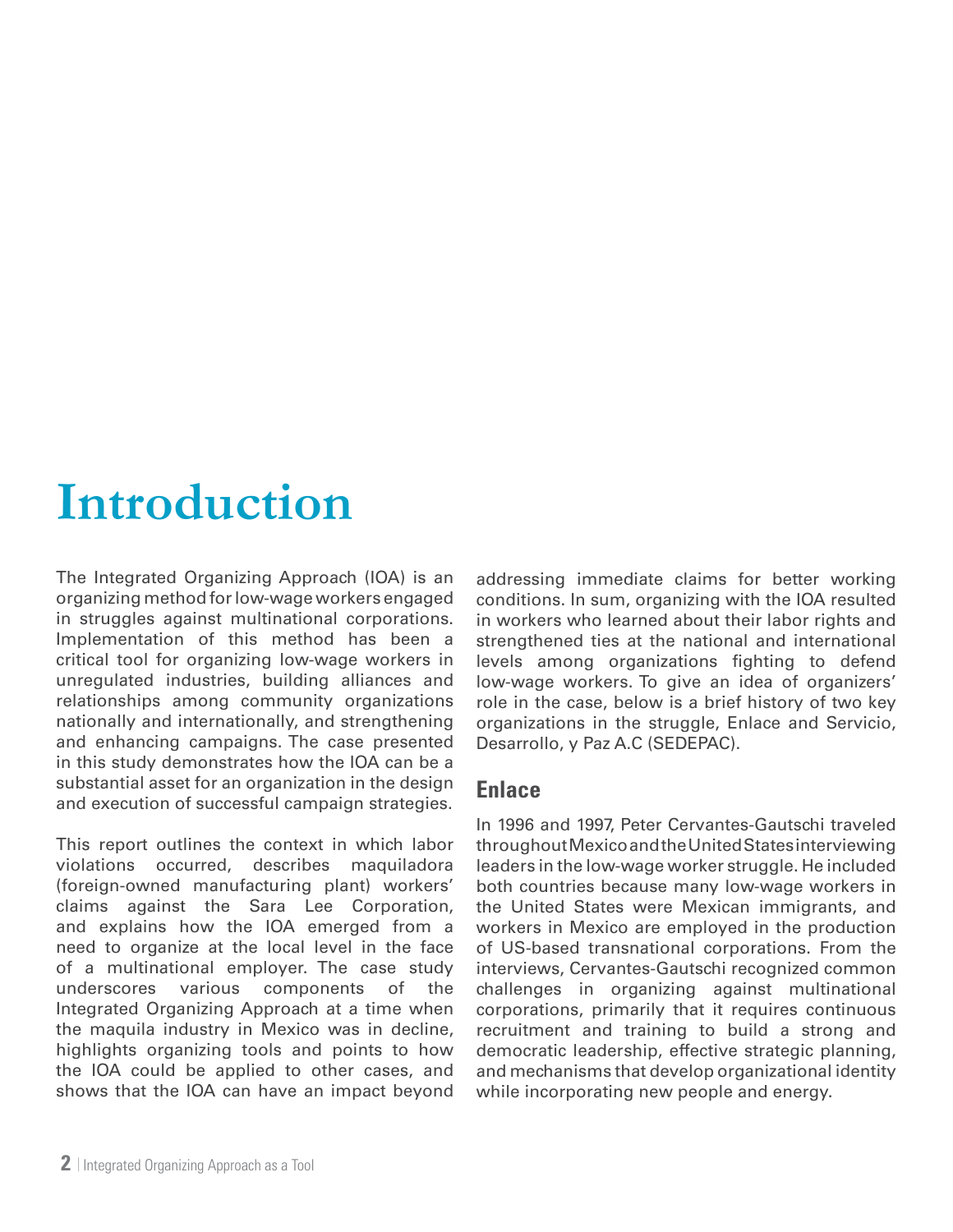In 1998, seventeen community groups joined together to found Enlace, based in the United States and focused on cross-border programs. By the year 2000, Enlace had twenty member organizations, representing a base of three hundred thousand workers on both sides of the border. Enlace aims to increase organizations' ability to plan strategically by training leaders in member and ally organizations. Those leaders can then be resources to their own groups and to the social and economic justice movement. Enlace's educational program, the Enlace Institute, helps low-wage worker organizations develop leadership teams and build capacity to continuously improve their work.

# **Servicio, Desarrollo, y Paz A.C. (SEDEPAC)**

SEDEPAC, founded in 1983 in Mexico, led the struggle against Sara Lee. SEDEPAC is a worker center that advances social and environmental initiatives to improve the wellbeing of all communities. SEDEPAC works with various community organizations to build their organizing capacity, strengthen civil society, and promote justice and democratic change. Among other activities, SEDEPAC researches workplace conditions, documents abuses, and leads workshops against sexual harassment and discrimination. A main goal of SEDEPAC is to promote workers' rights in Mexican maquiladoras.1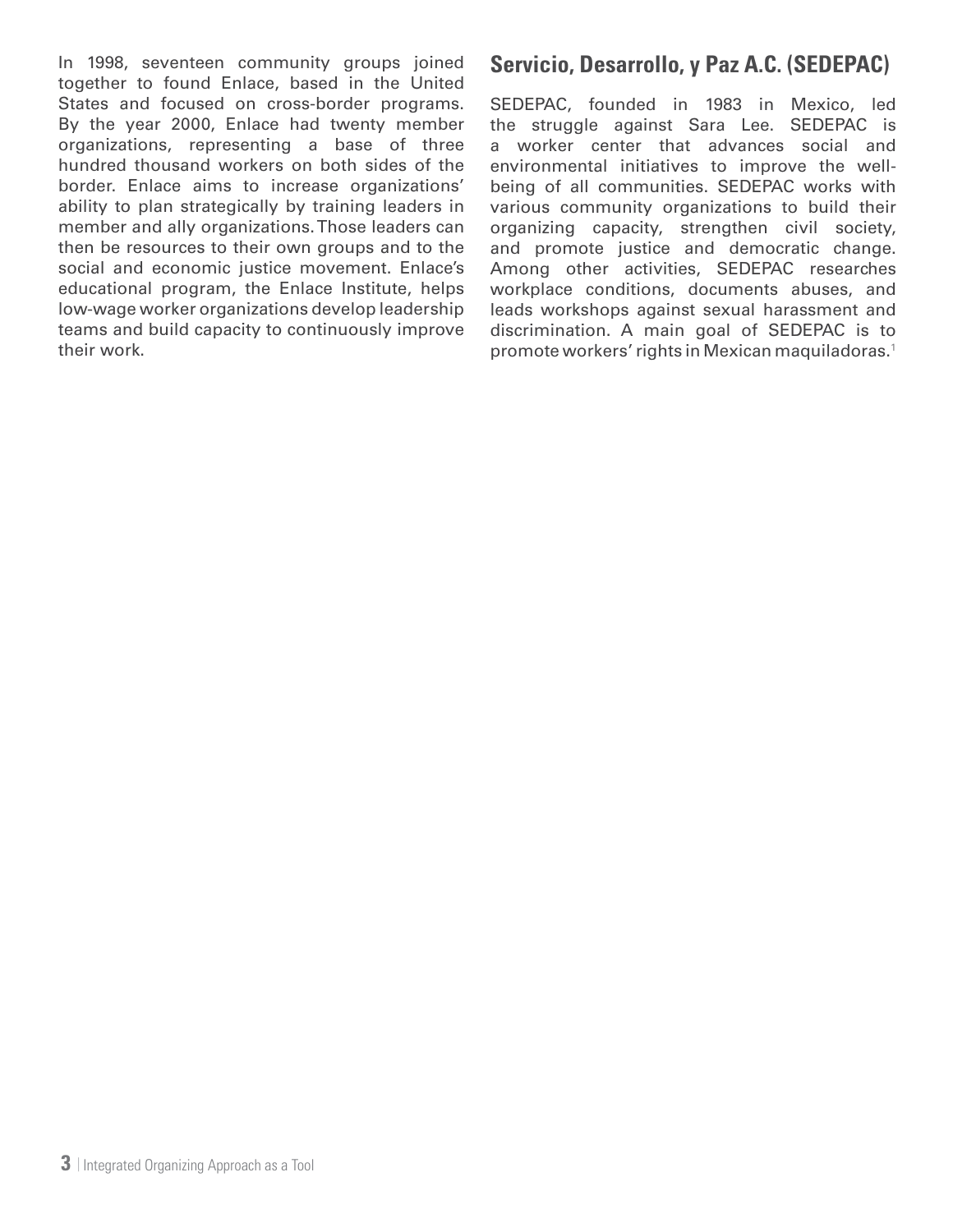# **The Context**

In 2001, Sara Lee Corporation was prepared to close plants in Mexico and cut more than eight thousand jobs. $2$  However, due to the struggle of their workers, Sara Lee plants stayed open in Mexico four years longer than planned. Not only did workers save their own jobs in this case, but also the experience resulted in a solid workers' rights organization and workers with leadership skills who continue to defend their rights.

To clearly understand the achievements of the Sara Lee workers and the Integrated Organizing Approach as an organizing tool, it is essential to consider the practice of company closures in Mexico in the last twenty years, the culture of Sara Lee, and Sara Lee's business plans.

# **Coahuila**

Since the forties, the State of Coahuila has played an important role in the national economy of Mexico. Coahuila's economy was based on the production of coal and steel for roughly four decades. From the 1980s on, the focus shifted to manufacturing exports due to the political elite's interests and federal government support for opening markets.4

In the 1990s, manufacturing in maquiladoras still generated many jobs in Coahuila. Between 2000 and 2003, the state lost about eight thousand jobs.5 However, the maquila still represented a high percentage of total employment in the state. According to the 2003 Economic Census, maquilas comprised 50 percent of manufacturing employment in the state.<sup>6</sup> Maquila job concentration varied from city to city. For example, in Acuña, maquilas comprised over 90 percent of employment, and in Piedras Negras, over 80 percent, while in Torreon, little more than 40 percent were employed in  $maquilas.<sup>7</sup>$ 

Coabuila

193

š

-Piedras



Map of the State of Coahuila 3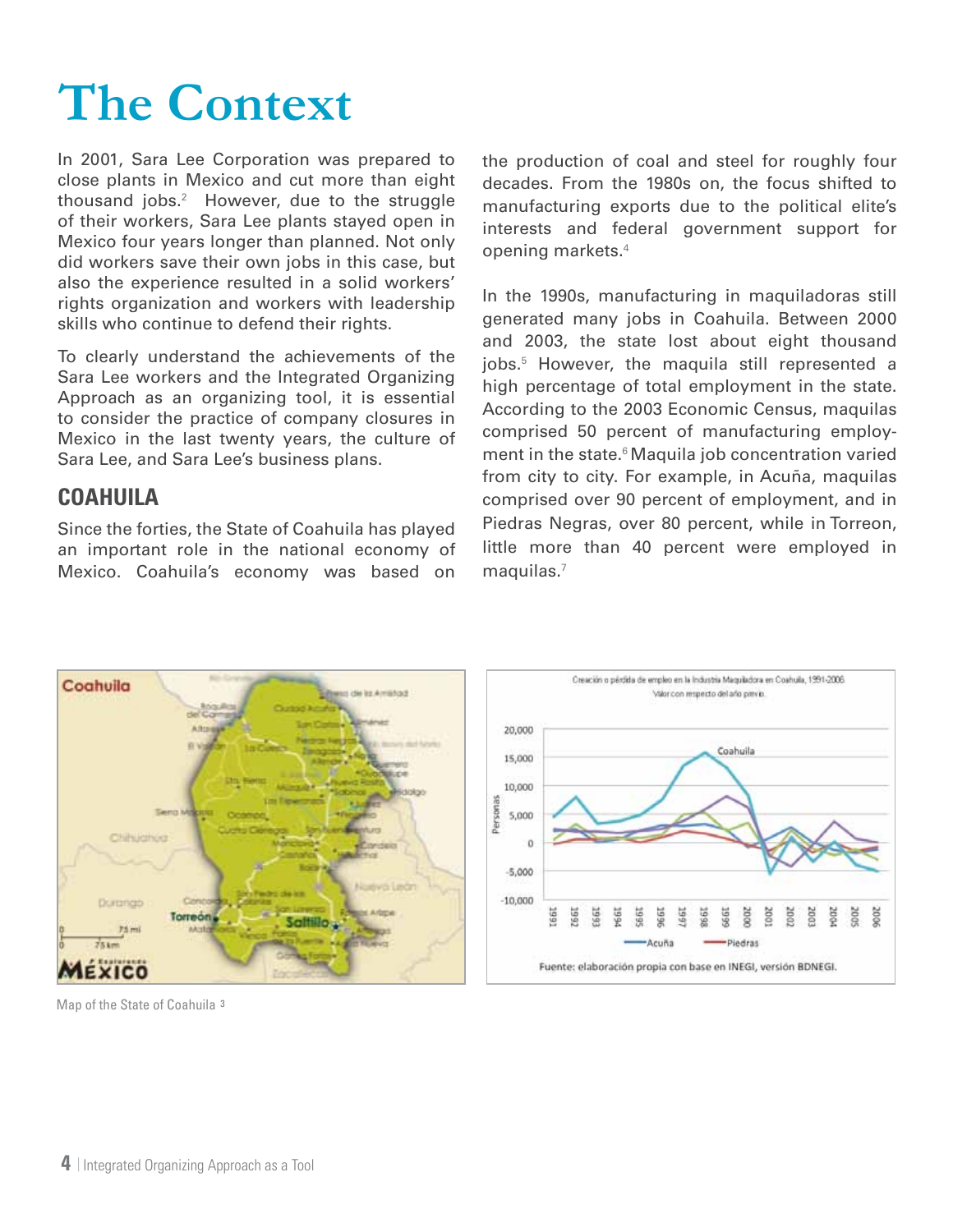# **Sara lee**

In 1999, the Sara Lee Corporation employed about 140,000 workers in Mexico. Sara Lee's business strategy was based on trademarks, thirty-two of which were megabrands that each sold more than \$100 million annually. These brands included Kiwi (shoe polish), Hillshire Farms (cold meats), Hanes (underwear and sportswear), L'Eggs (stockings) and Wonderbra. The corporation was divided into five groups: Foods of Sara Lee, Branded Apparel of Sara Lee, Sara Lee Food Service, Sara Lee Tea and Coffee, and Sara Lee Products for Body Care and the Home. It had six plants located in the state of Coahuila in Allende, Frontera, Sabinas, San Pedro, and Nueva Rosita, Monclova and one in the state of Nuevo Leon in Ciudad Guadalupe. In 1998, the corporation employed over sixty-five hundred workers in Coahuila alone.



Sara Lee Brands Enlace Artistic Creation ©Enlace

In the 1990s, Sara Lee Corporation was among the top companies in the Chicago business community, the company's home base. Sara Lee employed more than 139,000 people worldwide, had 278 processing plants in 40 countries, and 32 brands. Sara Lee had an average profit of about 14 percent each year.

The following table illustrates the different branches of the corporation and its sales in 1998.

| Product                                                                                          | <b>Billions of Dollars</b> |
|--------------------------------------------------------------------------------------------------|----------------------------|
| Sara Lee food (meat)                                                                             | \$4.3                      |
| <b>Bread</b>                                                                                     | \$1.1                      |
| Coffee and tea                                                                                   | \$2.8                      |
| Products for the home and body<br>(insecticides, shoe care, skin lotions, and<br>air fresheners) | \$2.0                      |
| Clothing (Bali, Hanes, Hanes Her Way, Just<br>My Size, Playtex, Wonderbra).                      | \$7.3                      |

Between 2000 and 2003, 534 maquiladoras closed in the state of Coahuila, in part because large companies based in Mexico like Sara Lee began to move their manufacturing to countries in Asia in search of more competitive production conditions.<sup>8</sup> Maquiladora closures were carried out, in some cases, using illegal tactics to avoid compensating workers.9 For example, employers would clear out all machinery at night and disappear to avoid paying workers their legally required benefits.<sup>10</sup> Companies also delayed compensating workers until years after closing a facility, which allowed them to retain much of the money owed to workers. When they finally paid workers, they did so without interest or considering devaluation of the peso.<sup>11</sup>

Mexican law stipulates that a worker must receive compensation for forty-five days of salary per year of service, up to a maximum of forty-two months. Companies used tactics such as reducing production to less than 50 percent for four or five weeks to reduce workers' salaries, thereby decreasing the base salary that determined how much the company had to pay their laid-off employees.

For example, if a company reduced workers' wages from 60 to 40 pesos a day, the company saved 9,000 pesos per worker at the time of compensation.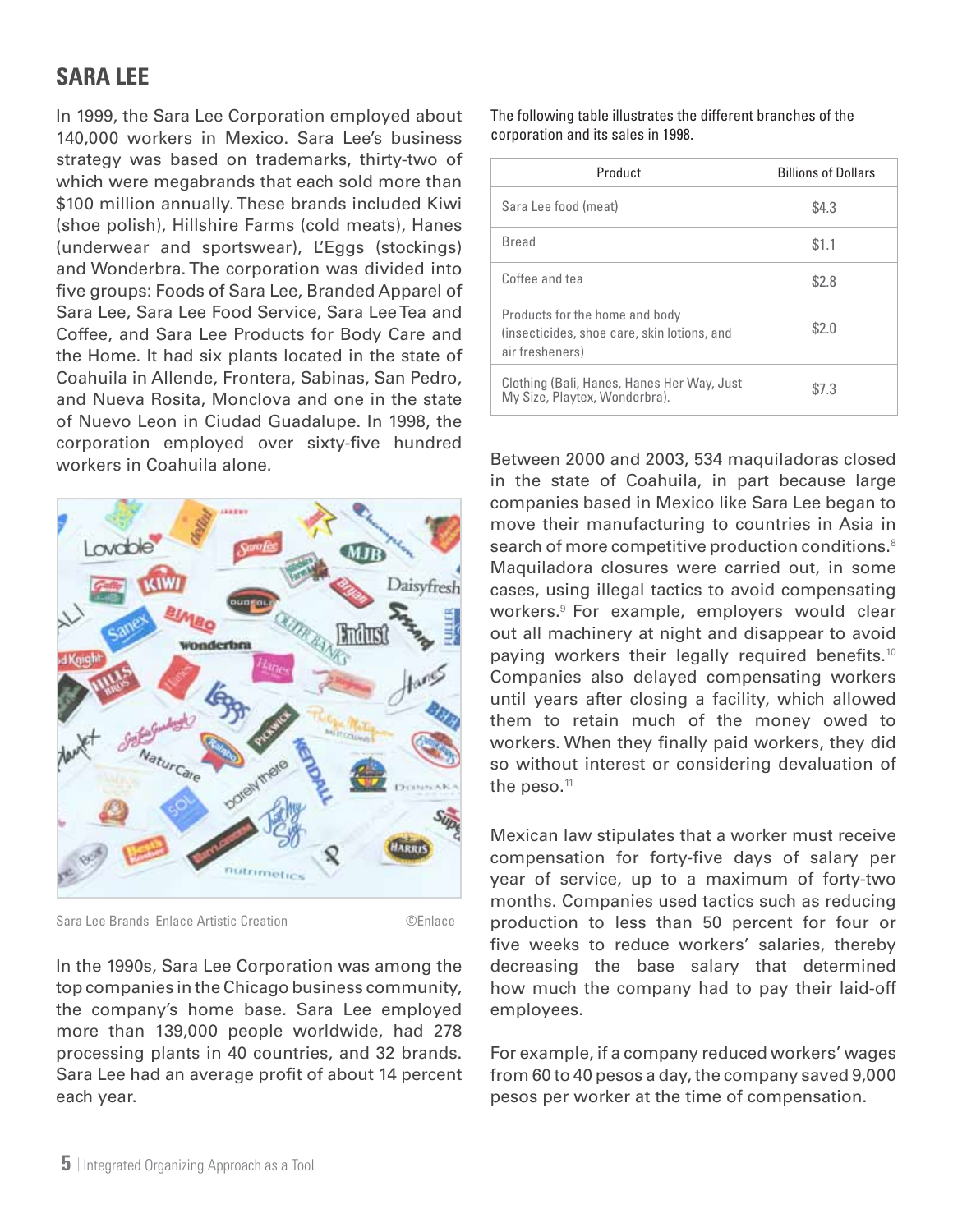# **Claims**

In 2000, a group of workers at the Sara Lee plant in Coahuila began to organize to demand a living wage. They asked for the support of SEDEPAC, which simultaneously began a formal relationship with Enlace. Working together, the plant workers, Enlace, and SEDEPAC were able to restore labor rights at Sara Lee. Workers "joined the struggle not to harm the company, but to have decent jobs."12 Organizers and workers began to reach both longand short-term goals, and workers' demands evolved from basic wage protections to freedoms already protected by Mexico's labor laws. By the end of the campaign, workers demanded:

1. impartiality on the part of the Sara Lee Corporation to allow workers in Mexico to join unions freely;

2. that Sarah Lee rehire 249 dismissed workers;

3. and 100 percent payment of compensation to 1,200 workers.

The third demand included vacation pay and compensation based on full salaries, not on the reduced pay due to cuts the company made strategically as the date of the plant closure approached.

The following table summarizes both some of the ways in which Sara Lee committed labor rights violations and the workers' achievements in their fight to keep their living-wage jobs.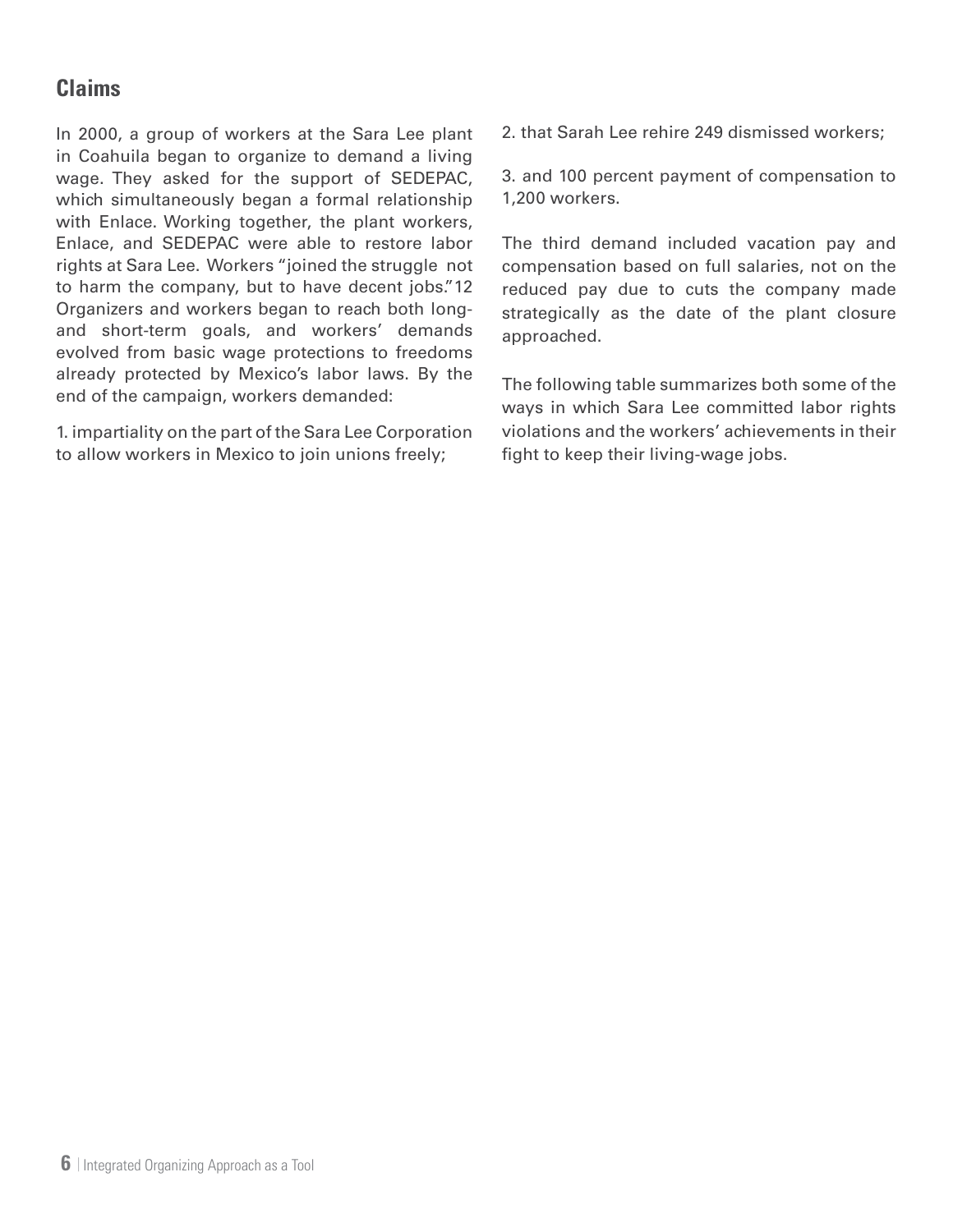|  | Sara Lee's Labor Violations in Mexico and Workers' Achievements |  |  |  |  |
|--|-----------------------------------------------------------------|--|--|--|--|
|--|-----------------------------------------------------------------|--|--|--|--|

| <b>MEXICAN FEDERAL LABOR LAW</b>                                                                                                                                                                                                                                                                     | <b>SARA LEE ACTIONS</b>                                                                                                                                                                                                                                                                                            | <b>WORKERS' STRUGGLE AND ACHIEVEMENTS</b>                                                                                                                                                                                                                                                                                                                                                                                                                                                                                                                                       |
|------------------------------------------------------------------------------------------------------------------------------------------------------------------------------------------------------------------------------------------------------------------------------------------------------|--------------------------------------------------------------------------------------------------------------------------------------------------------------------------------------------------------------------------------------------------------------------------------------------------------------------|---------------------------------------------------------------------------------------------------------------------------------------------------------------------------------------------------------------------------------------------------------------------------------------------------------------------------------------------------------------------------------------------------------------------------------------------------------------------------------------------------------------------------------------------------------------------------------|
| <b>Articles 84 and 87:</b><br>Every company is required to give its<br>employees an annual bonus at the end of the<br>year equivalent to at least 15 days' wages.                                                                                                                                    | The company generally did not pay bonuses,<br>and on the rare occasions it did, payments<br>were postponed until early the following<br>year.                                                                                                                                                                      | The workers formed a committee of 25 people to train<br>themselves about the provisions of the Federal Labor<br>Law regarding bonuses and created an action plan to<br>engage in negotiations with the company. The workers<br>committee circulated a petition asking for the bonuses<br>according to the Federal Labor Law. More than 400<br>workers signed the petition.<br>In December 2001, the company paid the bonuses for the<br>first time.                                                                                                                             |
| Article 117:<br>The employer must file an annual income<br>report and provide it to workers or post it in a<br>place visible to workers.<br>The company must also deliver profit-<br>sharing payments to the workers every year<br>based on its annual profit, no later than May<br>15 of each year. | The company did not always report its<br>profits and often underreported the amount.<br>Sara Lee also did not post the annual profit<br>statement, taking advantage of workers'<br>ignorance of the law.                                                                                                           | The workers committee and SEDEPAC used flyers,<br>meetings, and trainings to inform and organize workers.<br>Members formed a committee to negotiate with<br>the manager of the plant. Lastly, they pressured the<br>Secretary of Labor and the Office of Conciliation and<br>Arbitration, demanding that Sara Lee make information<br>about annual profits available to the public.<br>In May 2002, thanks to this pressure, Sara Lee distributed<br>profits to workers as required by law.                                                                                    |
| Articles 123-III, 134-IV, and 135-III:<br>The employer must provide workers with the<br>tools, instruments, and materials necessary<br>for the job. These should be of good quality,<br>be in good condition, and be repaired as<br>needed.                                                          | Sara Lee gave workers materials and tools at<br>the time they were hired. When the tools were<br>in poor condition, workers were responsible<br>for paying for replacements.                                                                                                                                       | Workers succeeded in getting the company to pay<br>for replacement of tools.                                                                                                                                                                                                                                                                                                                                                                                                                                                                                                    |
| Articles 132-XVI, 134-II, 310, 337-II, 423-III<br>and 511:<br>The employer must comply with health and<br>safety regulations to prevent accidents and<br>disease in the workplace. Workplaces must<br>have first-aid kits, and all accidents must be<br>reported to the authorities.                 | The company did not comply with health and<br>safety regulations in the workplace. It did<br>not report accidents or provide accident or<br>injury reports to workers, which precluded<br>workers' access to care in government<br>health centers affiliated with the Mexican<br>Social Security Institute (IMSS). | Sara Lee guaranteed that some worker leaders would<br>receive safety and health trainings and make an<br>emergency plan.<br>The Worker Rights Consortium (WRC), an independent<br>labor rights monitoring organization that conducts<br>investigations of working conditions in factories around<br>the world, studied medical diagnoses of 100 workers. The<br>company acknowledged the accidents had occurred on<br>the job and were not the fault of the fired injured workers.<br>New companies in Monclova address the issue of<br>occupational health with their workers. |
| Articles 170, 132-XXVII, and 165:<br>The employer must provide protection to<br>pregnant workers.                                                                                                                                                                                                    | The company fired pregnant women or<br>would quit from exertion, thereby losing their<br>health insurance. Several women lost their<br>babies due to dangers they were exposed to<br>at work.                                                                                                                      | The committee succeeded in stopping the layoffs of<br>increased their expected production so they pregnant women. The company agreed to provide<br>protection and give them permission to attend doctor<br>appointments during pregnancy.                                                                                                                                                                                                                                                                                                                                       |
| Article 3:<br>Employers are prohibited from discriminating<br>against workers based on age or sex.                                                                                                                                                                                                   | Sara Lee did not hire workers older than 37<br>and did not permit men to work in activities<br>requiring the use of sewing machines.                                                                                                                                                                               | When these complaints were made public, the<br>company agreed to hire older workers and to hire<br>men to work in production.                                                                                                                                                                                                                                                                                                                                                                                                                                                   |
| Article 354, 357 and 358: Employees are<br>allowed freedom of association. Employers<br>cannot intervene in workers' trade unions<br>and must maintain impartiality on the matter.                                                                                                                   | The company imposed a corrupt union on its<br>workers. The workers had no knowledge of<br>the union and were never provided a copy of<br>the labor contract.                                                                                                                                                       | The workers made a formal complaint to the<br>corporation and the labor authorities about the<br>imposed union's violation of workers' collective<br>rights. Eventually, Sara Lee agreed to union neutrality.                                                                                                                                                                                                                                                                                                                                                                   |
| Article 133, Fr. IX: Employers are prohibited<br>from using "blacklists" to exclude workers<br>from job opportunities.                                                                                                                                                                               | The company had a list of workers who<br>participated in mobilization. Some workers<br>were fired and found it difficult to find other<br>jobs.                                                                                                                                                                    | More than 250 worker leaders were rehired at<br>Monclova Internacional, the new plant.                                                                                                                                                                                                                                                                                                                                                                                                                                                                                          |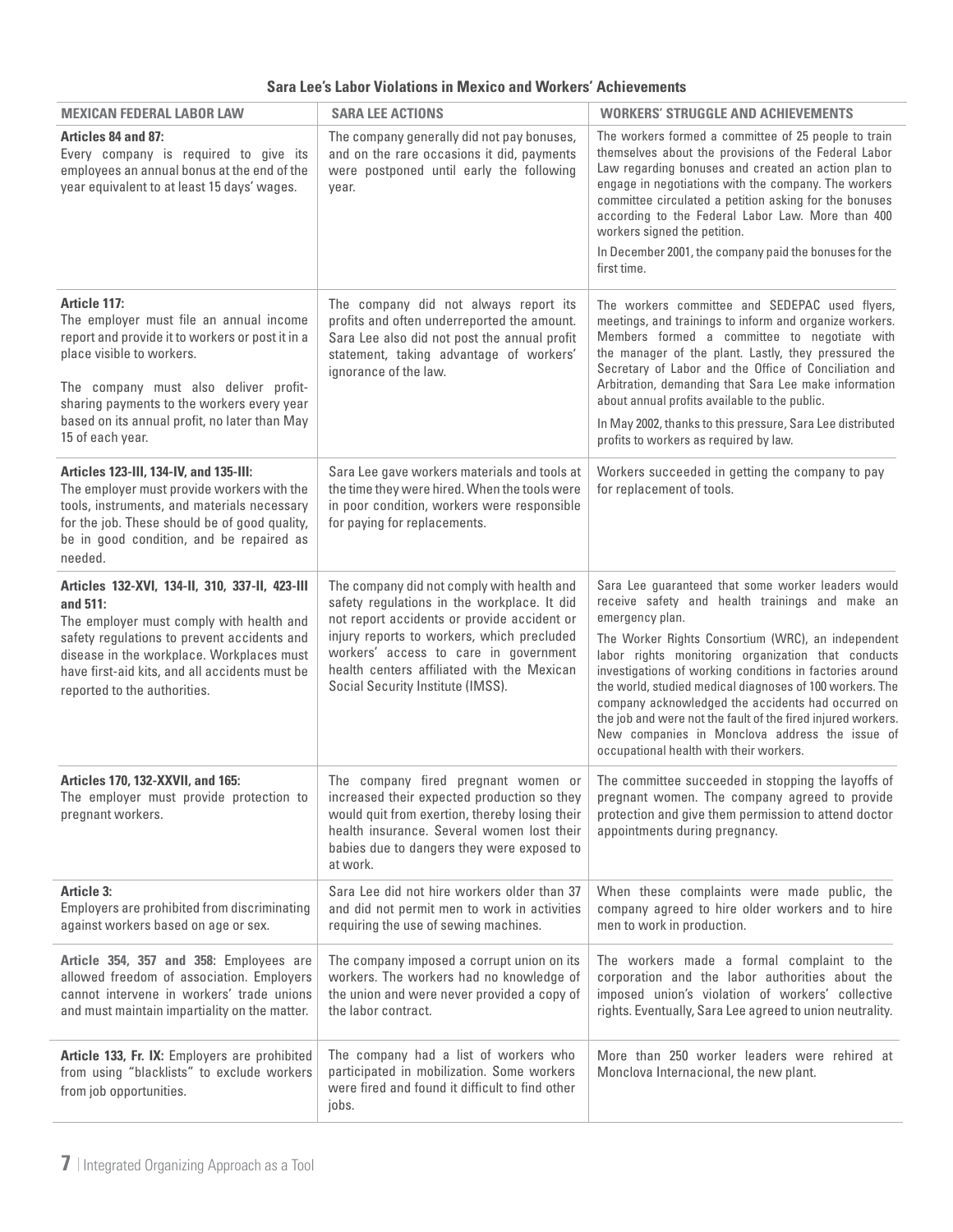# **Integrated Organizing Approach Methodology**

*"When you realize you have rights and that your life can change, you no longer let someone mistreat you. A worker who knows his health should be respected is a worker who protects himself." 13*

Sara Lee was considered a global leader in the movement for a "union-free environment." In October 2004 after four years of struggle, Enlace, SEDEPAC, and workers at the Sara Lee plant secured an agreement on freedom of association and harassment. Sara Lee's commitment to labor neutrality was the first among corporations with maquiladoras in Mexico.

This collective campaign brought global attention to Sara Lee's exploitation of maquila workers at the Frontera, Coahuila manufacturing plant, causing the site to close. Nonetheless, the plant workers achieved many of their goals as Sara Lee committed to:

- rehire 10 of the most recognized leaders from the Frontera plant;
- rehire 249 workers at the manufacturing plant in Monclova, based on their seniority at the Frontera plant,
- and pay fair compensation to all former Frontera plant employees.

# **How do local organized workers with limited resources deal with a powerful multinational corporation?**

Large, powerful corporations also have vulnerabilities that small organizations can target and use to apply pressure. Small organizations can also maintain a level of unpredictability that is nearly impossible for a big, diversified company to plan for and counteract. The organizing process

developed to confront Sara Lee's abuses has been used to shape other social and economic justice struggles. The study of this organizing process is based on campaign archives and interviews with some of the organizers, workers, and allies who participated in the struggle.

### **Leonor Castillo**

"More than a year later, Leonor Castillo is still a very angry woman. She sits at the kitchen table of her two-room cinderblock house and talks in a gentle voice that mutes the rage about her six years at the plant: the sudden reorganization of the production system with the result that everyone seemed to be working just as hard and maybe even harder but taking home less pay; the day she was running a 102-degree fever and they would not give her a pass to go home; those awful two months she was pregnant and kept asking for a change of assignment from the operation that required her to toss bundles of clothing over her shoulder from a sitting position.

Sorry, she was told, there was no lighter work in the factory of more than a thousand workers engaged in a dozen different operations.

"When I miscarried, the doctors asked if I lifted anything heavy," she says. "They had to do a cesarean to clean me out," Leonor, who is 32 and childless, adds softly.<sup>14</sup>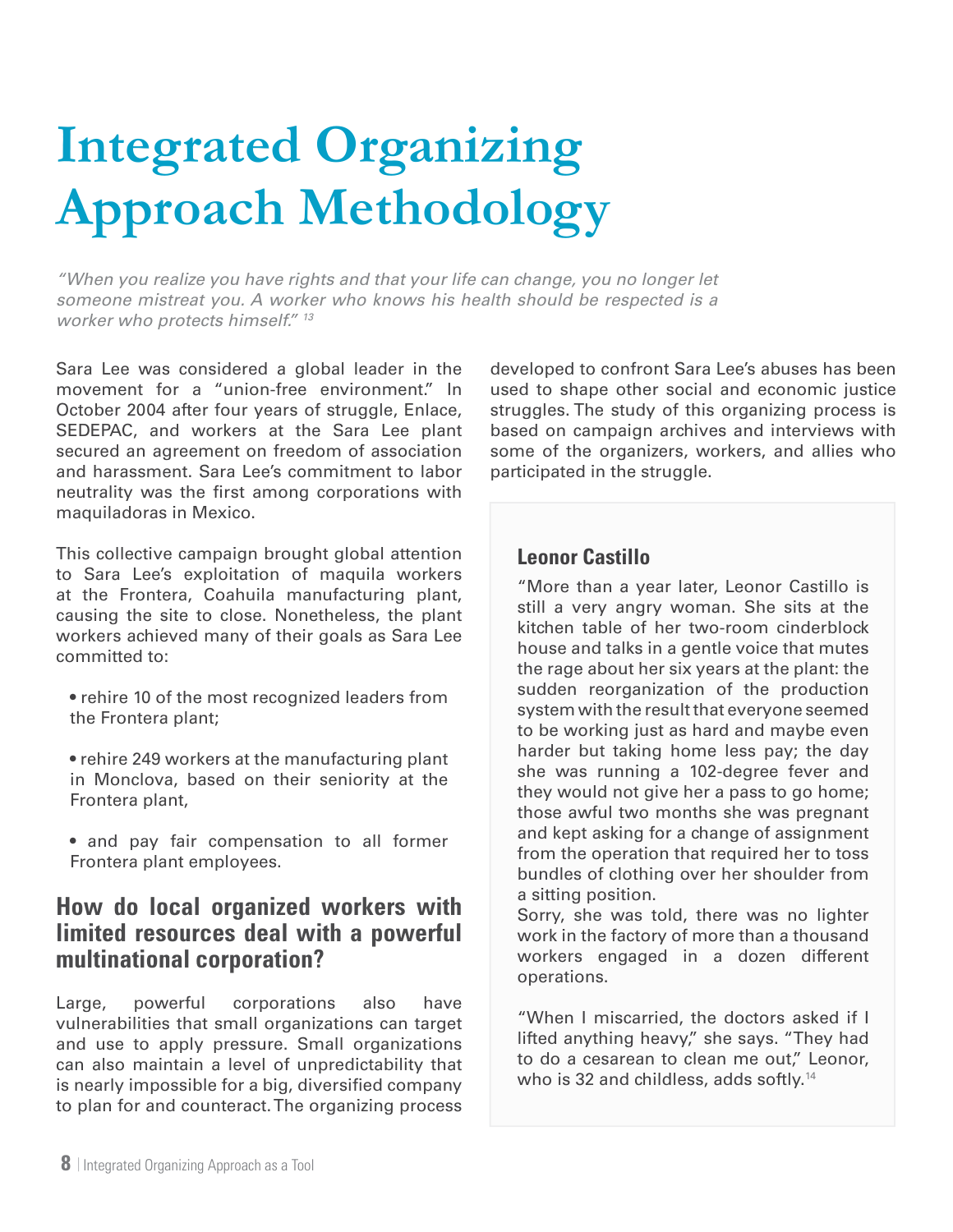### **Mari**

"I realized there was a lot of abuse, most of all against women. What encouraged me to get into this struggle was seeing many colleagues crying because they could not meet their production goals and were mistreated. I saw a coworker crying when her relative died and she was not allowed to attend the funeral. I felt very helpless. That day I went to the union delegates and asked them why they let her work under those conditions. I was very angry to see that instead of defending the rights of workers, the union was defending the company."15

# **Integrated Organizing Approach**

To put pressure on a company with so much power, it was necessary to develop a highly organized process. Enlace developed an organizing strategy along with a training methodology, the Integrated Organizing Approach, throughout the Sara Lee campaign to help workers fight abuses. The IOA is made up of three elements:

#### 1. Internal Plan:

Strengthen the organization from the inside through leadership trainings to restructure the organization and prepare its members to take up the fight against transnational corporations;

#### 2. Strategy:

Research the company's future work plans and develop mechanisms to interrupt them;

#### 3. External plan:

Develop synchronized actions with allies located at key international locations.

These three IOA elements should be developed and used in a synchronized manner.

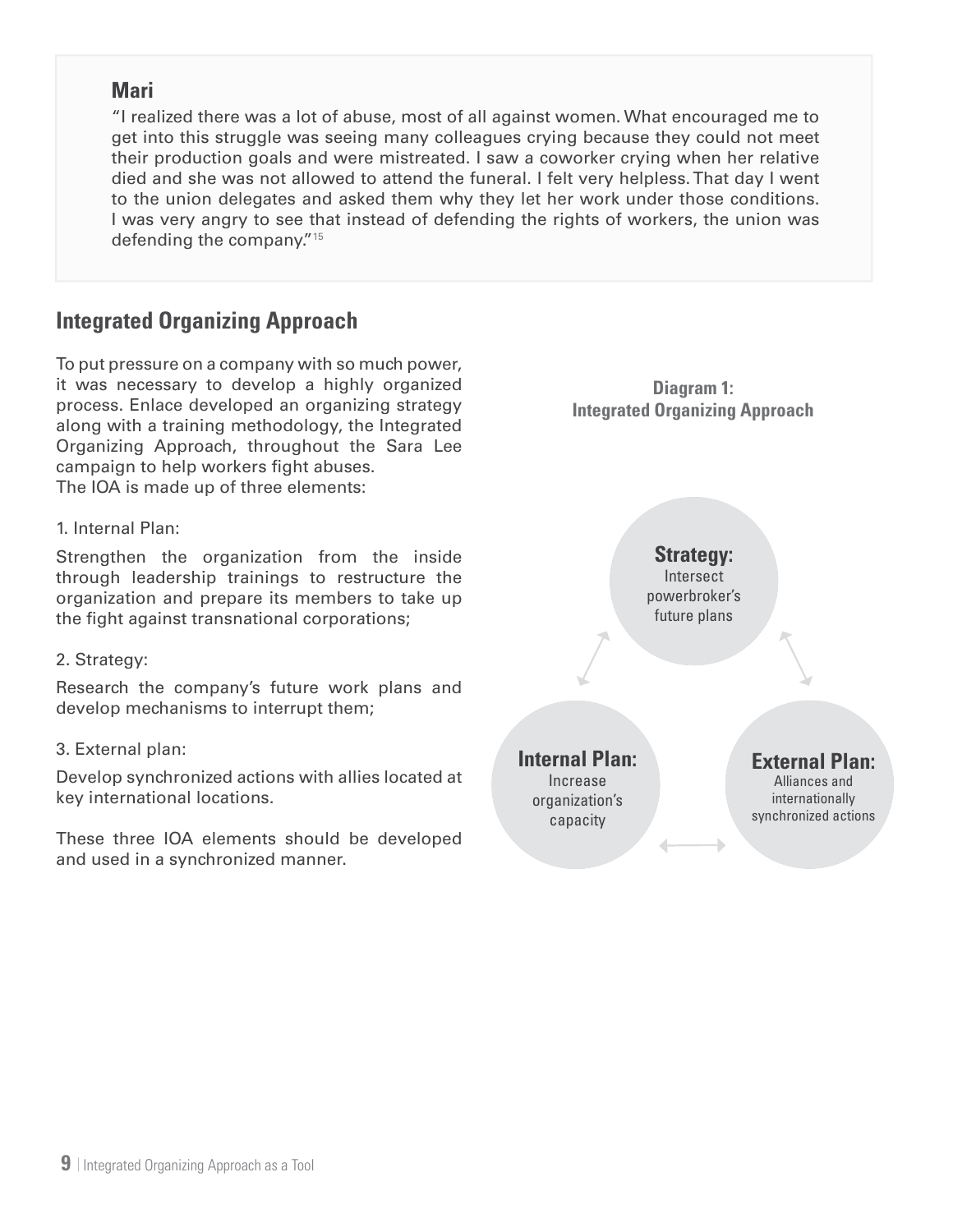|                               | <b>Internal Plan</b>                                                                                                                                                                                                                                                                                                            | <b>External Plan</b>                                                                                                                                                                                                                                                                 | <b>Strategy</b>                                                                                                                                                                                                                                                               |
|-------------------------------|---------------------------------------------------------------------------------------------------------------------------------------------------------------------------------------------------------------------------------------------------------------------------------------------------------------------------------|--------------------------------------------------------------------------------------------------------------------------------------------------------------------------------------------------------------------------------------------------------------------------------------|-------------------------------------------------------------------------------------------------------------------------------------------------------------------------------------------------------------------------------------------------------------------------------|
| Objective                     | Purposeful organizing                                                                                                                                                                                                                                                                                                           | "Float like a butterfly,<br>sting like a bee"                                                                                                                                                                                                                                        | Intersect powerbroker's<br>future plans                                                                                                                                                                                                                                       |
| Description                   | • Train the leadership team<br>· Develop internal structure<br>• Continuously improve through<br>evaluation<br>· Upgrade internal and external<br>communication                                                                                                                                                                 | · Develop campaign structure<br>and governance<br>· Develop internal communications<br>• Recruit allies<br>• Synchronize direct actions,<br>escalate pressure<br>• Establish intermediary for negotiations                                                                           | · Identify powerbroker(s)<br>• Research a corporation or<br>target's future plans to identify<br>points of vulnerability.                                                                                                                                                     |
| Team Frameworks <sup>16</sup> | • Strategic Direction<br>• Organizing Cycle<br>• Evaluation Star<br>• Four Sages<br>• Proactive Plan<br>• Arrow through the Apple<br>• Proactive Steps<br>• Levels of Energy<br>$\bullet$ Rap<br>• Levels of Fear                                                                                                               | • Strategic Direction<br>• Organizing Cycle<br>• Evaluation Star<br>• 4 Sages<br>• Proactive Plan<br>• Arrow through the Apple<br>$\bullet$ Rap<br>• Power Analysis                                                                                                                  | • Strategic Direction<br>• Organizing Cycle<br>• Evaluation Star<br>• Power Analysis<br>• Business Plan Steps<br>• Proactive Plan<br>• Arrow through the Apple<br>• Levels of Influence/Fear                                                                                  |
| Goals                         | • Develop effective strategy team<br>• Create mutual accountability culture<br>• Foster mutual support culture<br>• Make efficient use of energy<br>• Grow leadership<br>• Inspire and recognize allies<br>• Restructure strategy team<br>. Train to develop strategy and to<br>negotiate<br>· Worker leadership decides policy | • Recruit allies for actions<br>• Maintain discipline in governance<br>· Maintain message discipline<br>• Foster better internal<br>communications<br>· Target appropriate media<br>• Keep strategy concept flexible<br>• Recruit intermediaries<br>• Establish functional precision | · Identify powerbroker(s)<br>· Identify points of vulnerability<br>. Design actions to intersect future<br>plans and impact points of<br>vulnerability<br>• Maintain element of surprise<br>• Analyze effect of actions<br>• Redesign actions<br>• Gather inside intelligence |
| <b>Outcomes</b>               | We do exactly what we say                                                                                                                                                                                                                                                                                                       | Everyone wants to be with us                                                                                                                                                                                                                                                         | We prove everything we say                                                                                                                                                                                                                                                    |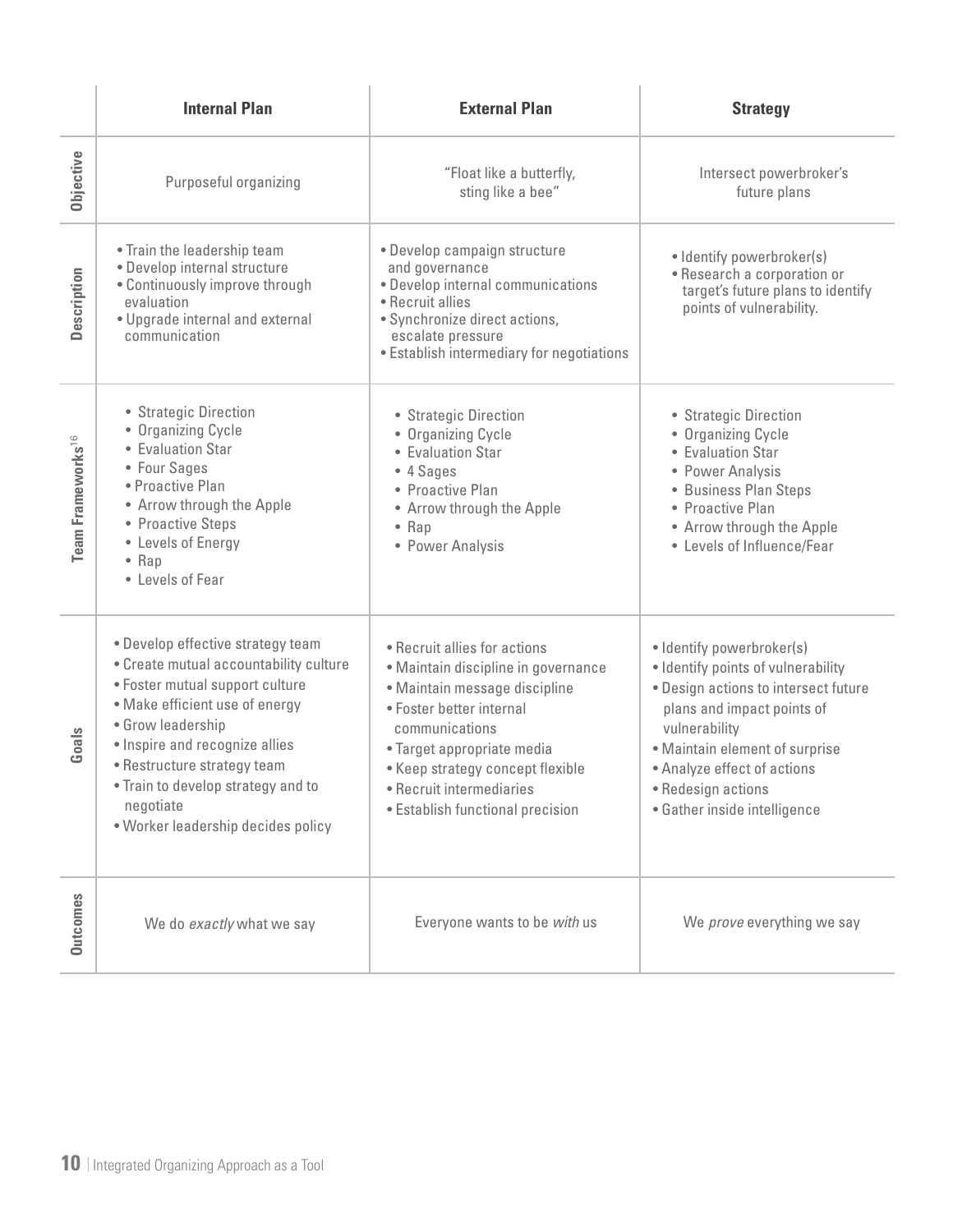# **Internal Plan**

The internal plan component of the IOA strengthens an organization by enabling coordination between the base and the leaders. After an organization examines its own structure and trains a team of leaders, the next step is to identify changes that are crucial to implementing a strategy. This section illustrates SEDEPAC's important role in the Sara Lee campaign, how the workers' committee was organized, how SEDEPAC supported leadership building through labor rights workshops and the use of tools like the Rap, the Evaluation Star framework, clear communication, music, and security.

All the organizing tools Enlace shared changed local practices. Ana from SEDEPAC explains that before working with Enlace, they organized in a different way:

 "Here we used to organize too quickly. Little by little with Enlace's trainings we began to take our time organizing. We needed to make a plan and have an organizational structure. The Organizing Cycle allows us to evaluate what we have, what we need to do, identify allies, and how we can organize and determine assignments in place of an impulsive action. Before the trainings, we would do an action and the media would not report on it. The organizing cycle helped us be more organized and request the media to report on the action."<sup>17</sup>

# **SEDEPAC Worker Center**

According to the Sara Lee workers, SEDEPAC played an important part in their struggle. The organization trained them to know and defend their labor rights. SEDEPAC provided continuous support in the organizing process, and staff was available for workers to call during actions if a question or doubt arose. As a physical space, the center served as a meeting place for workers to organize and express themselves freely. Workers met weekly to report injustices at work, let off steam, and develop actions. The center also facilitated mutual support.



SEDEPAC Team May 2001 CSEDEPAC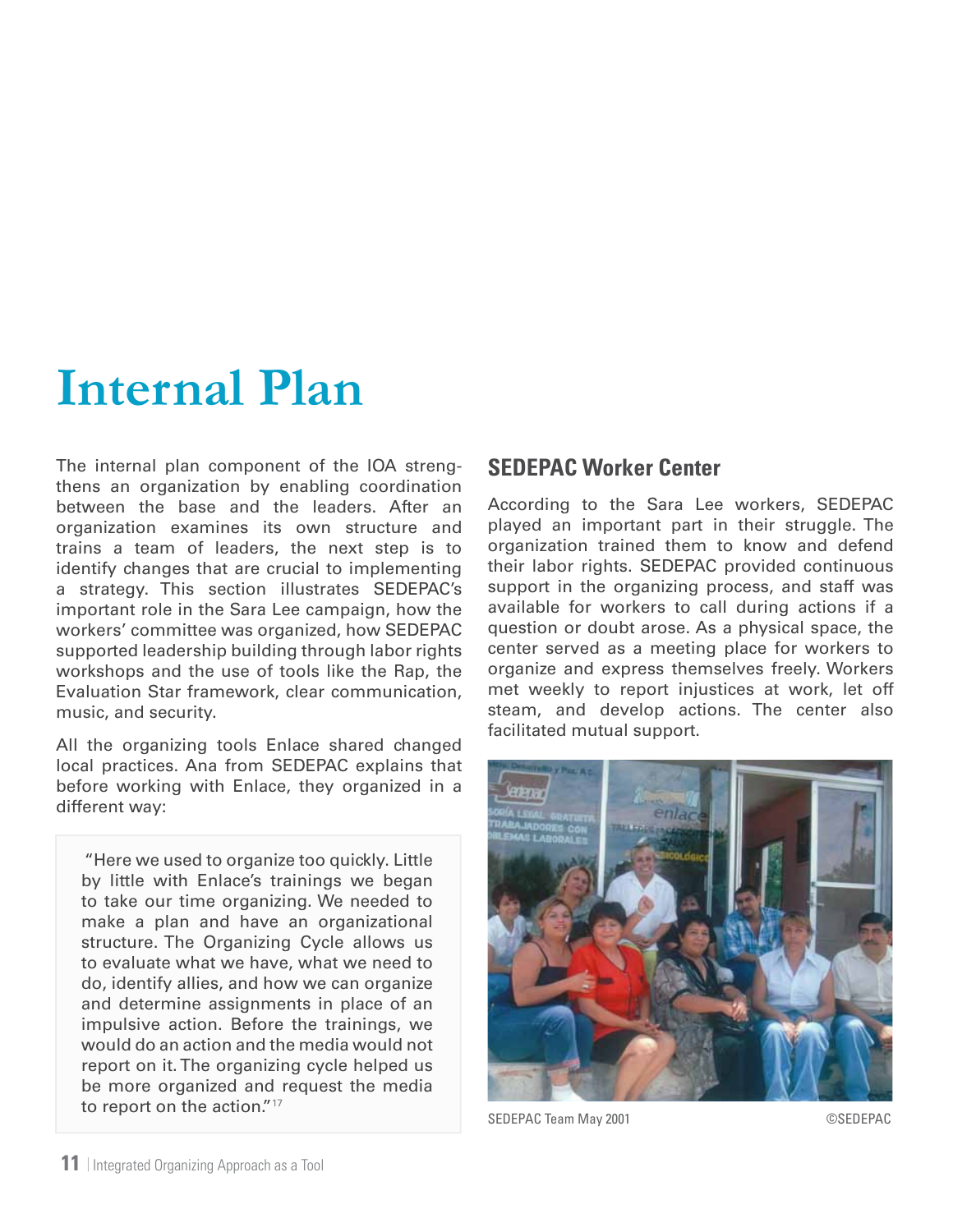# **Worker Rights**

Worker leaders participated in meetings and facilitated know-your-rights trainings and workshops for other workers. These meetings gave workers critical tools for their fight, generated a sense of solidarity, and helped them understand that they share common experiences with other workers. For Alma, the workshops on workers' rights motivated her to participate in the campaign. She had both experienced and witnessed many of the abuses at the plant, and "got involved little by little to learn to defend myself."18

The know-your-rights workshop encouraged participation for many other workers as well. Gloria Tello, a member of SEDEPAC during the campaign, explained that "training with concrete and conceptual tools, where the workers gained deep understanding of their rights and federal labor law, were vital to the campaign."19 Once workers knew their rights, they recognized when those rights were being violated, like when they failed to receive the correct pay or their yearend bonus. This awareness facilitated short-term organizing and at the same time, paved the way for long-term organizing in the future.

# **Organizing Tools**

#### **Organizing Tool: Evaluation Star**

Teams use the Evaluation Star to analyze and evaluate their work, highlighting areas to focus on when developing future plans. The Star measures the leaders' depth and growth in organizing the base by looking at the quality of operations, internal coordination, strategy, and effectiveness of the group's work. It is a simple process to learn and use.

#### Suggested uses:

- Analyze an organization's readiness for launching a campaign; evaluate progress or assess the effectiveness of a completed campaign.
- Evaluate the internal structure of an organization and how well that structure facilitates the mission and goals of the organization.
- Evaluate a single event or action.
- Evaluate an organization's programs.



Nadia Marin from the Workplace Project working in the Evaluation Star 1999 ©SEDEPAC

Organizations use the Evaluation Star organizing tool to reflect after each action and to make the necessary changes in their future plans. At the beginning of the fight against Sara Lee, the campaign leaders used the Evaluation Star to focus on demanding Sara Lee pay end-of-theyear bonuses. Cervantes-Gautschi explains the results of that evaluation following each step:

#### **Evaluation Star Applications:**

1. Organizing:

*Were new people added to the campaign in the organizing process?* Yes, more workers participated. *Who did we lose?* The workers who presented the petition demanding bonuses were fired.

2. Functional:

*What did we say we were going to do?*  Collect signatures to demand year-end bonuses. *What actually happened?* Signatures were collected and the petition turned in.

3. Capacity:

*How many people were we counting on?* Some workers and a few allies.

4. Coordination:

*How was our time management, communication, and clarity of responsibilities?* In the majority, everything was very well coordinated.

#### 5. Planning Effectiveness

*Do we believe in our strategy?*

There was an issue with the strategy; enough workers signed the petition, but that didn't pressure the company.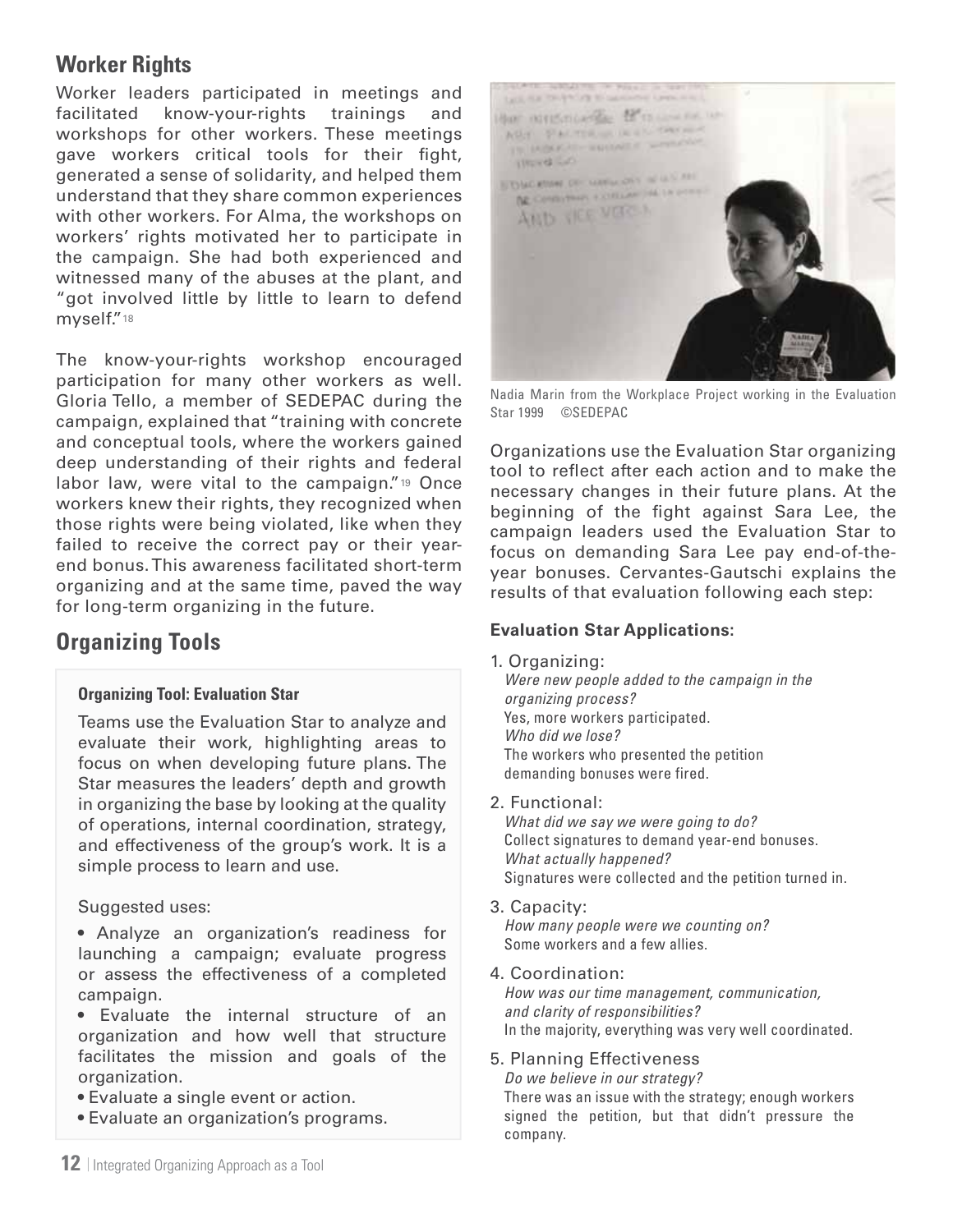"At the end of the evaluation, the workers realized they needed national and international support. They had to prove to the company they had a larger base of support. As a result of the evaluation, the need for a public rally attended by more than a thousand people emerged. The workers had never organized such a large action, and they had to recruit people who would recruit others at the same time."<sup>21</sup>

#### **Organizing Tool: The Rap**

The Rap is a structured conversation to engage people. It is used to convince people in an organization to make a stronger commitment and engage new people in the struggle or organizing activities. The legendary Fred Ross developed the Rap and taught it to many organizers, including those who created the United Farm Workers (UFW) in the United States.

In 2000, when workers asked for SEDEPAC's support to organize their campaign for fair treatment, about 104,000 people worked for Sara Lee in the state of Coahuila. At that time, Enlace decided to work with SEDEPAC and joined the campaign against Sara Lee. In February of the same year, Enlace provided the workers with the Rap training. One of the first times the Rap was used was after the workers decided to have a rally that would engage more than a thousand people. In order to reach their objective, the workers followed the steps of the Rap. Below, Cervantes-Gautschi recalls how the tool was used:

#### **Rap Applications**

1. Information: Tell a person that workers only want to exercise their right to come to the conclusion that the situation is unacceptable.

2. Feelings: Ask a person what they think of the situation. A worker thinks if they sign the petition, they'll be fired, but the organizer continues to assure the worker that he or she is fighting for his or her rights.

3. Hope: Assure the person that something can be done, that things can improve, and that now they know how to organize, plan, and win.

4. Action: If several people participate in the action, media might attend, which makes it easier to pressure a company. If a thousand people participate, media will come. This is why it is important for you to participate, be at the action, and help.

5. Concrete Commitment: The organizer asks if you can join the march and if you can bring three more people.

"More than a thousand people attended the march, and they had good local and international media coverage. This protest showed future allies that it was important to join in the struggle, and that was how international support from feminist organizations and unions grew.

It became clear that due to the lack of privacy at the manufacturing plant, it was easier to talk to workers in their homes rather that at the workplace. Organizers developed a system of safe houses where maquila workers could meet and plan their struggle. This system worked well for workers who lived in urban neighborhoods but was less effective in rural areas. The Rap was adapted for the commute to the plant for people traveling from the countryside. Busses became organizing spaces, so much so that workers were able to win better salaries for the bus drivers as  $W$ ell<sup>"21</sup>

In November 2002, SEDEPAC and Enlace—which was made up of various organizations such as Factor X, and the FAT (Authentic Worker Front) from Mexico as well as Acorn (Association of Community Organizations for Reform Now), SEIU (Service Employees International Union), and WOC (Worker's Organizing Committee) from the United States—gathered in Ciudad de Acuña, Coahuila for a retreat. During that week, the group conducted house visits to assess needs and recruit more people. The gathering not only generated guidelines for the campaign but also strengthened the workgroup. For example, Reina, one of the leaders from Acuña, assumed responsibility for the process and used the retreat as an opportunity to build leadership skills, which motivated the rest of the group to continue the struggle.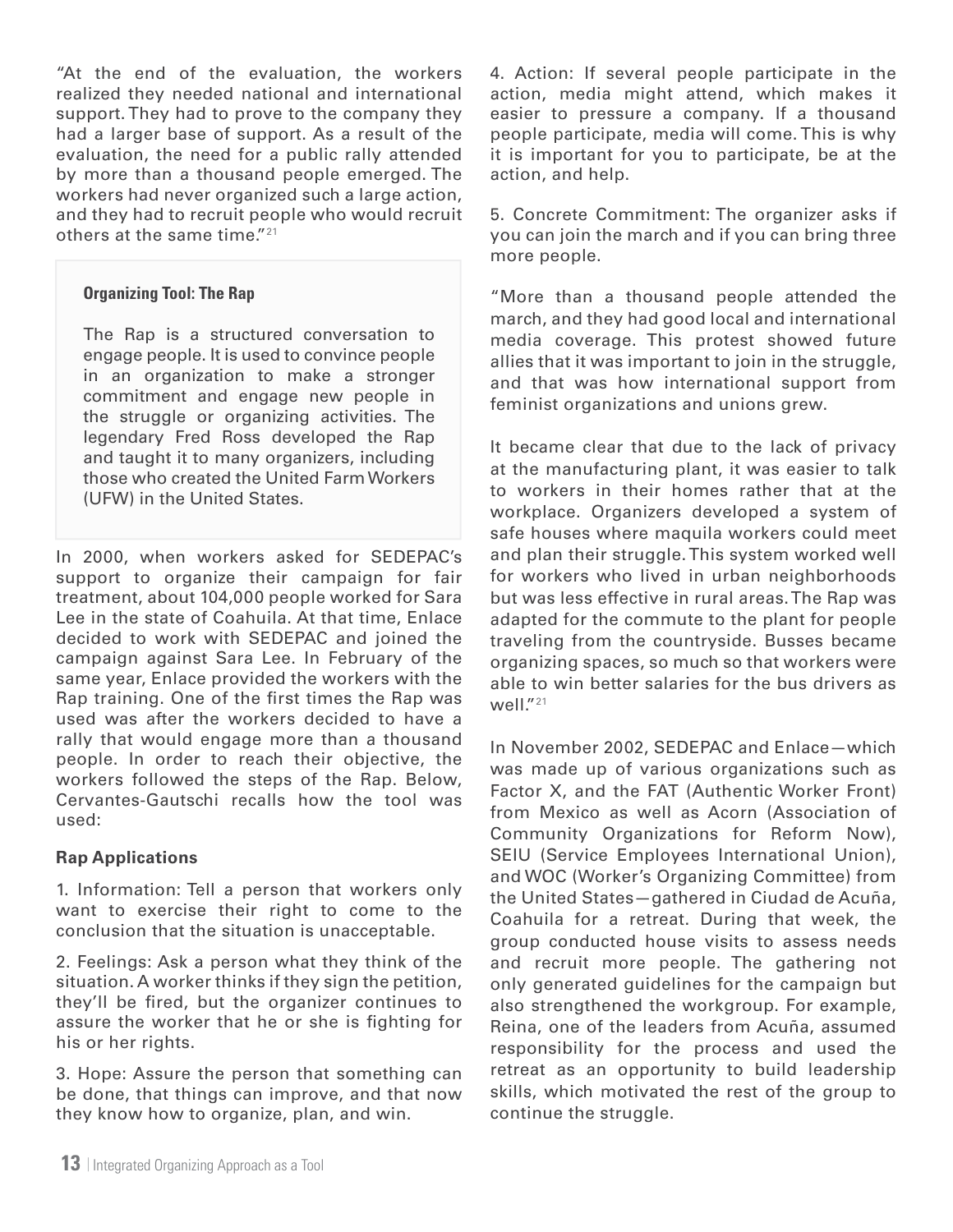# **Capacity-Building Strategies**

#### **Cross-border Trainings**

In mid-2000, a worker from SEDEPAC, Jessica Ponce, was selected to travel to San Francisco to be trained on how to do research by an expert on the topic. The exchange of skills was part of the continuous training that took place between Mexican and US worker organizers.

The worker leaders also participated in meetings and trainings with other groups of workers. The meetings not only strengthened their skills for the campaign but also expanded their vision. Alma, one of the leaders, explains that in those meetings she realized "there were other workers fighting for their rights just like me." $22$  Pati, another worker, explains: "We used to say we were the only ones fighting, but when we shared our own experiences during the meetings with other workers, we realized the working conditions affected our kidneys and lungs, while in other places, working conditions affected their hands and eyes. We realized it was a global issue."<sup>23</sup>

#### **Worker Committee**

Inside the company, workers were able to organize more effectively by establishing a worker committee. The committee was a way to divide people into groups of workers where each person had a role, such as maintaining effective communication. Pati recounts, "We made a map of the company, and a worker leader was responsible for seven groups of twelve people each. Each leader was responsible for organizing their group."24 The worker committee allowed them to collect signatures in a more discrete manner, communicate with the workers on the commuter buses, and make decisions quickly. Worker leaders also conducted talks on labor rights and visited pregnant workers.

#### **Communication**

As part of the struggle, it was determined that the campaign's communication strategy had to be clearer, stronger, and more efficient than Sara Lee's internal communications. In 2002, two years after the conference in Acuña, communication among the workers and with allies at the global level had become faster, more concrete, and more efficient than that of the company's management.

• The team was trained on the importance of clear communication between workers.

• A filing system was set up.

• Workers were trained to keep their ears open. For example, the workers paid extra attention when foreigners visited the company in order to anticipate the company's future plans.

• The workers mapped the factory, dividing it into sections and groups of workers.

• Leaders responsible for communicating with each area coordinated the workers' groups.

#### **Conflict Resolution**

As on any team, there were internal conflicts in the campaign. The conflicts were not limited to those caused by difference of opinion; there were also workers who decided to work for the company-run union. Consequently, mechanisms to avoid conflicts were established, and each group leader was trained on how to manage conflicts. These conflict resolution frameworks required consensus and mutual responsibility, and all the participants made a commitment to the plan's success.

#### **Technology**

SEDEPAC workers were provided the equipment and training necessary to use the Internet, to access information, and to facilitate communication at the national and international levels. The Internet had a very important role in the campaign. Workers were able to communicate with organizers in Mexico, the United States, and the rest of the world in a timely and cost-effective manner. For example, in December of 2000, workers were able to stop the closure of a Sara Lee plant in Mexico in the middle of the winter holiday season. The campaign was in direct communication with information sources in the United States who at the same time were in communication with allies in Canada who were able to apply pressure and stop the branch's closure. Voice over IP software like Skype fostered campaign coordination among different cities around the world.

#### **Our Voices CD**

In November of 2000, after organizer Betty Robles and Lolo Rivas from the band Jornaleros del Norte visited Los Angeles for a campaign fund-raising event, they decided to record a compact disc. Their compact disc "Our Voices Will Rise for Justice" was used to educate and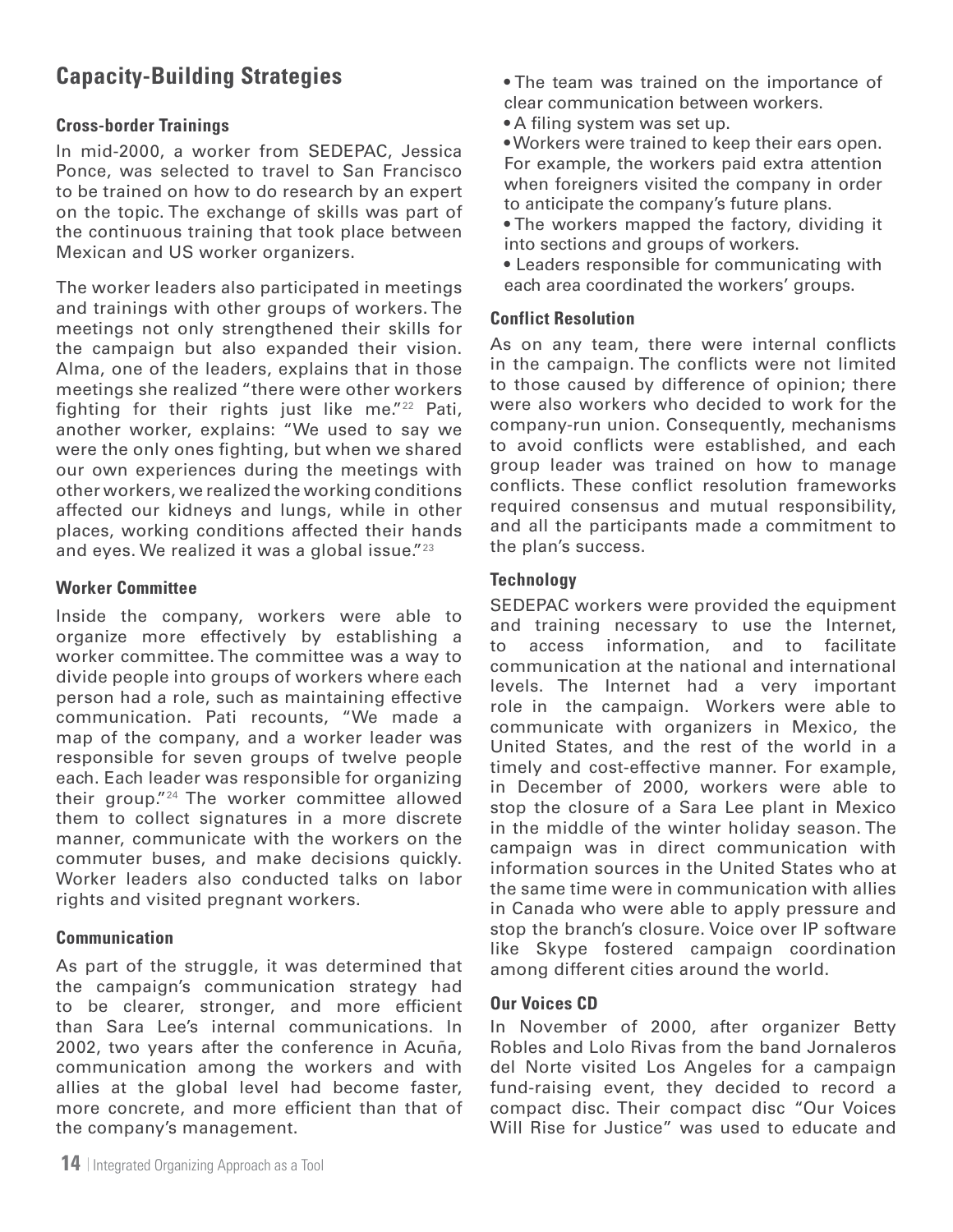inspire the workers. For example the song "Las Hormiguitas" ("The Little Ants") narrates a story of how the ants organize themselves, which served to raise consciousness among workers and their families. According to Betty Robles, "The music calls the workers. People pay attention to the music because of the melody, and then they listen to the message; it is a way to educate. It is a way to get people's attention, and it works as a great fund-raiser. It had a dual purpose."25



CD Cover ©Jeff Boyce

#### **Workers' Personal Safety**

Safety in a labor struggle is not just about safety on the job; labor struggles can become life threatening. SEDEPAC workers developed their own security plan. Between the neighbors of SEDEPAC staff and the workers in the campaign, they established ways to take care of the leaders when they left the plant and returned to their homes. SEDEPAC organized meetings at workers' homes rather than the campaign office where they could easily be identified. Holding meetings in the company's buses that transported the workers also helped protect workers from outside threats.



Sara Lee Plant in the City of Frontera © Roxanne Auer

Unfortunately, not all went as planned. In 2002, the campaign experienced a security crisis. Two years prior, Raúl Conrado García Jazmín, a bilingual attorney from Mexico City offered to volunteer for the campaign. Regrettably, Garcia was an informant for Sara Lee. He disrupted the group dynamic by creating distrust, particularly between SEDEPAC and its allied organizations. In December 2001, Ana, a SEDEPAC organizer with computer training (part of the Internal Plan), noticed something strange on Garcia's computer screen. When she saw the computer window open, she found e-mail proof that Garcia was intentionally sabotaging the campaign.

The problem with Garcia represented a moment of crisis but also an opportunity for growth. The campaign was strengthened when they had to confront the consequences of having a spy. Once Garcia was identified, he began to discredit the campaign. For example, he authored the newspaper article below in Torreon's La Opinión titled "They seek ways to take jobs to the US: CTM complains of presence of undercover foreign informants that discourage investments."26 For the campaign, it was a chance to strengthen the relationship with attorney Arturo Alcalde, who had been an ally and provided further legal support in which he "designed a strategy to neutralize this type of espionage."27

#### **Opinión Torreón February 2003**



One of the international allies was asked what campaign strategy he observed as most effective. "One of the most important factors in the campaign was the time dedicated to the training while identifying potential leaders at the same time. The trainings were very beneficial for the struggle, and they gave the campaign strength."28 The team's capacity to struggle transcends the needs of the immediate campaign; the tools they received continue to be an asset for all participants, including those who now work at other places and on other campaigns.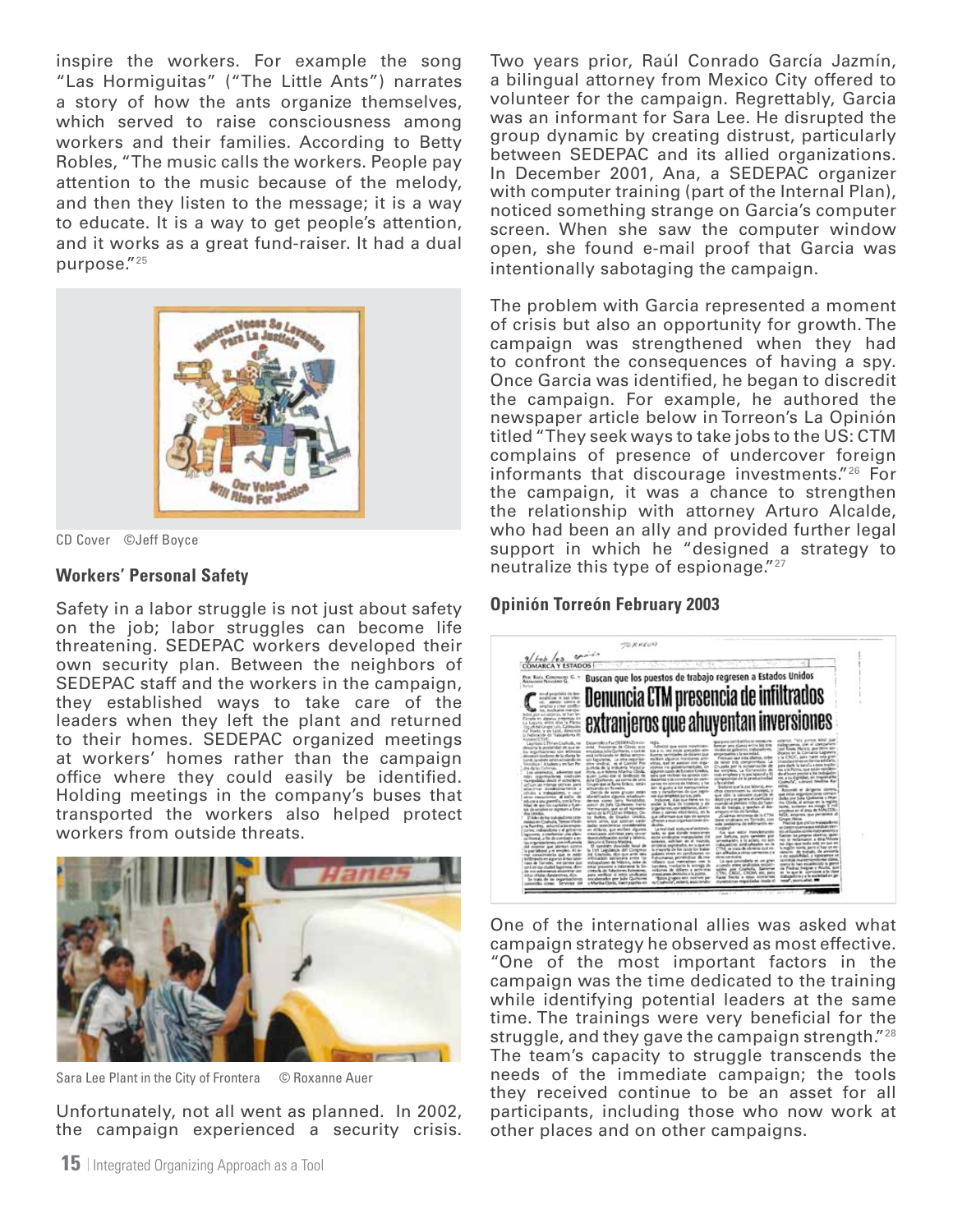# **Strategy**

The Organizing Integrated Approach includes a system of making informed decisions for the campaign's success. Strategic work includes conducting complex research about the target or corporation's future plans. This strategy identifies future priorities and weaknesses of the corporation's suppliers, consumers, clients, distributors, investors, competitors, regulators, and political and opinion leaders. Findings from the research help deduce the direction and goals of the corporation so that workers' rights organizations can develop strategies and actions that have a future impact. Gathering information about a corporation is a massive research effort that requires the help of the organization's members and allies located where the corporation operates or plans to operate. For example, Enlace and allies like Jeff Fiedler from FAST (Food and Allied Service Trades Department AFL-CIO), Kim Jackson from the Hotel and Restaurant Employees Union (UNITE HERE), and international labor conditions monitoring group Worker Rights Consortium assisted SEDEPAC with research about Sara Lee's shareholders, corporate structure, and business plan.

Gloria Tello, one of SEDEPAC's founders, explained during an interview that the women who are now part of SEDEPAC's solid team came to participate in the organization with a lot of heart and desire to improve the working conditions of maquiladora workers. Nonetheless, a campaign requires a structure and strategy based on solid information to develop a realistic plan that can meet its objectives. SEDEPAC's team learned how to conduct research, the importance of knowing the company's future plans, and tools such as obstructing a company's value-added processes, explained below.

# **Training and Partnerships**

The campaign's success depended on workers' developing the appropriate campaign organizing tools and skills. Launched in May 2000, the fair wage campaign included continuous training and

research to maintain an effective strategy. Jessica Ponce, one of SEDEPAC's workers, took on the responsibility of conducting research. She went to San Francisco for a weekend to be trained by Kim Jackson of UNITE HERE. At the time, Jackson was UNITE HERE's researcher and the hotel workers' campaign research director. Around the same time, Roxanne Auer, researcher for the Los Angeles Alliance for a New Economy (LAANE), traveled to Monclova to train SEDEPAC workers on research, teamwork, and developing an action plan.

Jessica explains how she came to understand the importance of research in campaign design:

"[The group of workers] knew they were missing information and had to identify allies in the United States [where Sara Lee headquarters were located]. When Enlace provided us with training, we realized that we couldn't create an action plan without having precise information about whom we were fighting against. At SEDEPAC, it was very easy for us to organize a campaign. But Enlace told us to conduct research first."29

For Kim Jackson, the experience was a very accessible and effective way to participate in the campaign:

"As a single mother with a full-time job, I was most likely to say no to a request for help. If you ask me to do a long project, I can't do that, but if you tell me that you need just two days to complete the assignment, then it is something I can do. It is a great model for the campaign to have access to more resources. Peter [Cervantes-Gautschi]is like a bridge that avoids reinventing the wheel and allows the campaign to have a lot more resources."30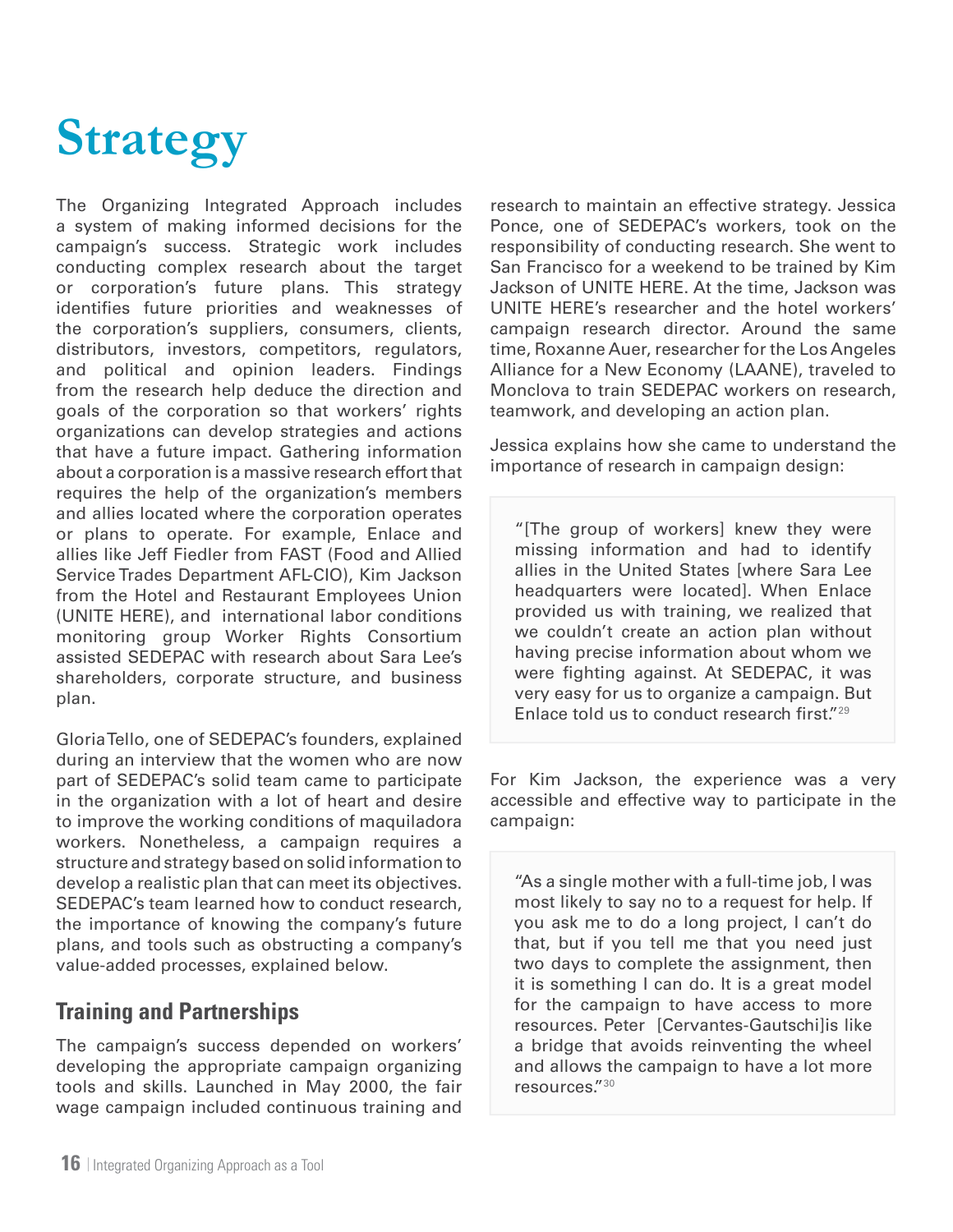# **Data Collection**

The cross-border organizing retreat in Acuña in November 2000 brought together organizations from the United States and Mexico. Participating organizations included SEDEPAC, Factor X, el Frente Auténtico del Trabajo (FAT) from México, and the Association of Community Organizations for Reform Now (ACORN), International Service Employees Union (SEIU) and the Workers Organizing Committee (WOC) from the United States. The retreat was an opportunity to conduct trainings, build internal capacity for the campaign, and gather information about workers through surveys and home visits, which helped further develop the campaign strategy. During this research and evaluation phase, the group realized that Ciudad Acuña was not the appropriate place for the campaign. With the information they gathered, organizers outlined a strategy, established priorities, and relocated the campaign to Ciudad Frontera, where they opened SEDEPAC's offices. There were two company maquilas in Ciudad Frontera, one in Monclova and the other in Frontera. Frontera's plant was one of the biggest in the state, which employed a significant number of workers and did business around the clock.

# **What are the company's ambitions?**

In the research process, organizers discovered that Sara Lee's power structure included two executives who made company decisions. One executive controlled the current business plan, and the other was in charge of the company's future work plans. The executive responsible for the business plan took three times longer to sign a contract with workers than the executive in charge of future business plans. As a result, the campaign had to shift their strategy. Cervantes-Gautschi explains, "The idea is to know how to disrupt the company's future plans to create pressure. Company policies and practices that are not yet implemented are areas of vulnerability."31

# **Value-Added Processes**

A company uses common value-added processes to implement key elements of their future plans. The campaign's objective is to disrupt one of the processes, creating pressure on management to negotiate a resolution to the labor conflict. The

table below illustrates the nine most common value-added processes that corporations use to implement their business plans. The worker campaign successfully focused on the company's future supply chain management.

| <b>Business</b>        | Quality                 | <b>Supply Chain</b>                 |
|------------------------|-------------------------|-------------------------------------|
| Development            | Management              | Management                          |
| Data                   | Information             | <b>Cost Reduction-</b>              |
| Integrity              | <b>Supply Chain</b>     | Personnel                           |
| Quality<br>Improvement | Planning<br>Improvement | Lean<br>Manufacturing<br>Techniques |

#### **Common Corporate Value-Added Processes**

#### **Sara Lee's Supply Chain Value-Added Process**



This diagram represents Sara Lee's supply chain management value-added process. As the diagram illustrates, products are manufactured and then shipped through the distribution system, with in-between areas that are vulnerable. In the last segment of the chain, the area between sectorbased distribution and the consumer was Sara Lee's largest area of vulnerability.

The campaign observed that Sara Lee had a conflict with Walmart over distribution of products in Mexico. Walmart planned to monopolize all distribution of products in Mexico. Sara Lee was originally focused on sector-based distribution, or distribution by product line (for example, one for coffee, one for underwear). The company wanted to move to cross-sector distribution to compete with Walmart by acquiring control of 30 percent of all product distribution in Mexico.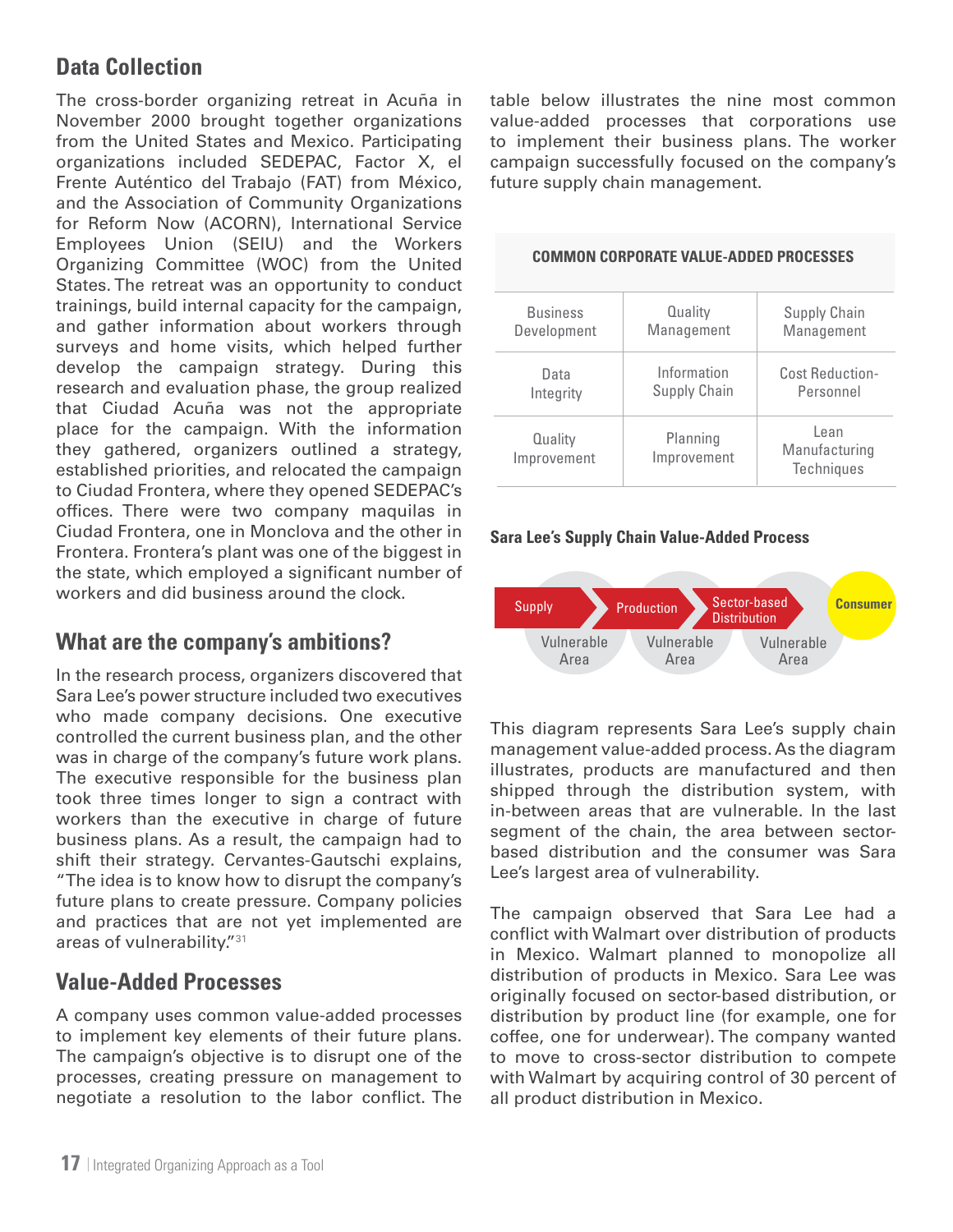#### **Sara Lee's Current and Future Value-Added Supply Chain**

**Orginal**



The diagram shows Sara Lee's original sector-based distribution system and the cross-sector distribution system the company hoped to implement. The worker campaign targeted this attempted change and convinced Sara Lee that the campaign partners could keep Sara Lee from accomplishing this goal in Mexico. Consequently, Sara Lee was motivated to negotiate a deal with the maquila workers.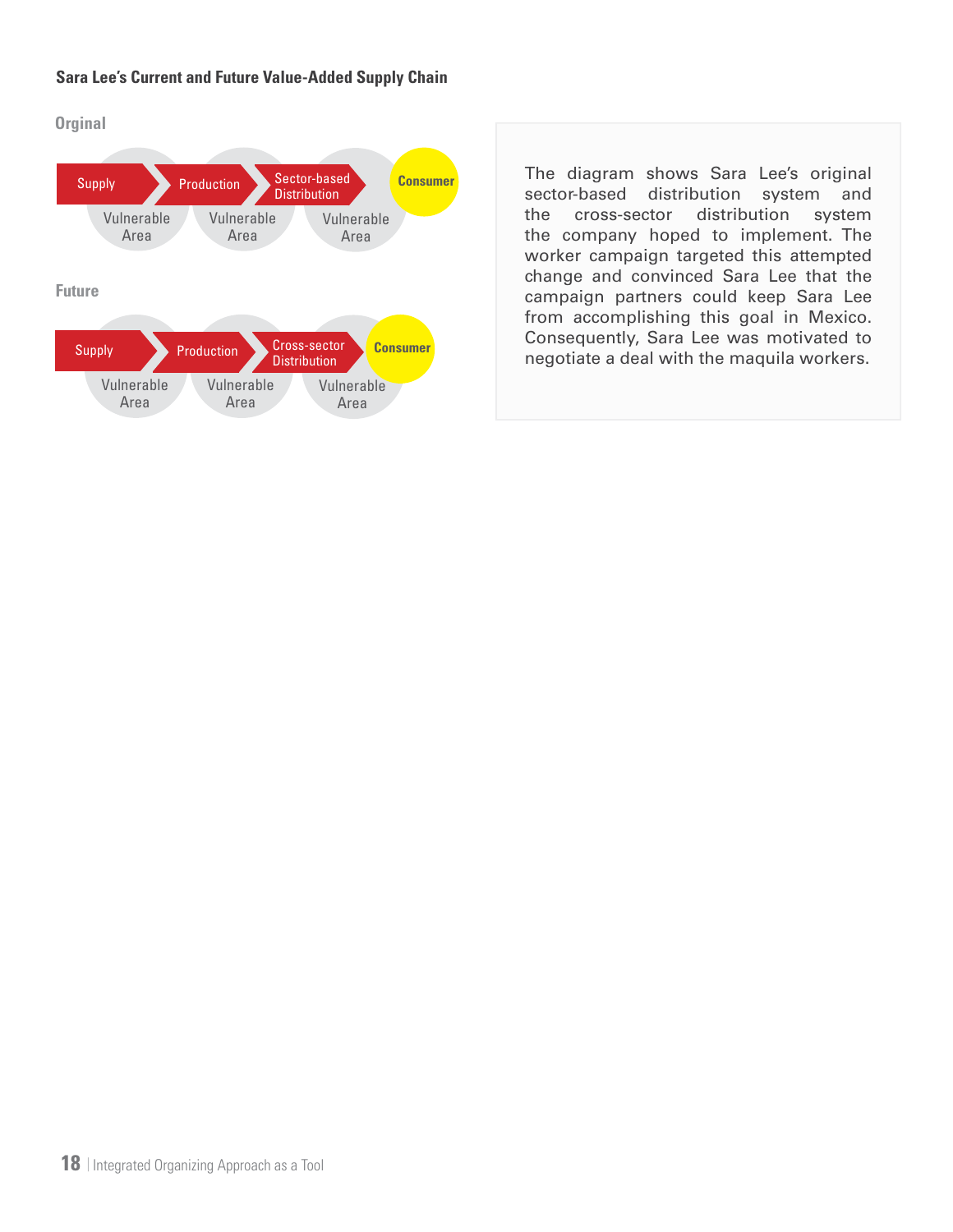# **External Plan**

The external plan is a system of developing national and international collaborations with ally groups that are strategically located. Key groups were identified around the world to support the struggle, including SEDEPAC and Enlace, along with the development of new allies. These connections generated a substantial advantage for a low-wage workers' rights campaign against a multinational corporation. The external plan was so effective, that it became the target of the company informant Raúl Conrado García Jazmín. Betty Robles explained that Raúl did not want to destroy the movement. Rather, "he wanted to destroy international solidarity among the groups because solidarity is the power of the workers."32

To develop the external plan, community-based worker centers provide direct communication by connecting activists and organizations at the international level. Although both unions and worker centers are important, there are times when the campaign must act quickly at the international level. Informal alliances through worker centers and immigrant worker organizations are strategically crucial. In the campaign against Sara Lee, the geographic scope of ACORN and other members of Enlace were instrumental in last-minute synchronized actions at various US locations.

Interviews with various allies highlighted common campaign features. The allies were mostly contacted by Enlace and were part of a previously established network. Most had worked or currently work for a union in the United States. Most actions requested of international allies were specific and short term.

# **The Company's Image**

Concern about company image was a window of opportunity to pressure Sara Lee to change its labor model. Enlace identified key allies in Chicago (Sara Lee headquarters) that could pressure the company by publicizing their abuses of workers in Mexico. Those involved in this effort included students and employees at the University of Chicago, the organization SLAP (Student Labor Action Project), students at Northwestern University, labor groups, Sara Lee shareholders, and others.



SLAP Organizer during action in Chicago 2005 ©SLAP

In 2000, Sara Lee was the largest producer of women's products in the world. Sara Lee Company not only took pride in its women's products but also established a foundation supporting nonprofits that offered social services to women. Sara Lee's marketing strategy worked to convince consumers that by buying Sara Lee products, consumers would also support women in need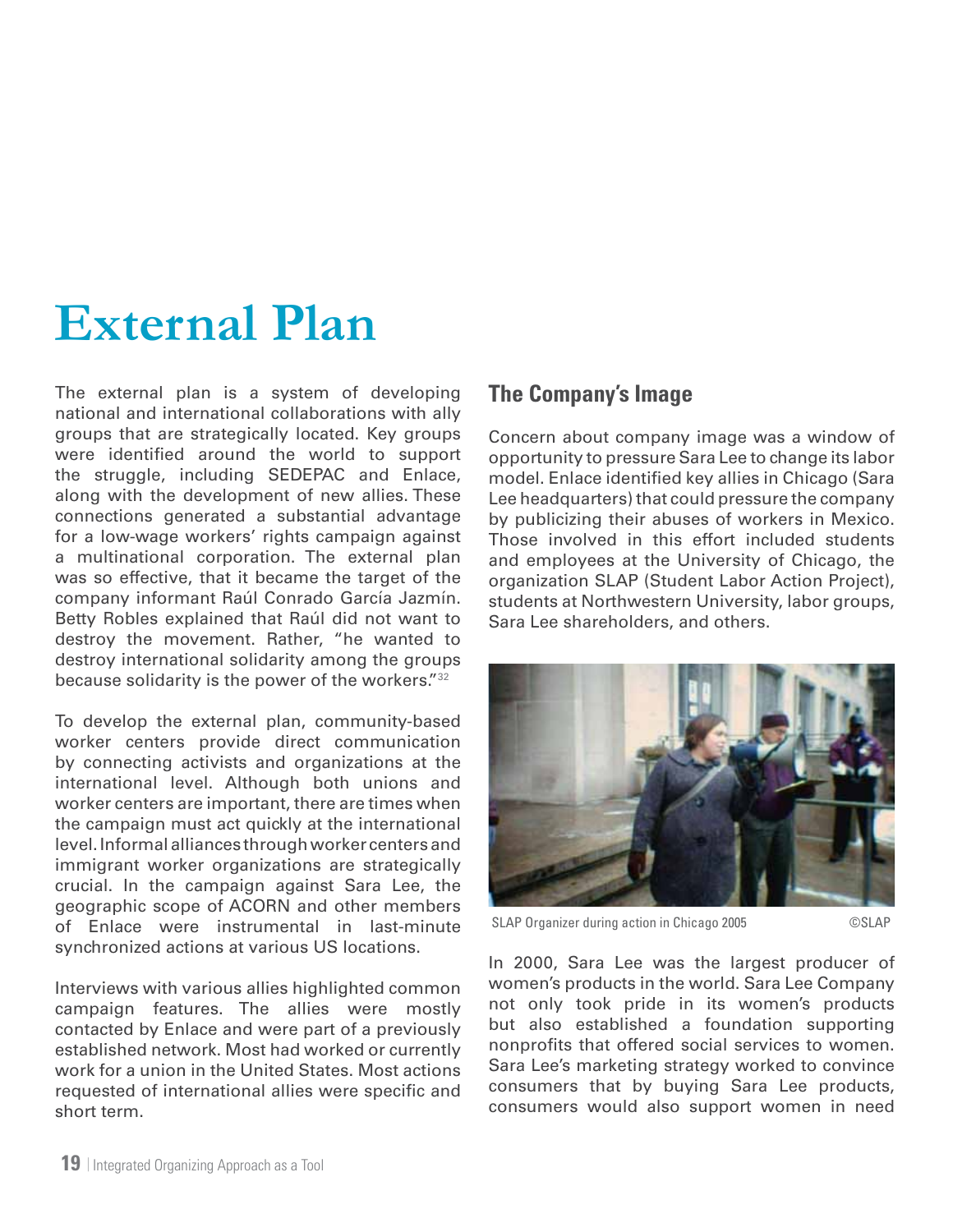and working-class women. But company labor practices, with the reality of workers' conditions in Sara Lee sweatshops in Coahuila, contradicted that message.

This contradiction presented an opportunity for the campaign. In 2002, Joe Fahey, an Enlace member from Teamsters Local 921, communicated with one of the feminist organizations that received funds from Sara Lee's foundation. This organization called on Sara Lee executives to stop the mistreatment of women who worked for Sara Lee. This message didn't capture the attention of the press, but in 2004, organizations like Jobs with Justice, USAS (United Students Against Sweatshops), and SLAP were able to push the mainstream media to cover public demonstrations that exposed worker abuses in Coahuila and hence the contradictions in Sara Lee's image and labor practices. This publicity, together with other actions, forced the company to negotiate with the workers through Scott Nova of Worker Rights Consortium, who served as intermediary between Enlace and Sara Lee.

Letters to Sara Lee executives questioning their ethics also became a source of pressure. For example, Richard Raymond, a graduate of the School of Business Administration at Harvard, sent a letter to the company's top management. In his letter, Raymond explained that when he started the Shoe Patch company (in Palo Alto, California, which he sold to Sara Lee) he received support from foundations and independent investors who were committed to strong principles of social responsibility.33 This letter together with others informed the company that its actions were having a profound effect on its image.

At the same time, Sara Lee shareholders expressed their concern about the mistreatment of workers in Coahuila and the affect it might have on their investment in the company. The campaign's network of allies was able to contact Mike Musuraca, treasurer of the New York City Employee Retirement System (NYCERS), a substantial investor in Sara Lee. Musuraca's participation in the campaign encouraged the business community to participate in a process that also benefitted investors. Musuraca explained in an interview, "We focused on expressing that we felt Sara Lee was compromising itself by treating workers this way. Affecting the company's reputation put our investments at risk and we wanted Sara Lee to fix this problem. I never expressed to Sara Lee that I was fighting for worker rights. I was fighting to protect and maintain the value of what we had invested in the company."34

# **Synchronized Actions**

On January 23, 2004, the last internationally synchronized action forced Sara Lee to the negotiating table. At the same time that workers made their demands on local management in Frontera, Coahuila, SEDEPAC and its allies held a press conference in Mexico City, allies in New York made the same demands at a meeting with important shareholders, and allies in Chicago pressured the executive board of the university where Sara Lee's general director was a board member. In addition, allies in Paris and Mumbai put pressure on key distributors.

#### **Organizing Tool:**

**Synchronized actions to disrupt the strategic objective plan**

Enlace's international network connects local organizations with global resources to put pressure on a transnational corporation. Synchronized actions that endanger the future business plans create fear in corporations and pressure it to respond to the people. All the components of the IOA contribute to determining the where, when, how, and why to stage synchronized actions to make them strategic and effective.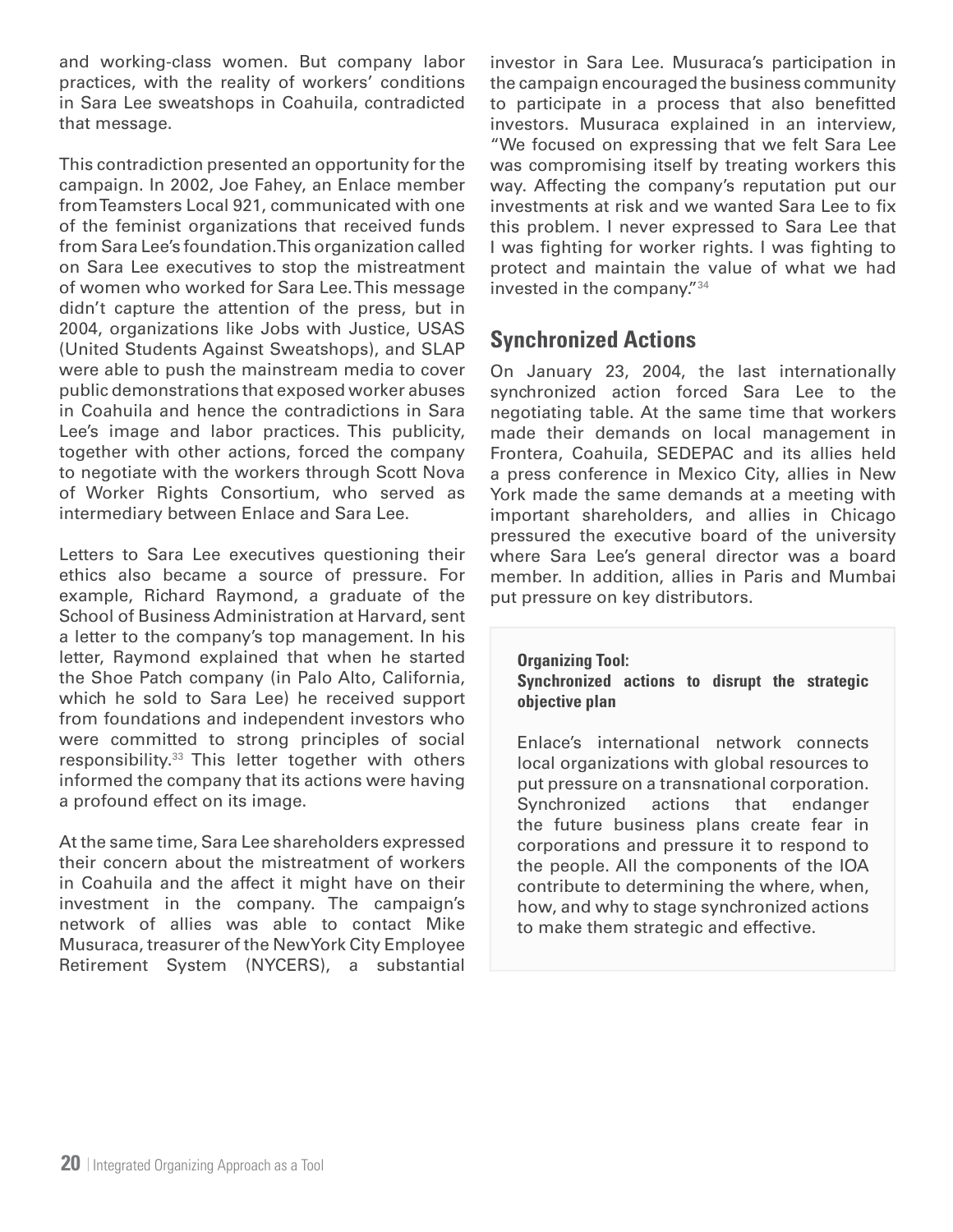

In order for the Integrated Organizing Approach to function, all the components—strategy, internal plan, and external plan—have to work in concert and be flexible enough to accommodate change. A crucial turning point in the campaign occurred when international actions helped organizers identify how to threaten the future plans of Sara Lee.

This synchronized action surprised not only Sara Lee but also organizers who expected the company to react strongly to actions in other places like India. In reality, it was the press

conference in Mexico City that had the greatest impact.

The press conference shed light on the company's plans, and it was at that moment that the campaign discovered that Sara Lee planned to transform their plants into warehouse distribution centers to compete with Wal-Mart. The action in Mexico City was the moment Sara Lee felt most threatened, forcing them to come to the negotiating table to discuss benefits for workers in Coahuila.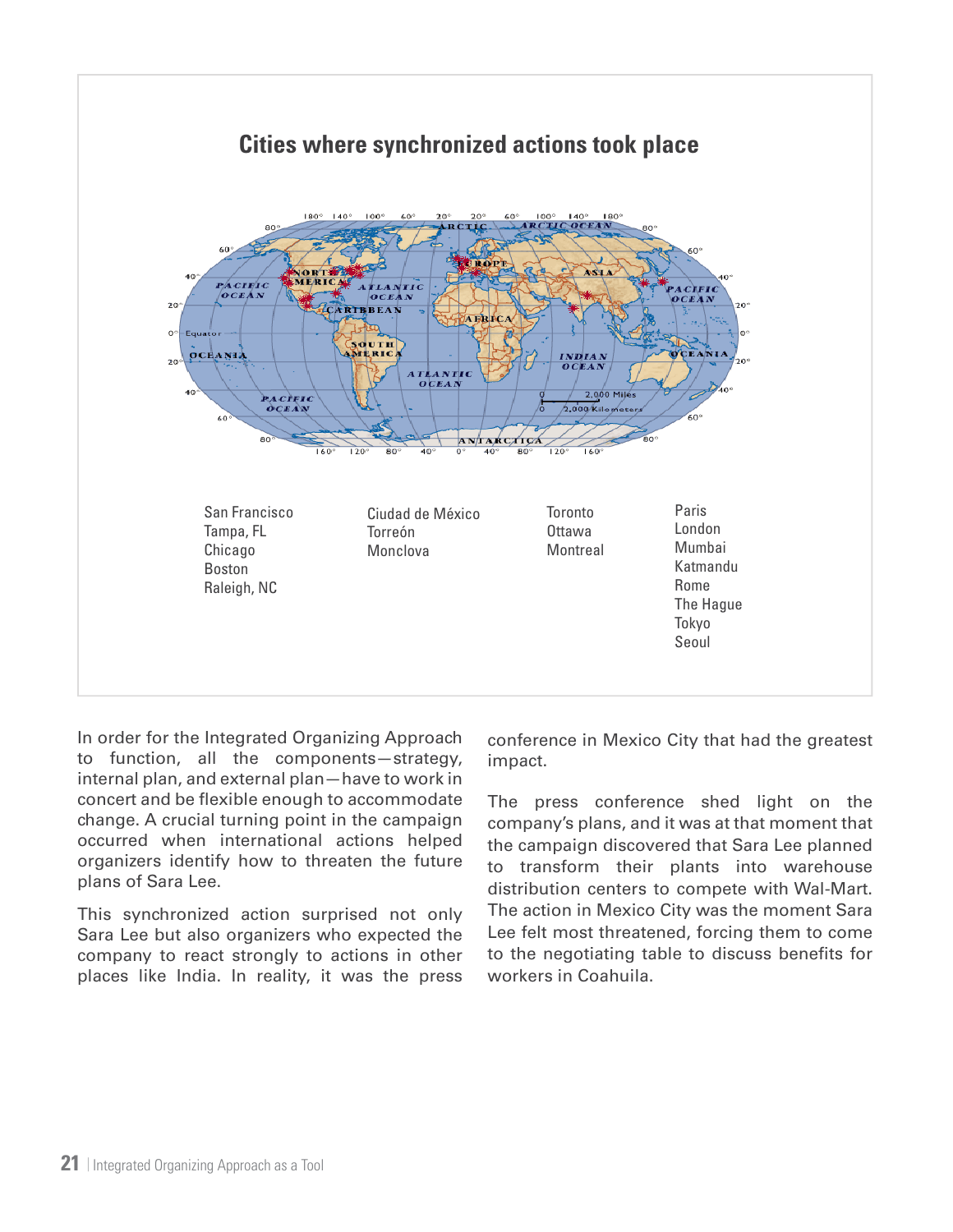# **Conclusion**

The organizing methodology used in the campaign against Sara Lee, defined by Enlace as the Integrated Organizing Approach, was fundamental in the advancement of maquila workers' rights in Mexico in 2004, resulting in:

- neutrality for Sara Lee workers in their attempt to unionize;
- restitution for 249 workers who were laid off;
- and 100 percent back wages for 1,200 workers and former workers. This included vacation payout and total back wages.

Although the company closed its plant on the border, what remained was a dynamic network of workers, organizers, and allies with a great deal of experience in defending labor rights. After ten years of work, SEDEPAC established a physical space and formed a team of organizers to support workers in maquiladoras. Gloria Tello explains, "It was a very strong formative stage, an immense learning experience to grow and learn as a team."<sup>35</sup> Today SEDEPAC recognizes that strategic plans are accomplished with training, research, and constant evaluation.

Workers learned to protect and demand their rights. Jessica Ponce elaborates, "We established a precedent that workers can win. We won social and personal recognition for each worker. At first each worker not only saw their personal problems

at home, but also injustices at work. Now they take care of their health, their families, and also their work."36

In addition to teaching workers' about their rights and how to organize to protect them, the campaign developed and strengthened alliances among organizations that struggle for diverse causes. Cervantes-Gautschi explains, "Mobilizing a more diverse set of organizations strengthens the campaign. Because in order to continue forward with more success you have to target the future plans of a company and threaten to disrupt progress wherever the company has operations and in whatever sectors the company has an impact. An organization should be open to the idea of developing strong alliances with people and organizations in any cultural space or industry in the world necessary to impact the global corporation's future strategy. [In the campaign against Sara Lee,] a burden was lifted once workers knew there was international support. Before, they felt very insecure. With international allies, workers felt more confident and could begin to organize more proactively."37

Betty Robles explains that organizers in Mexico currently face a difficult labor situation: "There are many people out of work and a very large number of injured or disabled workers, who until now have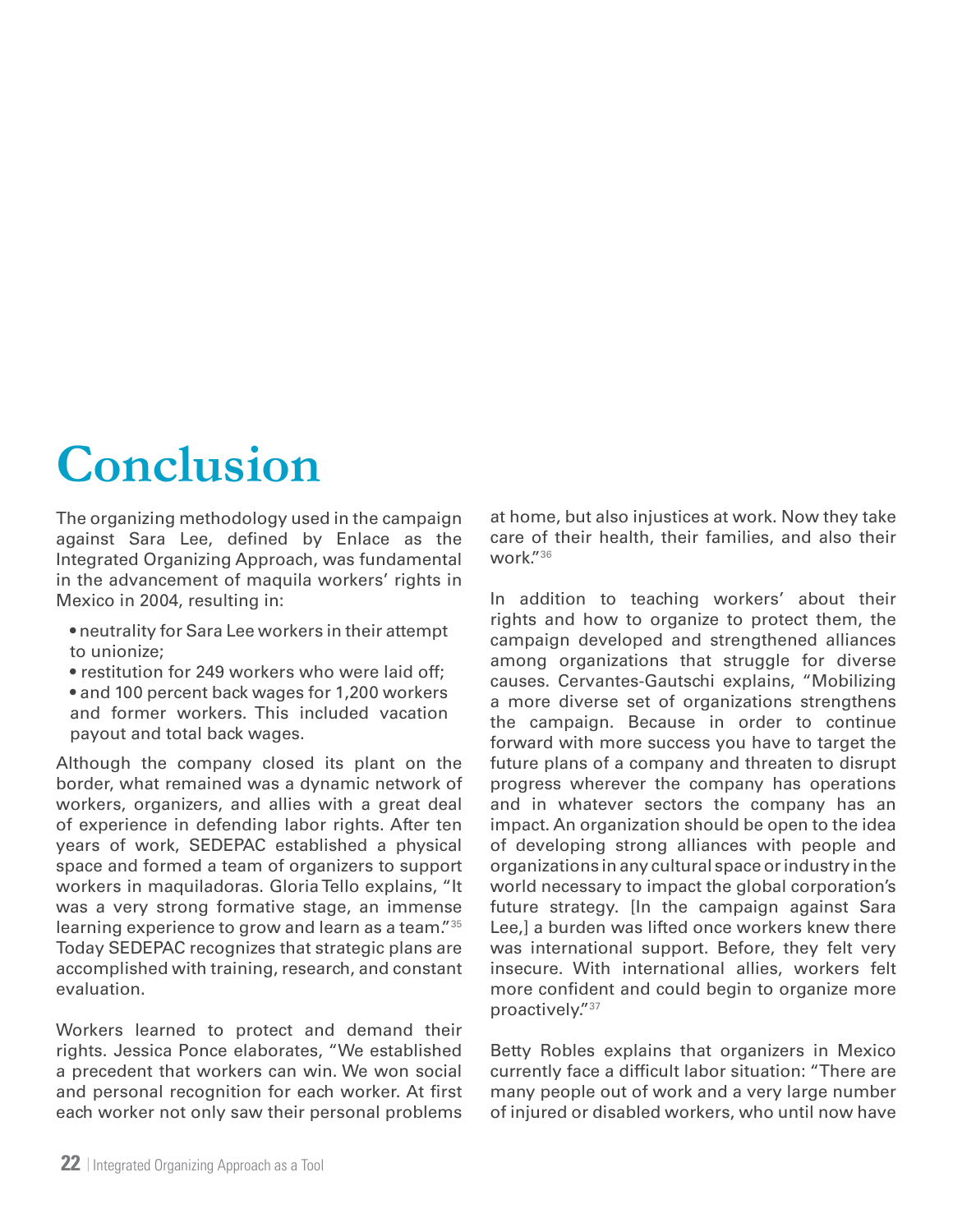not been able to access guaranteed medical care. Therefore, we have decided we must keep fighting, so that the workers have a voice in decisions about how long a company stays in our region, not just the companies."38 Workers gained organizing skills, a worker center, and leaders who know about labor rights and who are dedicated to organizing new plants. Currently, SEDEPAC is seeking a dialogue with the government to guarantee that companies that establish operations in Mexico are not doing so on a short-term or temporary basis because short-term operations allow companies to exploit workers and move on with little to no accountability.

The process of organizing using the Integrated Organizing Approach in the Sara Lee campaign shows that strategies for collaboration and coordination among groups, both nationally and internationally, are key to achieving the desired outcomes. Attorney Arturo Alcalde summarized the campaign's lessons as follows: "I've learned that you need to design a common strategy for all organizations, including foundations, unions, NGOs and concerned individuals to share common objectives. I am convinced that there is an urgent need to pressure the Mexican government to change practices that render workers powerless and unable to defend their rights."39



# **Enlace Institute**

The Enlace Institute's purpose is to advance the field of strategic organizational development and to develop peer trainers within Enlace member organizations and close allies who can become a resource to their own groups as well as to the social and economic justice movement overall. The Institute assists organizations of low-wage workers to develop disciplined, mutually accountable teams who continually improve the work of the organizations for their constituencies. The Enlace Institute helps them develop the expertise to make continual internal improvements, evaluate their work and plan effective campaigns that empower the working poor in the face of plant closures, hostile legislative and ballot initiatives, raids by ICE, vigilante-style violence against immigrants, diminished access to human services and abusive employers.

The Enlace Institute provides trainings in Enlace's frameworks. These are collaborative brainstorming processes that are useful for virtually all work groups in base-building organizations, including top staff leadership teams, strategy groups, organizing teams, boards of directors, and teams that include volunteers, unless otherwise noted. A few can be used by an individual. Enlace Director Peter Cervantes-Gautschi first developed the frameworks in the 1980s. They have been built upon and improved over the past 12 years by Enlace trainers and participants from more than 70 organizations.

For more information about the Peer Training Program and other opportunities at the Enlace Institute, please contact info@enlaceintl.org.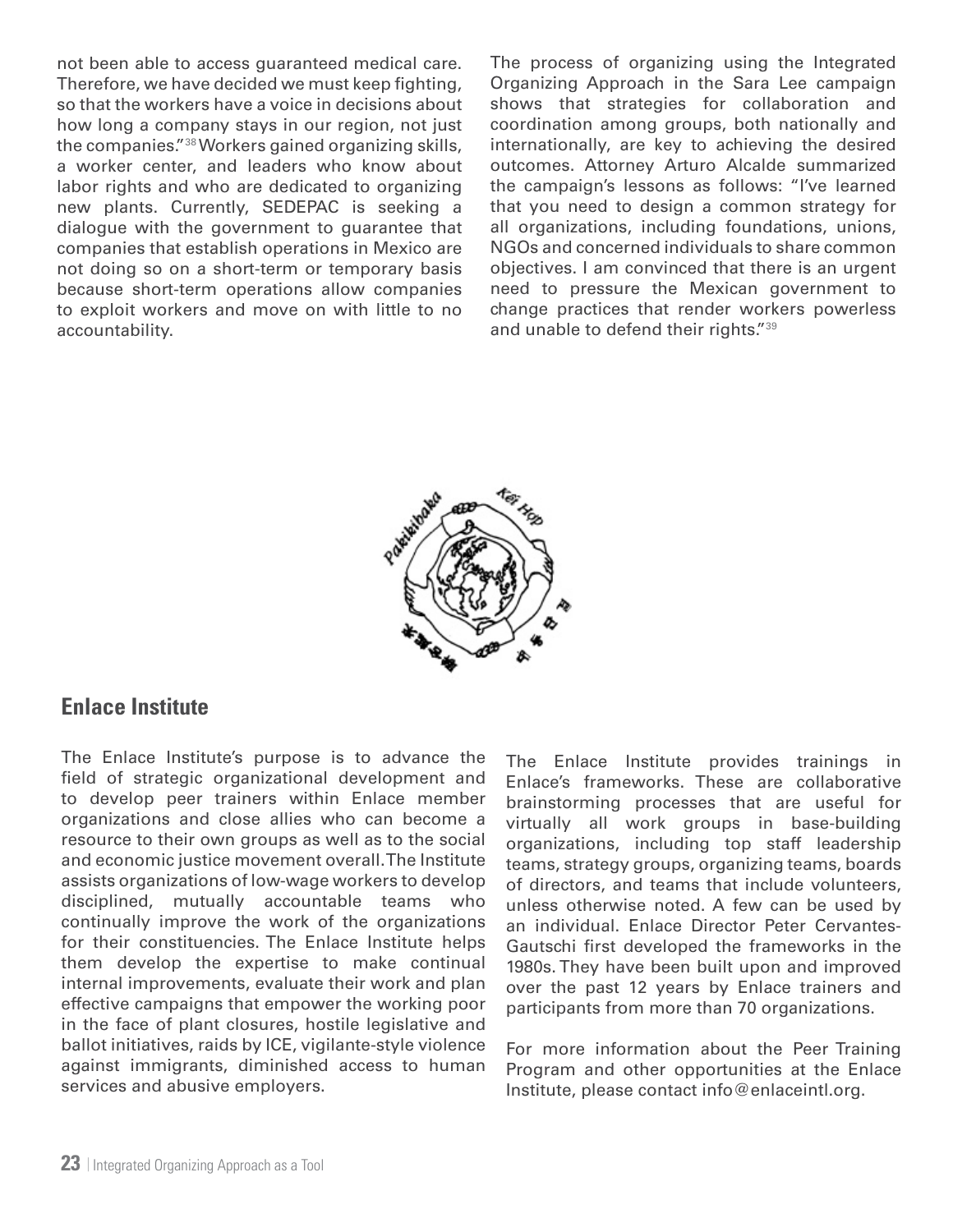# **Endnotes**

- "SEDEPAC in Mexico," International Labor Rights Forum, http:// www.laborrights.org/rights-for-working-women/partner-spotlight/ sedepac-in-mexico?lang=spanish (January 25, 2010). 1
- Sara Lee, "Company Financial Report," June 30, 2001. 2
- Explorando México, http://www.explorandomexico.com.mx/photos/ maps/full-coahuila\_l%281%29.gif March 2012. 3
- Georgina Rojas García, "Contrastes regionales en el norte. and 4 Ciudad Principales cambios en las estructuras económicas de Monclova y Ciudad Acuña en las décadas recientes" Frontera Norte, 20–39, (January–June 2008):107.
- Center of Socio-Economic Research of the Autonomous University 5 of Coahuila, "Aspectos Socioeconómicos del Estado de Coahuila," p.72.
- Economic Census data was analyzed by the Center of Socio-Economic Research of the Autonomous University of Coahuila. 6
- Ibid., p. 70. 7
- "Cierran 534 maquiladoras de exportación en tres años," El Siglo de Torreón, August 29, 2003, http://www.elsiglodetorreon.com.mx/ noticia/47006.cierran-534-maquiladoras-de-exportacion-en-tr.html. 8
- "Exigen trabajadores de Aerocalifornia indemnización," El Punto Critico, Mexico City, October 7, 2009, http://nacionaleconoma. blogspot.com/2009/10/exigen-trabajadores-de-aerocalifornia.html. 9
- "Aclaran cierre de empresa textil," El Siglo de Torreón, August 25, 10 2007, http://www.elsiglodetorreon.com.mx/noticia/293690.aclarancierre-de-empresa-textil.html.
- 11 Juan Sabino Cruz, "Ocho años después MCI liquida," El Sol de Hidalgo, March 4, 2011, http://www.oem.com.mx/elsoldehidalgo/ notas/n1988905.htm.
- Mari, interviewed by Carolina Martinez, May 11, 2010. 12
- 13 Betty Robles, interviewed by Carolina Martinez, February 19, 2010.
- Allan Howard, "Women of Monclova," Z Magazine, February 2004, 14 http://www.zcommunications.org/the-women-of-monclova-byalan-howard.
- Mari, interviewed by Carolina Martínez, May 12, 2012. 15
- For definitions of Enlace's Team Frameworks, see http:// 16 enlaceintl.org/institute/enlace-frameworks/frameworks-for-highperformance-organizations/150/.
- 17 Ana, Interviewed by Carolina Martínez, May 20, 2010.
- 18 Alma, interviewed by Carolina Martinez, April 30, 2010.
- 19 Gloria Tello, interviewed by Carolina Martinez, February 16, 2010.
- 20 Peter Cervantes-Gautschi, interviewed by Carolina Martínez, June 4, 2010.
- 21 Peter Cervantes-Gautschi.
- 22 Alma.
- 23 Pati, interviewed by Carolina Martinez, March 24, 2010.
- 24 Pati.
- 25 Betty Robles.
- 26 Raul Conrado Garcia Jazmin y Armando Navarro G., "Buscan que los Puestos de Trabajo Regresen a Estados Unidos: Denuncia CTM presencia de infiltrados extranjeros que ahuyentan inversiones," Opinión Torreón, February 9, 2003.
- 27 Arturo Alcalde, interviewed by Carolina Martínez, February 18 2010.
- 28 Alan Howard, interviewed by Carolina Martíinez, March 4, 2010.
- 29 Jessica, interviewed by Carolina Martínez, February 22, 2010.
- 30 Kim Jackson, interviewed by Carolina Martinez, March 26, 2010.
- 31 Peter Cervantes-Gautschi, interviewed by Carolina Martínez, October 17, 2009.
- 32 Betty Robles.
- 33 Richard Raymond, letter from November 16, 2002.
- 34 Mike Musurada, interviewed March 23, 2010.
- 35 Gloria Tello.
- 36 Jessica.
- 37 Peter Cervantes-Gautschi.
- 38 Betty Robles.
- 39 Arturo Alcalde.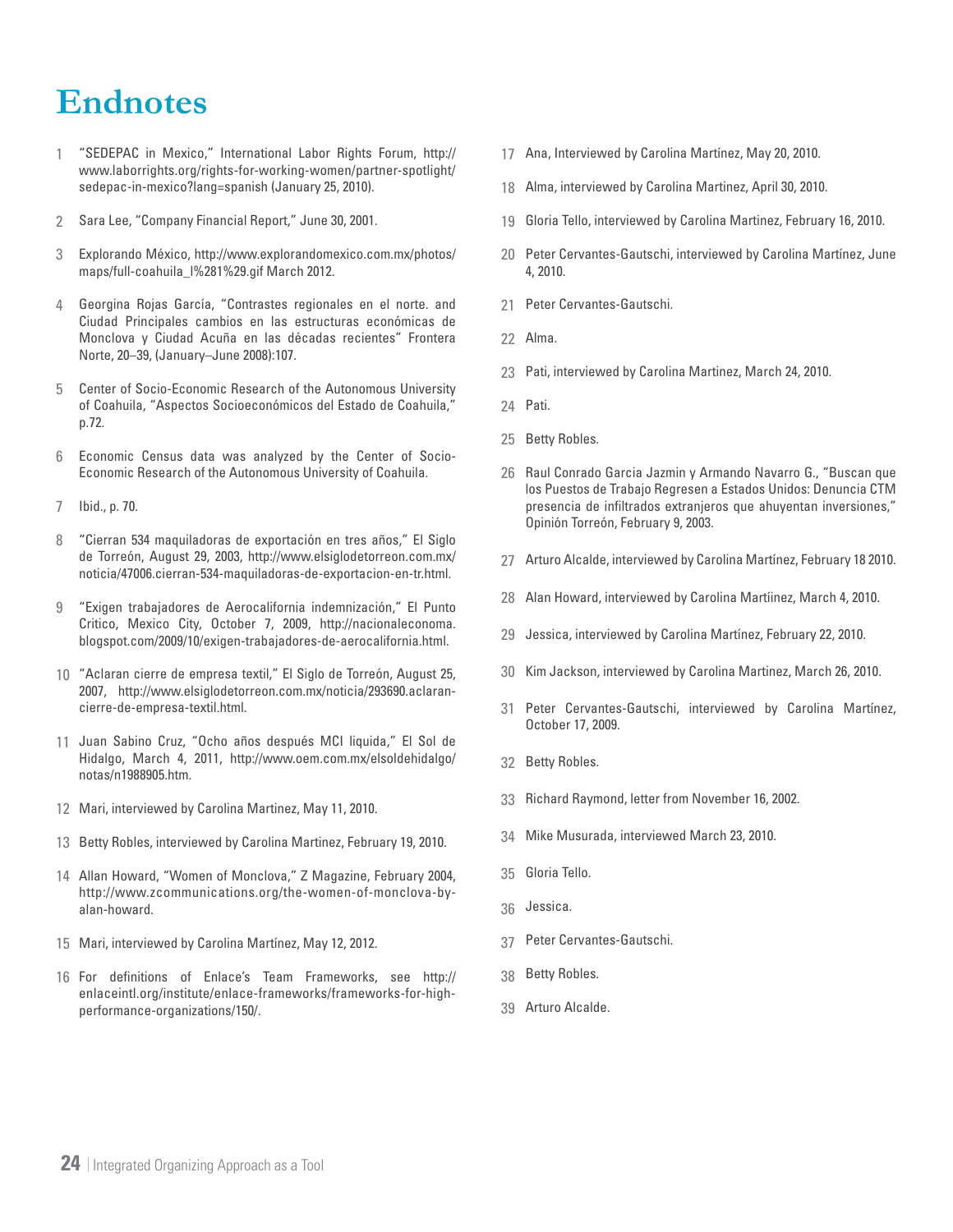

**Institute for Transnational Social Change** Posgrado en Estudios Sociales, Linea de Estudios Laborales, UAM - Iztapalapa

Reporte

La metodología de Organización Integrada como una herramienta para la lucha:

El Caso de las Trabajadoras y los Trabajadores de Sara Lee

por Carolina Martínez y El Equipo de ENLACE

**Mayo 2012**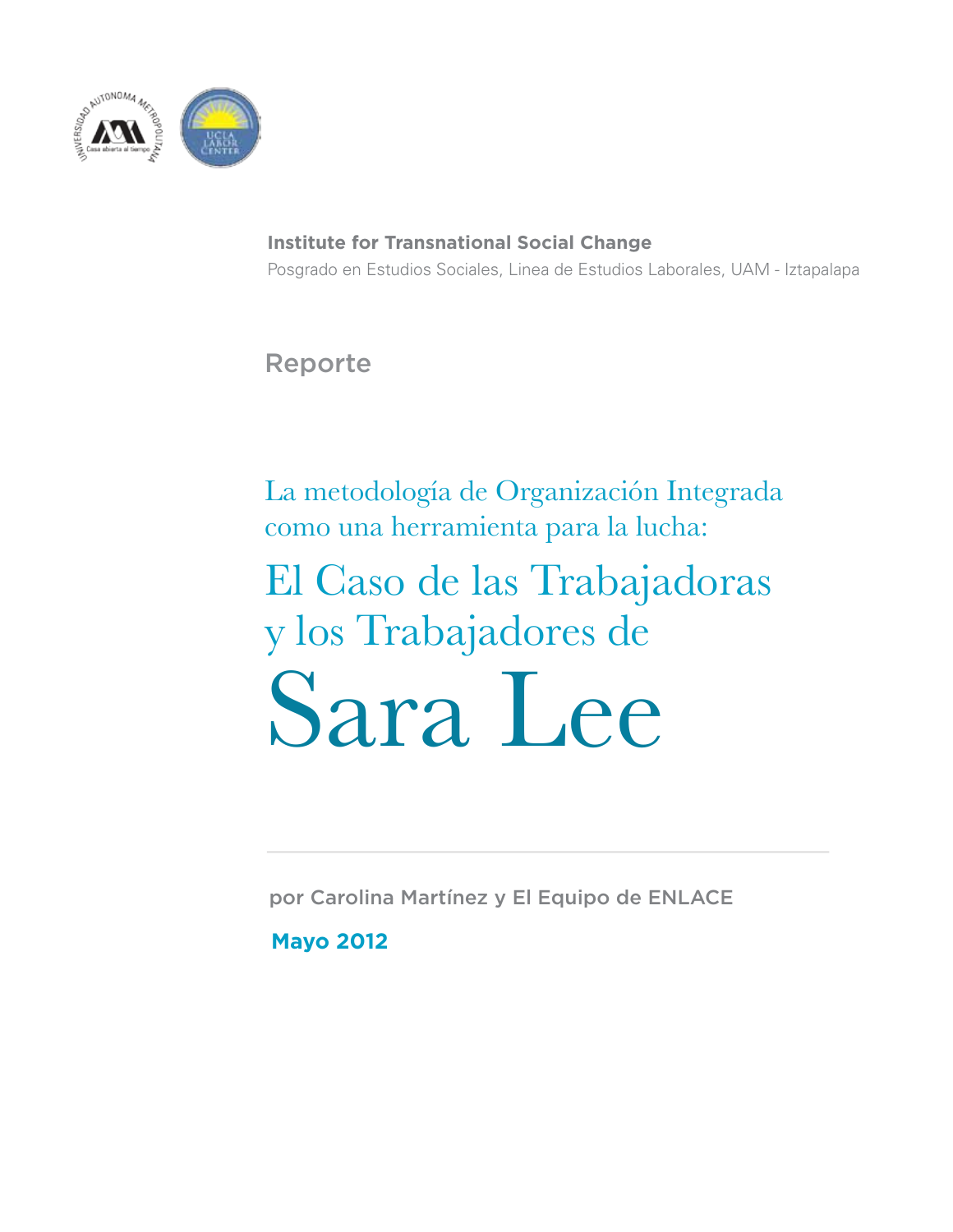#### **Instituto de Estudios para el Cambio Social Transnacional (ITSC)**

El Instituto de Estudios para el Cambio Social Transnacional es un proyecto de colaboración entre el Centro Laboral de la UCLA y el Posgrado en Estudios Sociales, Línea de Estudios Laborales de la Universidad Autónoma Metropolitana, Unidad Iztapalapa (UAM-I). Este Instituto, encabezado por Gaspar Rivera-Salgado y coordinado por Veronica Wilson en el Centro Laboral de UCLA en conjunto con Fernando Herrera, Sergio Sánchez, Leticia Hernández and Alejandra Zacapa del UAM-I, conforma como una red para vincular y fomentar la colaboración entre actores claves que trabajan en proyectos organizativos de trabajadores entre los Estados Unidos y México. Nuestra meta principal es la de coadyuvar al mejoramiento de las condiciones de los trabajadores en los sectores de bajos salarios; como los trabajadores migrantes, mujeres en la industria de la costura, jornaleros agrícolas, mineros y otros trabajadores que están sujetos a las complejidades de las industrias dominadas por corporaciones transnacionales de alta movilidad. Las actividades organizadas por el Instituto tienen como meta incrementar las oportunidades para la colaboración transfronteriza para promover el acceso a programas que conducen desarrollo de liderazgo, capacitación sobre seguridad y salud en el trabajo y la construcción de las capacidades organizativas. Esta iniciativa fue posible en parte con el apoyo de la Ford Foundation y la General Service Foundation.

Nuestra página de internet es: **http://www.labor.ucla.edu/programs1/itsc.html**

#### **Agradecimientos**

Este documento fue posible por la organización de las trabajadoras y trabajadores, en su lucha por trabajos dignos. Agradecemos a todas las personas que compartieron sus vivencias, análisis, y apoyo en el proceso de estudio de esta experiencia organizativa. También agrademos la contribución de el Center for Labor Research and Education (el Centro Laboral de UCLA) un programa del Institute for Research on Labor and Employment de la Universidad de California, Los Angeles (UCLA); gracias a su aportación fue posible que logramos la producción del estudio.

Diseño por **Freddy Pech** www.freddypech.com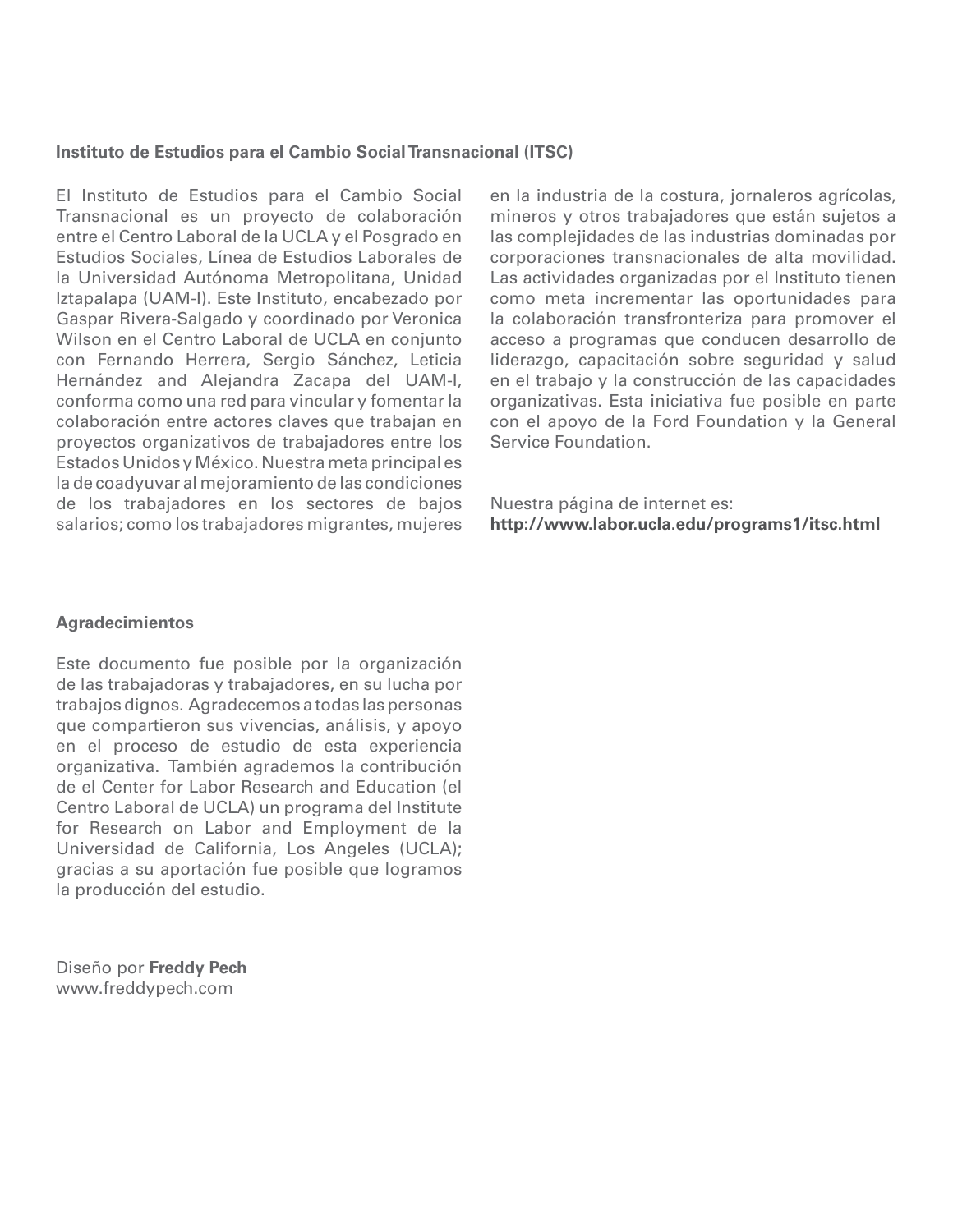# **Índice**

# **Introducción**

### **El Contexto**

- Coahuila
- Sara Lee
- Demandas

#### **Metodología de la Organización Integrada**

- 8 Testimonios de las Trabajadoras de Sara Lee
- Introducción a la Metodoloía de Organización Integrada

# **Plan Interno**

- SEDEPAC-Centro de Trabajadores
- 12 Los Derechos del Trabajador
- 12 Herramientas de Capacitación
- Estrategias de Capacitación

#### **Estrategia**

- Capacitación y Alianzas
- Compilación de Datos
- 18 ¿Cuáles son los Sueños de la Compañía?
- Procesos Comunes de Valor Agregado

### **Plan Externo**

- 20 Imagen de la Empresa
- Acciones Sincronizadas

### **Conclusión**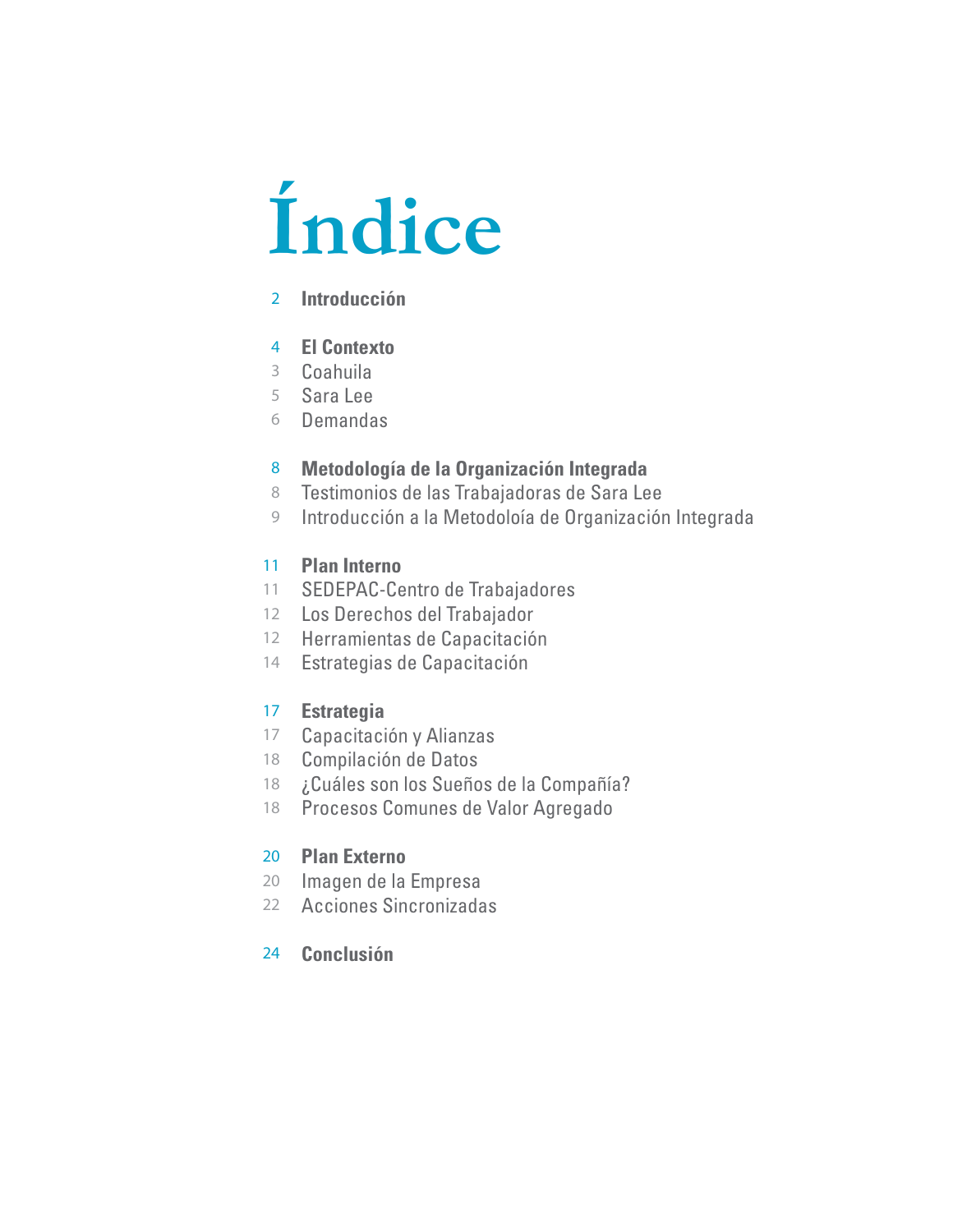# **Introducción**

Esta investigación destaca la importancia que ha tenido la Metodología de Organización Integrada (MOI) en la lucha de las trabajadoras y los trabajadores de la empresa Sara Lee en México. La implementación de este método ha sido clave para que las y los trabajadores organizados puedan construir alianzas y articulaciones con otros grupos y organizaciones a nivel nacional e internacional, y de ese modo se fortalezcan y potencien sus luchas. En el caso que aquí se presenta, se demuestra cómo la herramienta de la Metodología de Organización Integrada puede ser un gran aporte para que una organización diseñe y lleve a cabo estrategias de lucha exitosas. El estudio se basa en entrevistas a organizadores, trabajadoras, trabajadores y aliados que participaron en la lucha, y en la revisión de diferentes documentos recopilados durante la misma.

Este reporte dibuja un esquema del contexto en que sucedieron los abusos y las demandas de los trabajadores y los trabajadores de la compañía Sara Lee. Se explica cómo la Metodología de Organización Integrada nació de la necesidad de organizarse al nivel local para enfrentar un empleador multinacional y crónica los pasos que tomaron las trabajadoras y los trabajadores para implementar tal herramienta organizativa. Subraya los diferentes componentes de la Metodología

**2** | La Metodología de Organización Integrada

Integrada y cómo puede aplicarse a otros casos. Demuestra la ventaja de organizarse con la MOI que tiene un impacto más allá de conseguir las demandas inmediatas de las trabajadoras y los trabajadores. En fin, el caso ilumina que organizarse con MOI resultó en trabajadoras y trabajadores con conocimiento de sus derechos laborales y alianzas fortalecidas al nivel nacional e internacional entre organizaciones luchando en defensa de los derechos laborales. Para darse una idea del papel de los organizadores en el caso, primero se presenta una historia breve de las dos organizaciones claves en la lucha: Enlace y Servicio, Desarrollo, y Paz A.C (SEDEPAC).

# **Enlace**

En 1996 y 1997 Peter Cervantes-Gautschi viajó por los Estados Unidos y México entrevistando a los líderes de los grupos que organizan a las trabajadoras y trabajadores con bajos salarios. Él tomó en cuenta a los dos países, ya que una gran parte de trabajadoras y trabajadores en EE.UU. son inmigrantes mexicanos, y las trabajadoras y trabajadores en México trabajan en las cadenas de producción de las corporaciones transnacionales en los EE.UU. Por medio de estas conversaciones, Peter observó que, al enfrentar a una corporación multinacional, los grupos compartían ciertos retos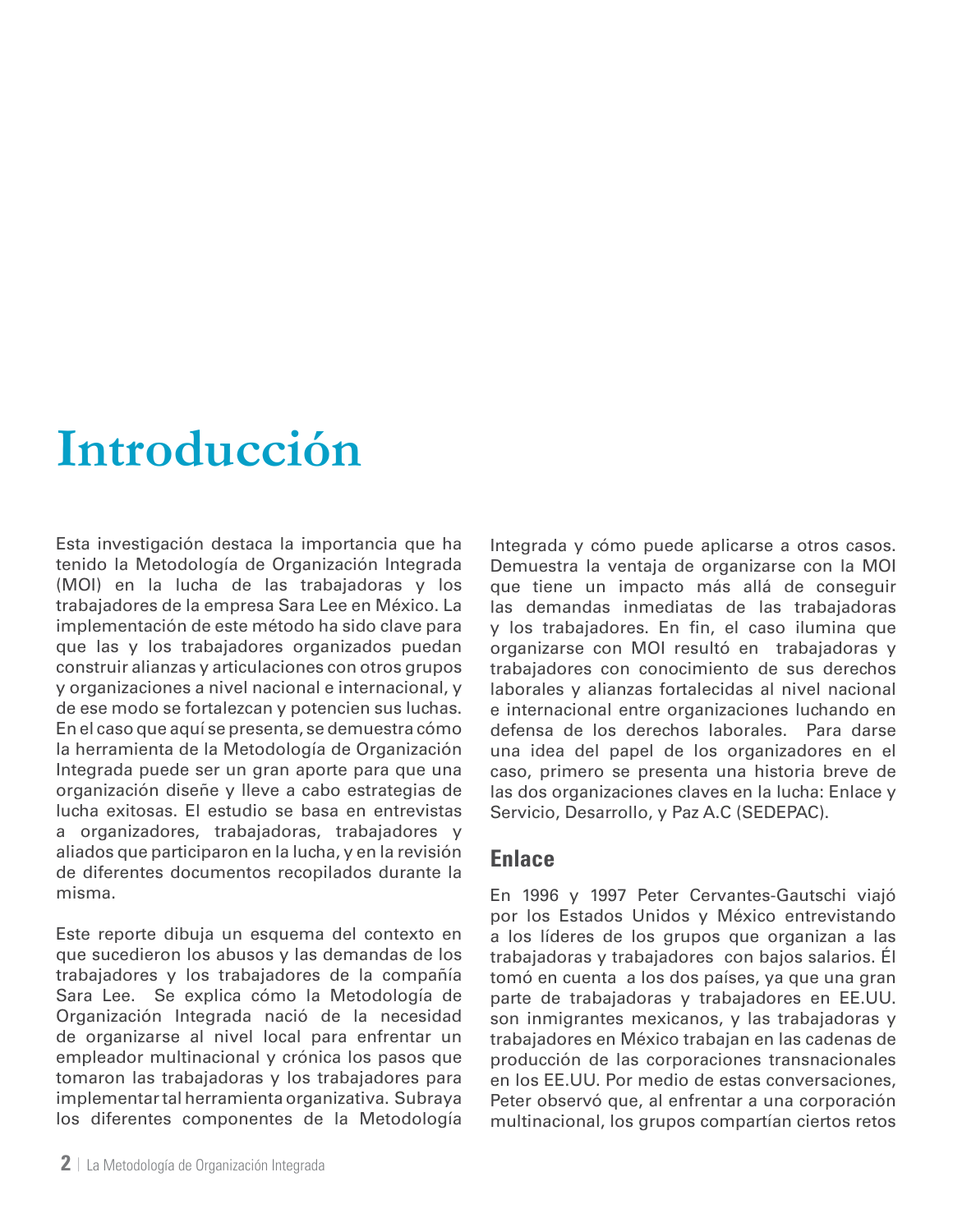que obligaban a las trabajadoras y trabajadores a renovar constantemente la organización. Para llevar a cabo esta renovación constante, se requiere que la organización pueda reclutar y entrenar un liderazgo democrático y fuerte, que tome decisiones estratégicas (que cada paso sea planeado e intencionado), y que pueda desarrollar su identidad propia, siempre incorporando nuevas personas y nueva energía.

Considerando esto, en 1998 diecisiete grupos fundaron Enlace; una organización compuesta por 20 organizaciones miembros representando una base de 300,000 trabajadoras y trabajadores con bajos salarios en ambos lados de la frontera. El propósito de Enlace es avanzar en el desarrollo estratégico de la organización, en el entrenamiento de organizaciones colegas, de miembros de Enlace y aliados cercanos que puedan llegar a ser un recurso importante en sus propios grupos, así como en el movimiento social y económico que lucha por la justicia en general. El instituto ayuda a organizaciones de trabajadoras y trabajadores de bajos salarios a desarrollar equipos responsables que continuamente mejoren su trabajo.

# **Servicio, Desarrollo, y Paz A.C. (SEDEPAC)**

SEDEPAC, es la organización que dirigió la lucha contra la multinacional Sara Lee en Coahuila, y fue fundada en 1983. SEDEPAC es un centro para trabajadoras y trabajadores en el que se promueven iniciativas sociales y ambientales que buscan mejorar el bienestar colectivo. SEDEPAC trabaja con varios grupos y organizaciones populares para fortalecer su capacidad de organización, fortalecer a la sociedad civil y promover la justicia y el cambio democrático. Esto lo lleva a cabo a través de la investigación y la documentación de abusos laborales, entrenamientos y talleres sobre el acoso sexual y la discriminación en el lugar de trabajo, y la asistencia en la promoción de los derechos de las trabajadoras y trabajadores en maquiladoras mexicanas.1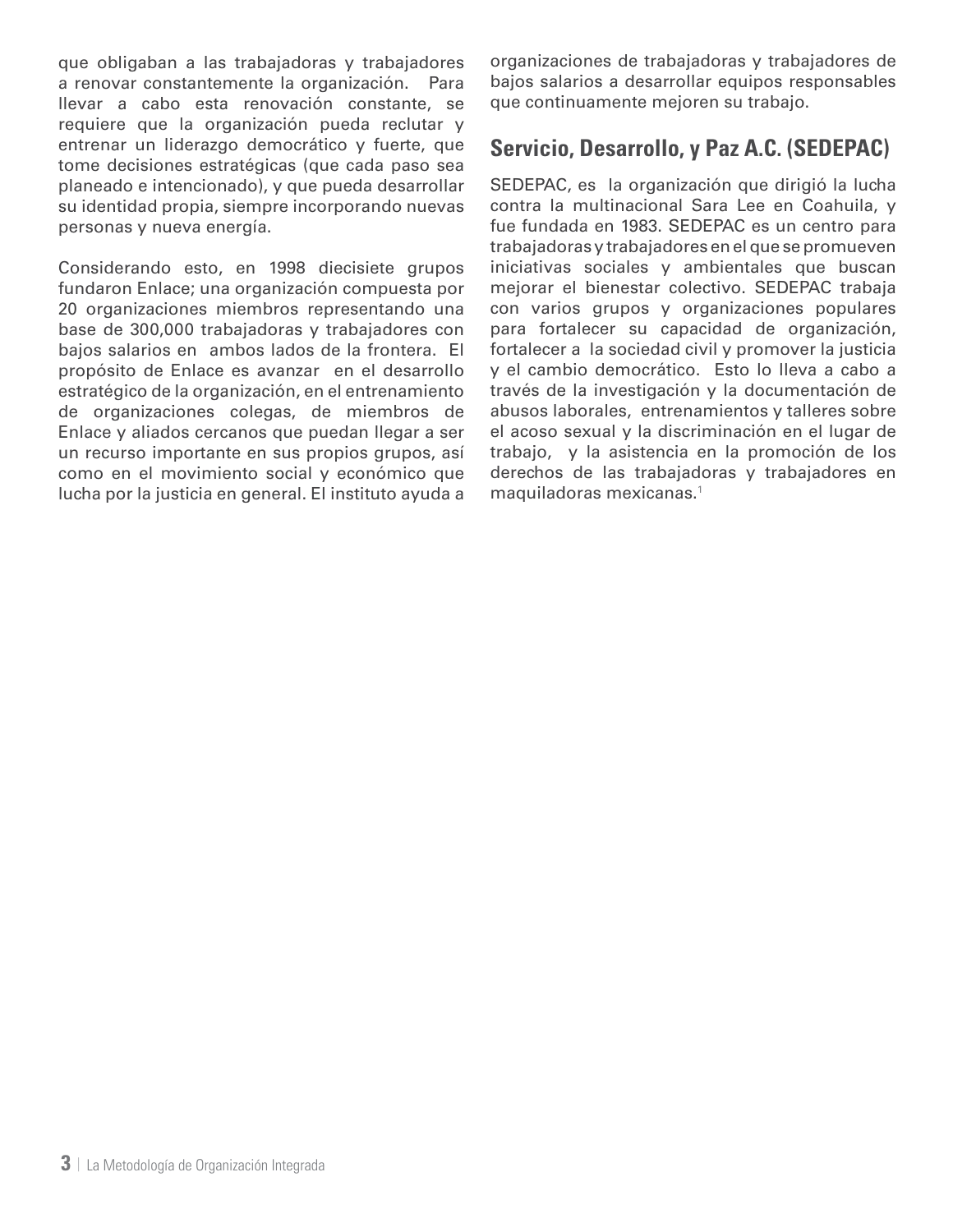# **El Contexto**

En el año 2001 la corporación Sara Lee tenía planeado cerrar plantas en México, con el obietivo de reducir más de 8,000 empleos.<sup>2</sup> Sin embargo, gracias a la lucha de sus trabajadoras y trabajadores, la empresa cerró 4 años después de lo que había planeado, quedando una organización de trabajadores consolidada, y un liderazgo fuerte de trabajadoras y trabajadores que continúan defendiendo sus derechos en las nuevas plantas donde están trabajando.

Para poder tener claridad sobre el trabajo y los logros de la lucha de las trabajadoras y los trabajadores de Sara Lee (logros que fueron posibles a partir del uso de la Metodología de Organización Integrada), es esencial tener en cuenta cómo ha sido la práctica de cierres de empresas en México en los últimos 20 años, la cultura de trabajo de Sara Lee, y sus planes de negocios.

# **Coahuila**

Desde los años cuarenta, el Estado de Coahuila ha tenido un papel muy importante en la economía nacional de México. Hasta la década de los 60 y 70, su economía se basaba en la producción de carbón mineral y de acero, y a partir de los años 80, su enfoque cambió a las exportaciones manufactureras, debido a los intereses de la elite política del Estado y al apoyo del gobierno federal a la apertura del mercado.4

En los 90, las maquiladoras generaron muchos empleos en el Estado de Coahuila, sin embargo, entre los años 2000 y 2003 se perdieron alrededor de 8,000 empleos.<sup>5</sup> Aún así, en el año 2003, la maquila todavía representaba un porcentaje alto del total de empleos en el Estado. De acuerdo al Censo Económico del 2003,<sup>6</sup> el 50% del empleo manufacturero en el Estado correspondía a la maquila. Esta concentración varía dependiendo de la ciudad, por ejemplo en Acuña más del 90 por ciento del empleo corresponde a la maquila; en Piedras Negras el porcentaje está por encima del 80 por ciento, mientras que en Torreón el indicador asciende a poco más del 40 por ciento.<sup>7</sup>



Mapa del Estado de Coahuila 3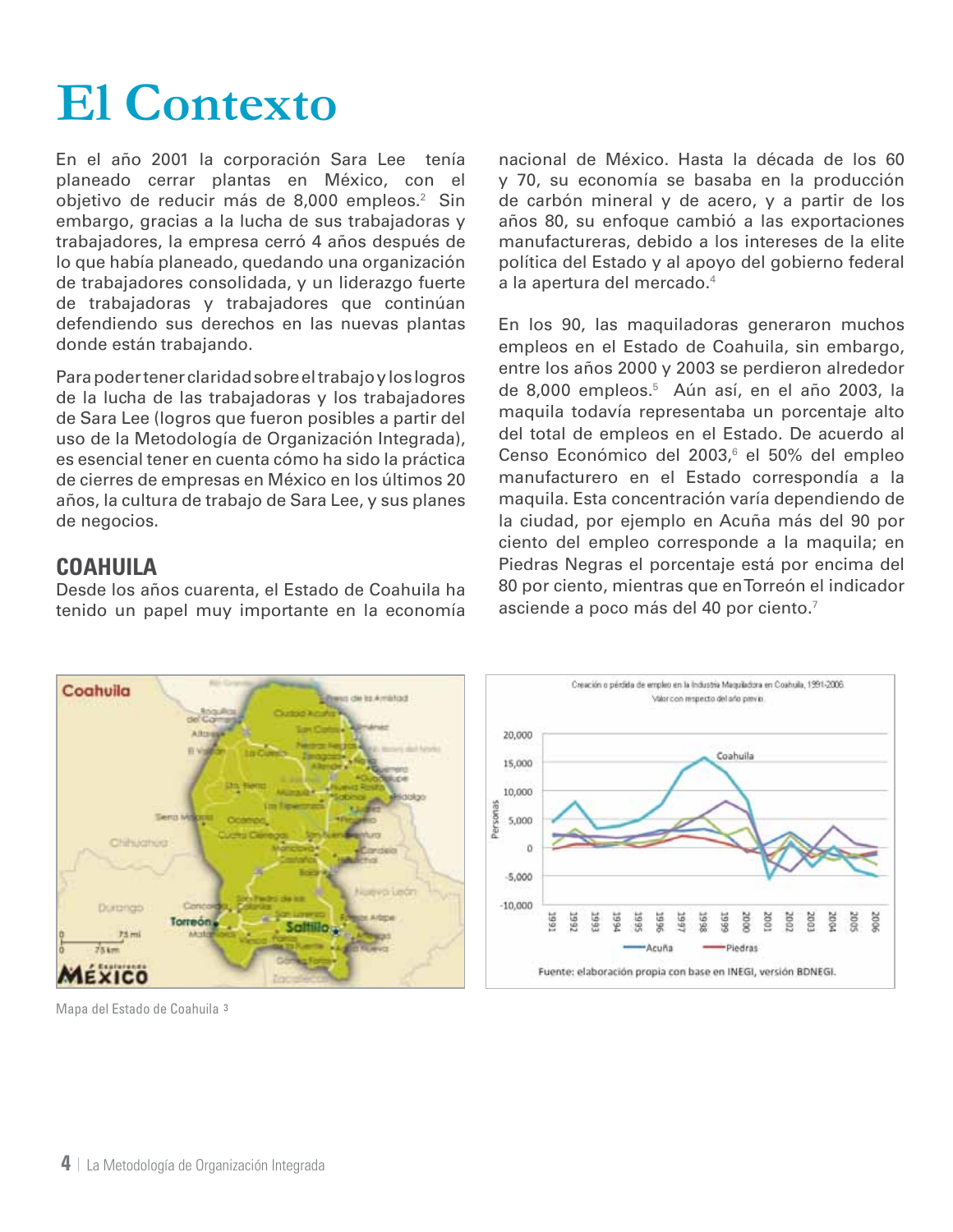# **Sara lee**

En 1999 la corporación Sara Lee empleaba alrededor de 140 mil trabajadoras y trabajadores en México. Su estrategia de negocio estaba basada en las marcas, y 32 de ellas eran mega-marcas que vendían más de \$100 millones individualmente. Entre algunas de las marcas se encuentran Kiwi (betún para el calzado), Hillshire Farms (carnes frías), Hanes (ropa interior y de deporte), L'eggs (medias) y Wonderbra (ropa interior). La corporación estaba dividida en 5 grupos: Comidas de Sara Lee, Ropa de Marca de Sara Lee, Servicios de Comida Sara Lee, Tés y Café de Sara Lee, y Productos para el Cuidado del Cuerpo y la Casa Sara Lee. Contaban con 7 plantas localizadas en Allende, Frontera, Monclova, Ciudad Guadalupe, Sabinas, San Pedro y Nueva Rosita; todas ellas en Coahuila, excepto por Ciudad Guadalupe en Nuevo León. En 1998, la corporación empleaba más de 6,500 trabajadoras y trabajadores tan sólo en el Estado de Coahuila.



Marcas de Sara Lee Creación Artística de Enlace ©Enlace

En la década de los 90, la corporación Sara Lee estaba en la cumbre de la comunidad empresarial de Chicago.

Ésta empleaba más de 139,000 personas en el mundo, contaba con 278 empresas procesadoras

en 40 países y con 32 marcas. Su conglomerado de bienes de consumo tenía un promedio de utilidades de alrededor de 14% cada año.

|  |  |  | Ramas de la Corporación y Ventas del Año 1998 |
|--|--|--|-----------------------------------------------|
|--|--|--|-----------------------------------------------|

| Producto                                                                                                                                | Milliones de Dólares |
|-----------------------------------------------------------------------------------------------------------------------------------------|----------------------|
| Comida de Sara Lee (carnes)                                                                                                             | \$4.3                |
| Pan                                                                                                                                     | \$1.1                |
| Café y te                                                                                                                               | \$2.8                |
| Productos para el cuidado de la casa y el<br>cuerpo (Insecticidas, cuidado de zapatos,<br>lociones de la piel, y refrescantes del aire) | \$2.0                |
| Ropa de marcas de estilo (Bali, Dim, Hanes,<br>HerWay, Just My Size, Playtex, Wonderbra.                                                | \$7.3                |

Entre el 2000 y 2003, se cerraron 534 maquiladoras en el estado de Coahuila. Esto sucedió en parte porque grandes empresas radicadas en México, como Sara Lee, emigraron a países de Asia, principalmente, en busca de mejores condiciones de competitividad.<sup>8</sup> El cierre de las maquiladoras se llevó a cabo, en algunos de los casos, con tácticas ilegales para no pagar la indemnización a sus trabajadores.<sup>9</sup> La empresa sacaba toda su maquinaria en la noche sin que los empleados se enteraran, para así evitar tener que pagar a los trabajadores los beneficios que marca la ley.10 También se indemnizó a los trabajadores muchos años después del cierre de las instalaciones, lo que permitió que las empresas retuvieran el pago de los trabajadores, capitalizaran ese dinero, y cuando finalmente se realizara el pago a los trabajadores, no se tomara en cuenta la devaluación del dinero, ni los intereses acumulados.<sup>11</sup>

Otra táctica que se ha utilizado es reducir la producción a menos de un 50% por 4 ó 5 semanas, para así reducir el salario de los trabajadores en forma drástica. La ley estipula que el trabajador debe recibir una indemnización de cuarenta y cinco días de salario, por año de servicio, hasta un máximo de cuarenta y dos mensualidades, siendo el salario la base o referencia sobre la cual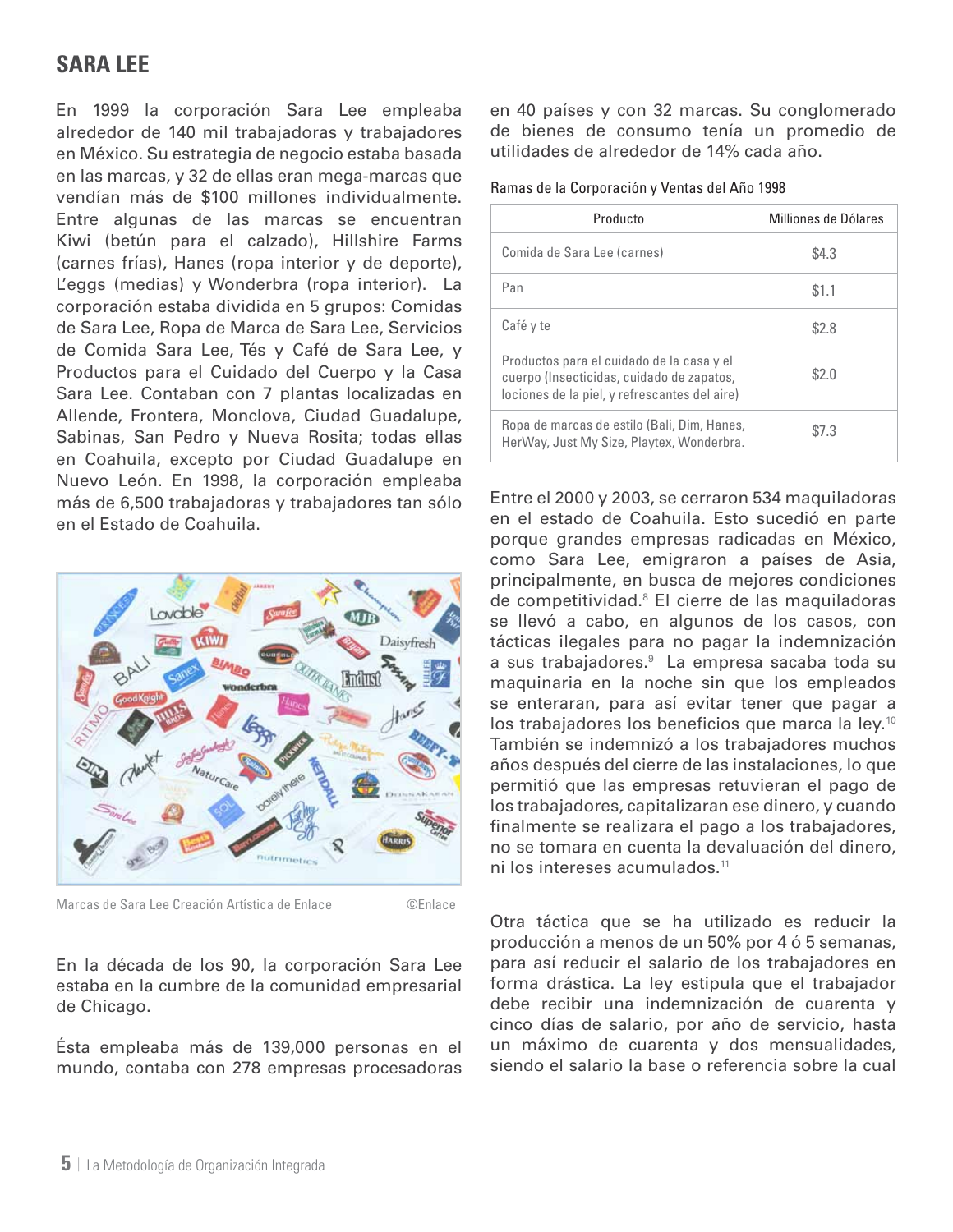la empresa cuantifica cuánto debería pagarle al empleado despedido. Entonces, si una empresa reduce su proporción a menos de un 50% de forma repentina, reduciendo con ello el salario de los trabajadores, lo que debe pagar por indemnización es menor que lo que correspondería según lo trabajado, apropiándose de esa manera del dinero y los beneficios que les corresponden a los trabajadores.

Por ejemplo, si un trabajador tiene una antigüedad de 10 años y en el momento de su despido su salario es de 60 pesos diarios, la empresa tendría que pagarle lo siguiente al trabajador:

45 días x \$60 pesos = \$2,700 10 años x \$2,700 pesos = \$27,000 pesos de indemnización

Pero si al momento del despido, su salario es de 40 pesos diarios, lo que la empresa tendría que pagar es:

45 días x \$40 pesos = \$1,800 10 años x \$1,800 = \$18,000 pesos de indemnización

Con este ejemplo, se demuestra que si la empresa reduce el salario de sus trabajadoras y trabajadores de 60 a 40 pesos diarios, al momento de su indemnización, ésta se queda con \$9.000 pesos que les correspondían a los trabajadores.

La falta de cumplimiento en el pago total de las indemnizaciones a sus empleados era una de las formas en que la empresa Sara Lee en México ejercía violaciones a los derechos de las trabajadoras y trabajadores, aunque no era el único modo en que esto se hacía.

# **Demandas**

En el año 2000, un grupo de trabajadoras y trabajadores de Sara Lee en Coahuila comenzó a organizarse para demandar un salario digno. En ese proceso le pidieron apoyo a Servicio, Desarrollo, y Paz A.C. (SEDEPAC), quien simultáneamente comenzó una relación formal con Enlace. Estos tres grupos se unieron y se organizaron para restituir los derechos laborales en la multinacional Sara Lee. Las trabajadoras y trabajadores no buscaban "perjudicar a la empresa, luchaban por tener un trabajo digno".12 A medida que se fueron logrando metas a corto y largo plazo, las demandas de las trabajadoras y trabajadores fueron cambiando; al final del proceso organizativo, las trabajadoras y trabajadores demandaban:

1. Imparcialidad por parte de Sara Lee para permitir que las trabajadoras y trabajadores en México se sindicalicen libremente.

2. Reinstalación de 249 trabajadoras y trabajadores despedidos.

3. El pago de indemnización al 100% del salario íntegro a 1,200 ex-trabajadoras y trabajadores.

Esta demanda incluía la prima vacacional y la indemnización del salario completo sin los recortes de salario que la empresa realizó estratégicamente a medida que se acercaba el cierre de la planta.

El siguiente cuadro sintetiza algunas de las formas en que se llevaron a cabo violaciones a los derechos laborales en Sara Lee, y los logros que obtuvieron las trabajadoras y trabajadores en su lucha por preservar trabajos dignos.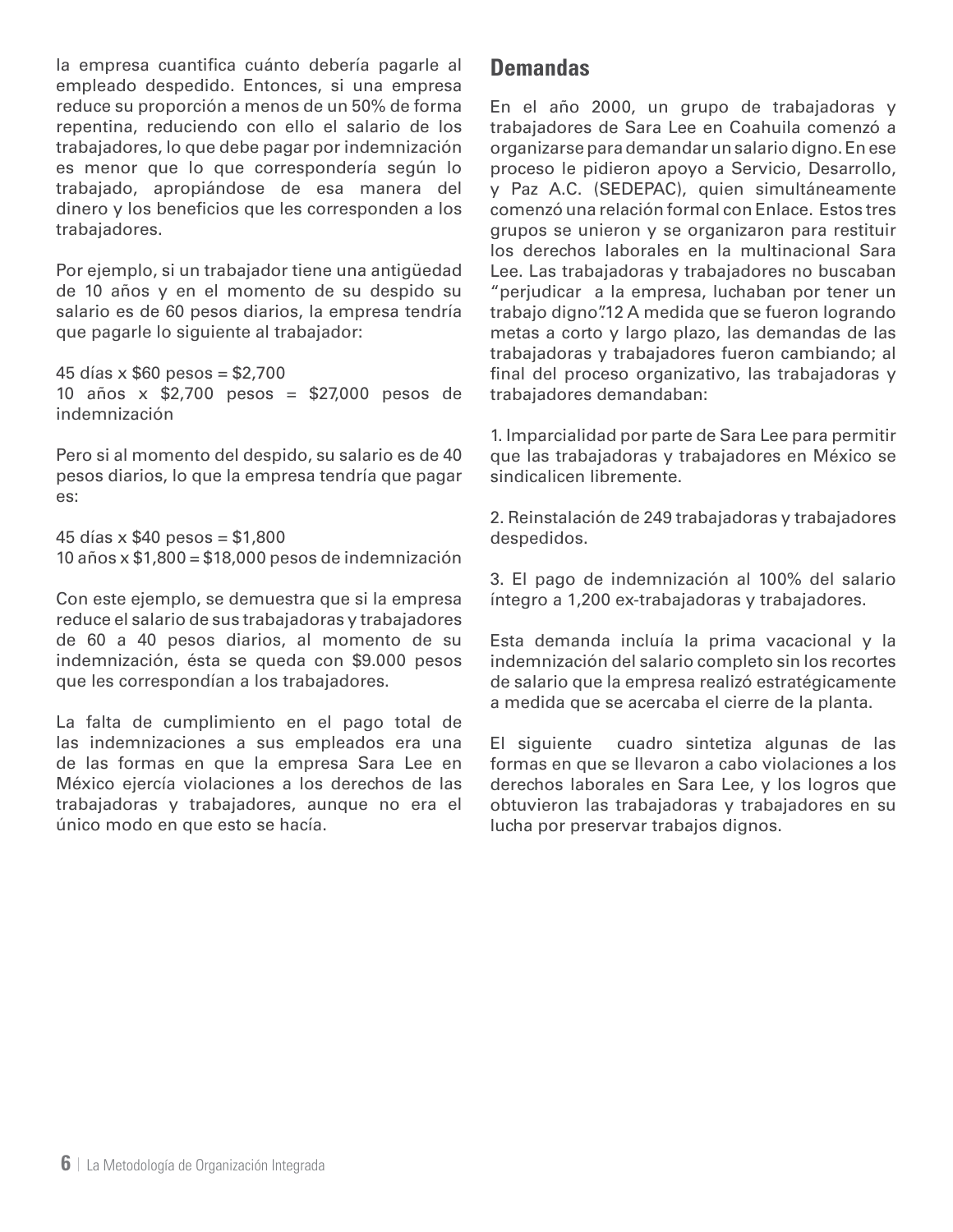### **Violaciones Laborales Cometidos por Sara Lee y Logros de las Trabajadoras y Trabajadores**

| LO QUE DICE LA LEY                                                                                                                                                                                                                                                                                                                                                                                                                                                                | <b>LO QUE HACÍA SARA LEE</b>                                                                                                                                                                                                                                                                                                                                      | LOGROS OBTENIDOS CON LA LUCHA                                                                                                                                                                                                                                                                                                                                                                                                                                                                                                                                                                                           |
|-----------------------------------------------------------------------------------------------------------------------------------------------------------------------------------------------------------------------------------------------------------------------------------------------------------------------------------------------------------------------------------------------------------------------------------------------------------------------------------|-------------------------------------------------------------------------------------------------------------------------------------------------------------------------------------------------------------------------------------------------------------------------------------------------------------------------------------------------------------------|-------------------------------------------------------------------------------------------------------------------------------------------------------------------------------------------------------------------------------------------------------------------------------------------------------------------------------------------------------------------------------------------------------------------------------------------------------------------------------------------------------------------------------------------------------------------------------------------------------------------------|
| Pago de aguinaldo (Artículo 84 y 87 de la Ley<br>Federal del Trabajo): Es una gratificación<br>anual que toda empresa tiene la obligación<br>de otorgar a su personal a finales de año (lo<br>equivalente a 15 días de salario, por lo menos).                                                                                                                                                                                                                                    | La empresa generalmente no pagaba aguinaldo<br>y en las raras ocasiones que lo hizo, entregó el<br>pago recién a principios del año siguiente.                                                                                                                                                                                                                    | Se formó una comisión de 25 trabajadoras, se les<br>capacitó sobre lo que la Ley Federal del Trabajo (LFT)<br>establece al respecto, y se realizó un plan de acción<br>para negociar los aguinaldos con la empresa. El<br>comité de trabajadores circuló una petición pidiendo<br>el aguinaldo de acuerdo a lo que establece la Ley<br>Federal del Trabajo. Más de 400 trabajadores firmaron<br>la petición. En diciembre del 2001 se logró por primera<br>vez que la empresa pagara el aguinaldo.                                                                                                                      |
| Utilidades: Conforme al artículo 117 de la<br>Ley Federal del Trabajo (LFT), el patrón debe<br>presentar la declaración anual de pérdidas<br>y ganancias, y entregar una copia a los<br>trabajadores o ponerla en un lugar que sea<br>visible para que los trabajadores tengan<br>conocimiento de la misma. En base a las<br>ganancias que tiene la empresa, se deben<br>entregar utilidades a los trabajadores cada<br>año, otorgándose este pago a más tardar el 15<br>de Mayo. | La Empresa no siempre reportaba utilidades,<br>y cuando lo hacía, reportaba muy poco<br>argumentando que no tenia ganancias.<br>Tampoco presentaba la declaración anual,<br>aprovechándose en ambos casos<br>del<br>desconocimiento de la ley que tenían las<br>trabajadoras y trabajadores.                                                                      | A través de volantes, reuniones y capacitaciones<br>se logró informar y organizar a las trabajadoras y<br>trabajadores. Se formó una comisión para negociar<br>con el gerente de la empresa. También se presionó<br>a las oficinas de la Secretaría del Trabajo y a la Junta<br>de Conciliación y Arbitraje para exigir que la empresa<br>hiciera un reporte público de sus ganancias que pueda<br>ser conocido por las trabajadoras y trabajadores. En<br>Mayo del año 2002, gracias a la presión y la lucha<br>se logró que la empresa diera las utilidades a los<br>trabajadores conforme a lo que establece la ley. |
| Conforme a los artículos 132-III, 134-VI y 135-<br>III de la Ley Federal del Trabajo, el empleador<br>debe proporcionar a los trabajadores los<br>utensilios, instrumentos y materiales de<br>trabajo necesarios para realizar el trabajo.<br>Estos deben de ser de buena calidad, estar<br>en buen estado y ser arreglados cuando sea<br>necesario.                                                                                                                              | La empresa les daba los materiales y utensilios<br>en el momento en que las trabajadoras y<br>trabajadores eran contratados. Cuando<br>los materiales estaban en mal estado, los<br>trabajadores eran responsables de pagar por<br>el remplazo.                                                                                                                   | Las trabajadoras y trabajadores lograron que<br>la empresa se responsabilizara, y pagara por el<br>remplazo de las herramientas de trabajo cuando ello<br>era necesario.                                                                                                                                                                                                                                                                                                                                                                                                                                                |
| Artículos 132-XVI, 134-II, 310, 337-II, 423-<br>III y 511: El empleador debe cumplir las<br>disposiciones de seguridad e higiene y los<br>reglamentos para prevenir accidentes y<br>enfermedades en los centros de trabajo.<br>También tiene que disponer de un equipo<br>de primeros auxilios. Todos los accidentes<br>laborales deben ser reportados con las<br>autoridades competentes.                                                                                        | La empresa no cumplía con la seguridad e<br>higiene en los centros de trabajo, ni reportaba<br>los accidentes de trabajo. Tampoco les<br>suministraba a las trabajadoras y trabajadores<br>el reporte de sus accidentes, por lo cual no<br>podían contar con la atención necesaria en<br>los centros de salud del Instituto Mexicano del<br>Seguro Social (IMSS). | Se logró que algunas trabajadoras y trabajadores<br>líderes se capacitaran e hicieran un plan de<br>emergencia para hacer frente a la situación. La<br>organización Worker Rights Consortiom (WRC) realizó<br>un estudio de diagnóstico médico de 100 trabajadoras<br>y trabajadores. Se logró que la empresa reconociera<br>los accidentes de trabajo, y que no se despidiera a las<br>trabajadoras y trabajadores lastimados. Actualmente,<br>en las nuevas empresas situadas en Monclova, se trata<br>el tema de la salud laboral con las y los trabajadores.                                                        |
| Artículo 170, 132-XXVII y 165: El empleador<br>proporcionar protección a<br>debe<br>las<br>trabajadoras que están embarazadas.                                                                                                                                                                                                                                                                                                                                                    | despedía a las mujeres<br>empresa<br>La<br>embarazadas, las presionaba aumentándoles<br>la producción o rotándolas a trabajos más<br>difíciles, para que ellas decidieran renunciar,<br>aunque perdieran el seguro médico que les<br>otorga el IMSS. Varias perdieron a sus bebes<br>por los peligros a los que se exponían con el<br>trabajo.                    | Se logró parar los despidos a las mujeres embarazadas,<br>que la empresa les proporcionara protección y que<br>les diera permisos para citas con el doctor durante el<br>embarazo.                                                                                                                                                                                                                                                                                                                                                                                                                                      |
| Artículo 3: Los empleadores tienen prohibido<br>discriminar a las trabajadoras y trabajadores<br>por su edad o sexo.                                                                                                                                                                                                                                                                                                                                                              | La empresa no aceptaba a trabajadoras/res que<br>tuvieran más de 37 años de edad y no permitía<br>que los hombres trabajaran en actividades que<br>requirieran el uso de máquinas de coser.                                                                                                                                                                       | Se realizaron denuncias públicas y se logró que la<br>empresa diera empleo a trabajadoras y trabajadores<br>mayores, y que se contratara a hombres en el área de<br>producción.                                                                                                                                                                                                                                                                                                                                                                                                                                         |
| Artículos: 354, 357 y 358: Referidos a la libertad<br>sindical, los patrones no pueden intervenir en<br>la organización sindical de los trabajadores y<br>deben mantener imparcialidad al respecto.                                                                                                                                                                                                                                                                               | La empresa impuso a las trabajadoras y<br>trabajadores un sindicato corrupto, sin<br>tener el reconocimiento de los trabajadores.<br>Las trabajadoras y trabajadores no tenían<br>conocimiento de cuál era su sindicato ni<br>tenían copia de su contrato laboral.                                                                                                | Las trabajadoras y trabajadores hicieron una denuncia<br>a la Corporación y a las autoridades del trabajo sobre<br>cómo el sindicato violaba los derechos colectivos<br>de los trabajadores. Se logró la neutralidad de Sara<br>Lee en la organización sindical de las trabajadoras y<br>trabajadores.                                                                                                                                                                                                                                                                                                                  |
| Artículo 133, Fr. IX: Está prohibido que los<br>patrones utilicen "listas negras" para excluir<br>a los trabajadores de una oportunidad de<br>trabajo.                                                                                                                                                                                                                                                                                                                            | La empresa tenía una lista de trabajadoras/res<br>que participaron en la movilización. Algunas<br>trabajadoras fueron despedidas y tuvieron<br>muchos problemas para reinstalarse en otros<br>trabajos.                                                                                                                                                           | Se logró que más de 250 trabajadoras y trabajadores<br>reconocidos como líderes sindicales sean reinstalados<br>en la empresa Monclova Internacional.                                                                                                                                                                                                                                                                                                                                                                                                                                                                   |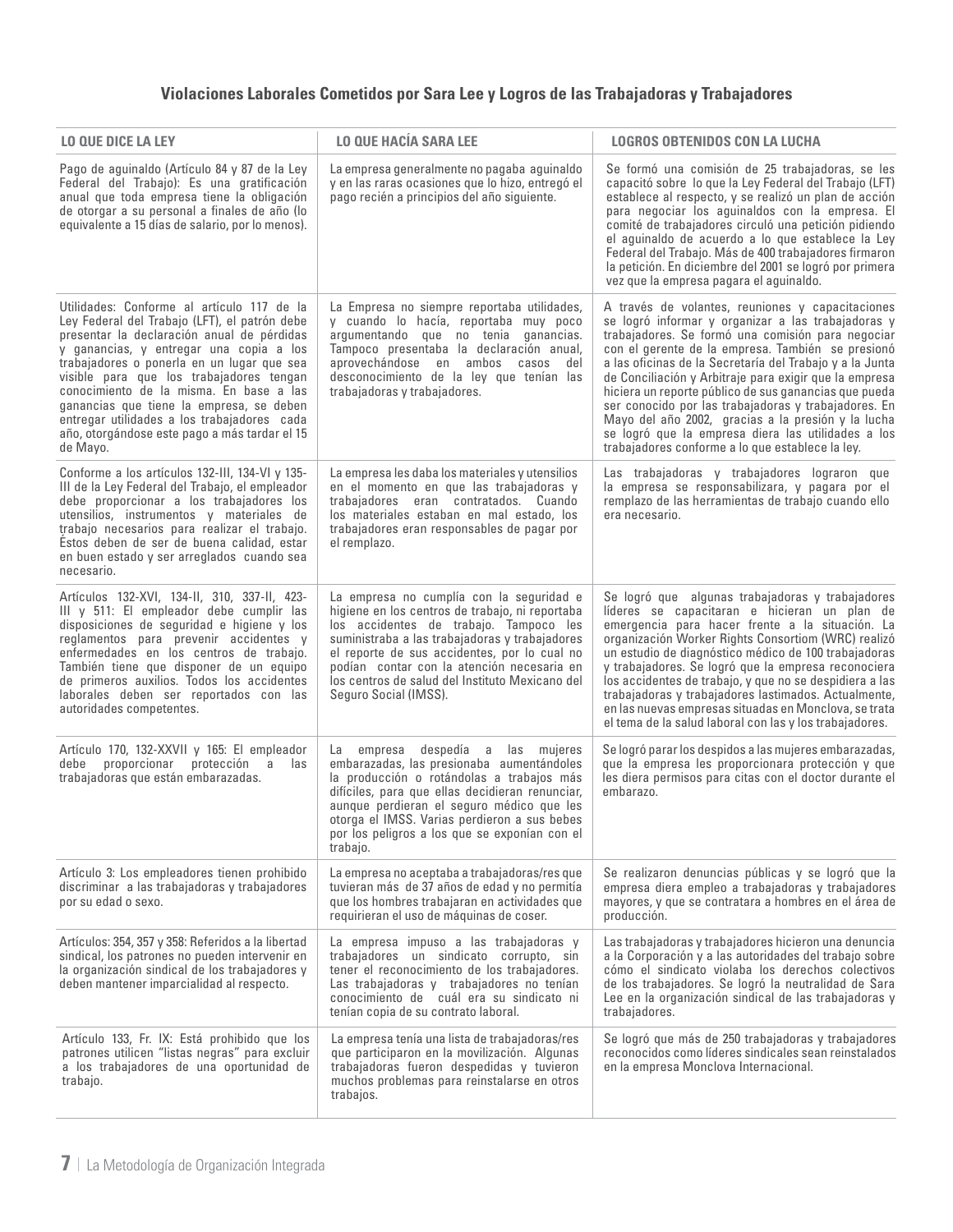# **Metodología de la Organización Integrada**

*"Cuando uno se da cuenta que tiene derechos y que tu vida puede cambiar, ya no soportas que te maltraten. Una trabajadora que sabe que tiene derecho a que se le respete su salud es una trabajadora que se defiende." <sup>13</sup>*

Después de cuatro años de lucha, en octubre del año 2004, trabajadoras y trabajadores de Sara Lee, lograron establecer un convenio sobre la libertad de asociación con la organización Enlace, y Servicio, Desarrollo y Paz A.C. (SEDEPAC), para poder acabar con el hostigamiento que Sara Lee realizaba a sus trabajadoras y trabajadores. En ese momento, Sara Lee estaba catalogada como empresa líder en el movimiento global de empresas por "un ambiente sin sindicatos". Este cambio de normas de Sara Lee, es considerado el primer compromiso de neutralidad laboral por parte de una corporación transnacional con maquiladoras en México.

Después de que la lucha logró que los ojos del mundo se enfocaran en Sara Lee y su maltrato a las trabajadoras y trabajadores en la planta de Frontera, Coahuila, Sara Lee cerró la planta. Sin embargo, las trabajadoras y trabajadores lograron grandes y pequeñas metas. Sara Lee se comprometió a:

- Recontratar a los 10 líderes más reconocidos de la planta en Frontera.
- Recontratar a 249 trabajadoras y trabajadores de Frontera de acuerdo a su antigüedad en la planta de Monclova.
- Pagar una indemnización justa a todos los exempleados de Frontera. (Leonor Castillo era una de esas trabajadoras.)

**¿Cómo hizo una organización local de trabajadoras y trabajadores con pocos recursos, para enfrentar con éxito a una corporación multinacional de mucho poder?**

Una empresa grande y con poder también puede ser vulnerable, por otro lado organizaciones pequeñas pueden aprender a ser más grandes y fuertes. Este caso ilustra los hechos y herramientas que fueron creando las trabajadoras y trabajadores de Sara Lee fueron exitosas. Estudiar esta metodología organizativa incluyó documentar los archivos de las campañas y entrevistas con organizadores, trabajadores, y sus aliados que participaron en la lucha.

### **Testimonio de Leonor Castillo**

"Después de hace más de un año, Leonor Castillo sigue siendo una mujer indignada. Se sienta en la cocina de su casa de, dos habitaciones hecha de bloques de cemento, y habla con una voz suave que ocultaba la ira de sus seis años trabajando en la planta. El cambio repentino del sistema de producción donde todo el mundo parecía estar trabajando duro y tal vez más de lo acostumbrado, pero llevaba a casa menos salario. El día que tenía fiebre de 102 grados y que no le daban permiso para irse a casa, esos dos meses terribles que estaba embarazada. Ella pidió un cambio de puesto de donde tiraban bultos de ropa por encima del hombro desde una posición sentada. Lo sentimos, le dijeron, no había trabajo liviano en una empresa con más de mil trabajadores que realizaban por lo menos 12 actividades diferentes.

"Cuando aborté, los médicos me preguntaron si levante algo pesado," dice ella. "Ellos tuvieron que hacerme un legrado para limpiarme," Leonor, tiene 32 años y no tiene hijos, añade en voz baja. <sup>15</sup>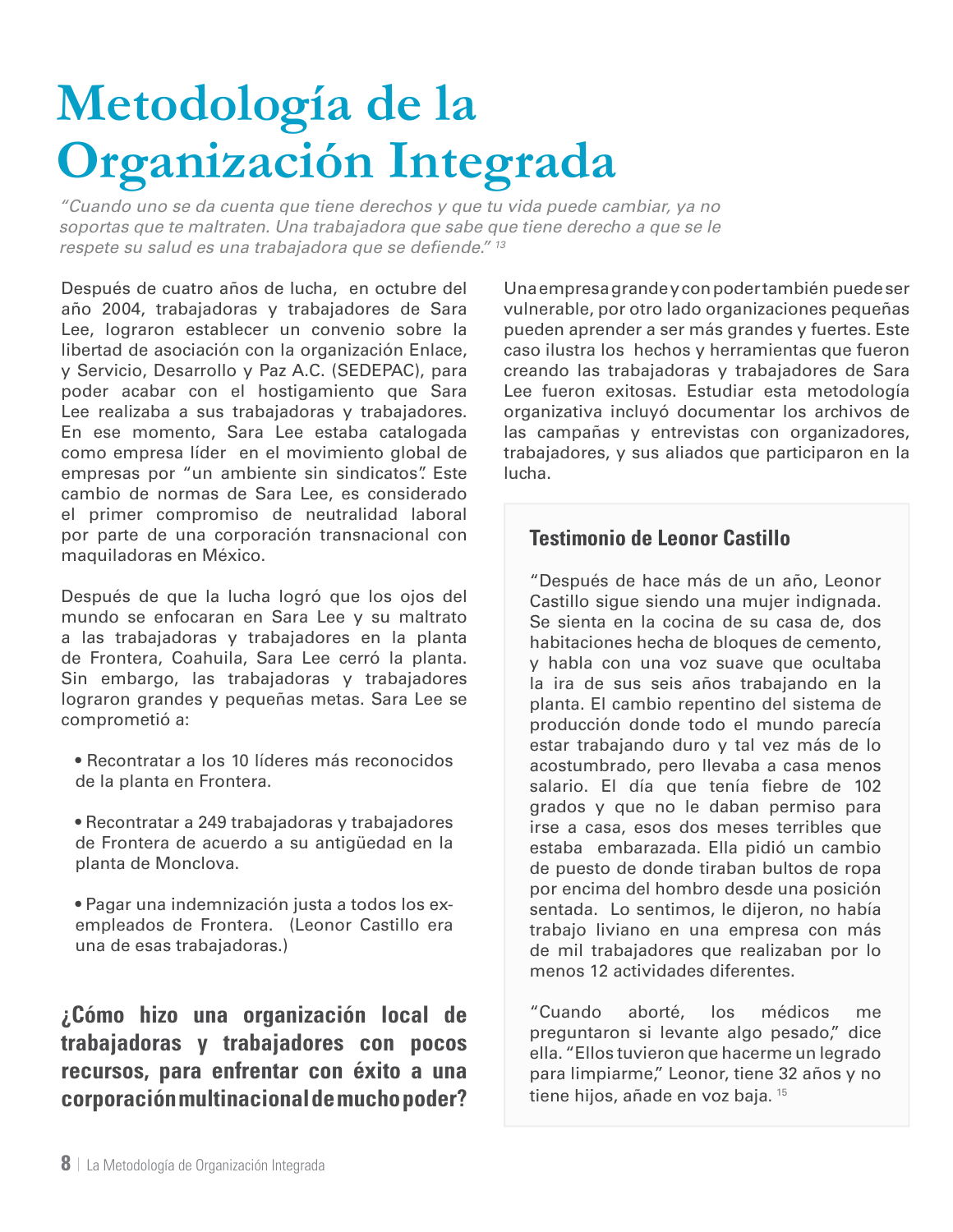# **Testimonio de Mari**

"Yo me di cuenta que había mucho maltrato, más que todo en contra de las mujeres. Lo que me animó a meterme en esta lucha fue que miraba a muchas compañeras llorando porque no podían cumplir su meta de producción y las maltrataban. Me tocó ver a una compañera llorando porque se le había muerto un familiar y no la dejaron ir al entierro. Yo me sentía muy impotente. Ese día yo fui con los delegados del sindicato y les pregunte qué cómo era posible que la tuvieran trabajando en esas condiciones. Yo sí me puse muy enojada de que en lugar de defender los derechos de los trabajadores estaban defendiendo a la empresa."15

 Para poder enfrentar a la compañía Sara Lee, Enlace y SEDEPAC diseñaron una lucha estratégica con alianzas internacionales con continuo desarrollo interno de la organización. Como resultado de ello, se implementó el método de entrenamiento conocido como la Metodología de Organización Integrada (MOI), un método de organización que empieza a responder a la necesidad de las y los trabajadores de organizarse a nivel local para enfrentar a una corporación multinacional.

# **Metodología de Organización Integrada (MOI)**

Para poder presionar a esta compañía multinacional con tanto poder, fue necesario desarrollar un proceso organizado. Por esta razón, a medida que iba tomando forma la lucha, se desarrolló el método de entrenamiento de Enlace, que hoy en día es conocido como la Metodología de Organización Integrada (MOI). Enlace desarrolló la metodología con el fin de que sea una herramienta que pueda aportar a las luchas en contra de corporaciones trasnacionales o entidades poderosas. La MOI está compuesta por tres elementos:

#### 1. Plan Interno:

Sirve para fortalecer la organización internamente, entrenando al equipo de liderazgo para que pueda re-estructurar la organización y estar preparado para asumir la lucha en contra de las corporaciones trasnacionales;

#### 2. Estrategia:

Consiste en investigar el plan de trabajo a futuro de la empresa y desarrollar una estrategia para interrumpirlo o intervenir en él generando cambios que favorezcan a las y los trabajadores, y;

#### 3. Plan Externo:

Permite desarrollar acciones que puedan sincronizarse con las acciones de otras organizaciones internacionales aliadas que sean claves para la lucha que se está llevando a cabo.

Los tres elementos del MOI deben ser desarrollados y sostenidos de una manera sincronizada para que sea una lucha exitosa. El esquema muestra los diferentes elementos de la MOI.

**Metodología de Organización Integrada**

**Estrategia:** Interferir en los planes a futuro de los influyentes **Plan Interno:**

Aumentar las capacidades de la organización

### **Plan Externo:**

Construir alianzas internacionales y acciones sincronizadas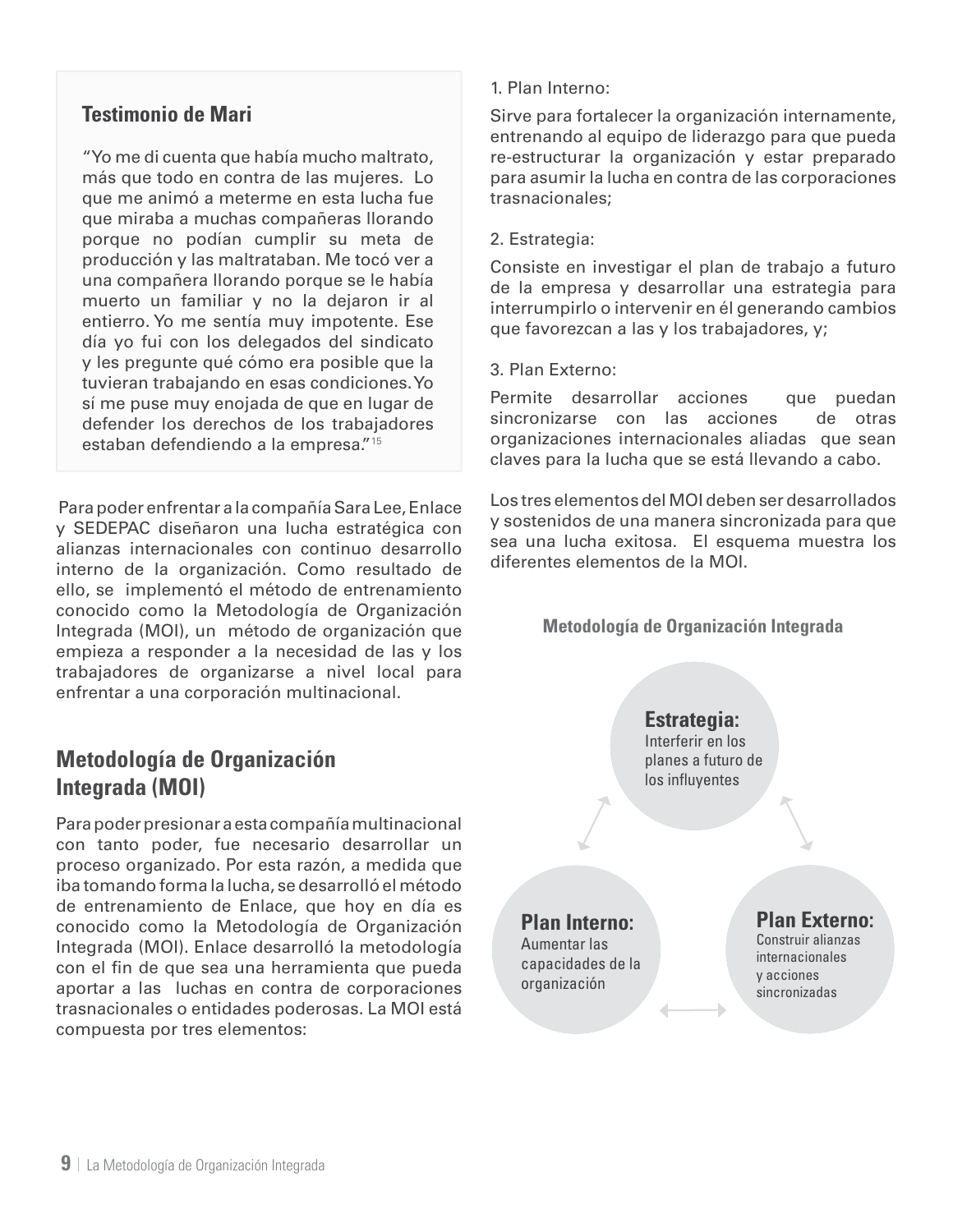|                          | <b>Plan Interno:</b>                                                                                                                                                                                                                                                                                                                                                                            | <b>Plan Externo:</b>                                                                                                                                                                                                                                                                                  | <b>Estrategia:</b>                                                                                                                                                                                                                                                                                    |
|--------------------------|-------------------------------------------------------------------------------------------------------------------------------------------------------------------------------------------------------------------------------------------------------------------------------------------------------------------------------------------------------------------------------------------------|-------------------------------------------------------------------------------------------------------------------------------------------------------------------------------------------------------------------------------------------------------------------------------------------------------|-------------------------------------------------------------------------------------------------------------------------------------------------------------------------------------------------------------------------------------------------------------------------------------------------------|
| Objetivo                 | Organización Intencional                                                                                                                                                                                                                                                                                                                                                                        | "Flota como una mariposa,<br>picar como una abeja"                                                                                                                                                                                                                                                    | Interrumpir el plan a futuro<br>de los influyentes                                                                                                                                                                                                                                                    |
| Descripción              | · Entrenar al equipo de liderazgo.<br>· Desarrollar una estructura interna<br>Lograr una mejora continua a través<br>de la evaluación.<br>· Actualización de la comunicación,<br>interna y externa.                                                                                                                                                                                             | · Estructura y gobierno de la lucha.<br>· Comunicación interna.<br>· Enganche y desarrollo del aliado.<br>• Acciones directas sincronizadas<br>presión que escala.<br>· Desarrollo del intermediario y<br>negociaciones.                                                                              | • Identificar influyente(s).<br>· Investigar corporación o plan a<br>futuro del objetivo.<br>· Identificar puntos vulnerables.                                                                                                                                                                        |
| <b>Grupo de Esquemas</b> | · Dirección Estratégica<br>· Ciclo de organización<br>· Estrella de evaluación<br>• 4 Sabios<br>· Plan proactivo<br>· Flecha a través de la manzana<br>· Pasos proactivos<br>· Niveles de energía<br>$\bullet$ Rap<br>· Niveles de miedo                                                                                                                                                        | · Dirección Estratégica<br>· Ciclo organizativo<br>· Estrella de evaluación<br>• 4 Sabios<br>· Plan proactivo<br>· Flecha a través de la manzana<br>$\bullet$ Rap<br>• Análisis de Poder                                                                                                              | · Dirección Estratégica<br>· Ciclo de organización<br>· Estrella de evaluación<br>· Análisis de poder<br>· Pasos del plan de negocios<br>· Plan proactivo<br>· Flecha a través de la manzana<br>Niveles de influencia/temor                                                                           |
| <b>Metas</b>             | · Equipo de estrategia efectiva.<br>· Cultura de mutua responsabilidad.<br>· Cultura de mutuo apoyo.<br>· Uso eficiente de la energía.<br>· Crecimiento del liderazgo.<br>· Reconocimiento y promoción de<br>aliados.<br>· Reestructurar equipo de estrategia.<br>· Entrenar para desarrollar estrategia<br>y negociar.<br>· Liderazgo de trabajadores que pueda<br>tomar decisiones políticas. | · Reclutar aliados para las acciones.<br>· Lograr disciplina del Gobierno y del<br>mensaje.<br>· Mejorar la comunicación interna y<br>desarrollar medios de comunicación<br>apropiados.<br>· Implementar una estrategia flexible.<br>· Reclutar a los intermediarios.<br>• Lograr Precisión funcional | · Identificar influyente(s).<br>· Identificar los puntos vulnerables.<br>· Diseñar acciones que interrumpan<br>los planes a futuro y puntos<br>vulnerables.<br>· Mantener el elemento sorpresa.<br>· Analizar el efecto de las acciones.<br>· Rediseño de acciones.<br>· Reunir inteligencia interna. |
| Propósito                | Hacemos exactamente lo que decimos                                                                                                                                                                                                                                                                                                                                                              | Todo el mundo quiere estar con nosotros                                                                                                                                                                                                                                                               | Comprobamos todo lo que decimos                                                                                                                                                                                                                                                                       |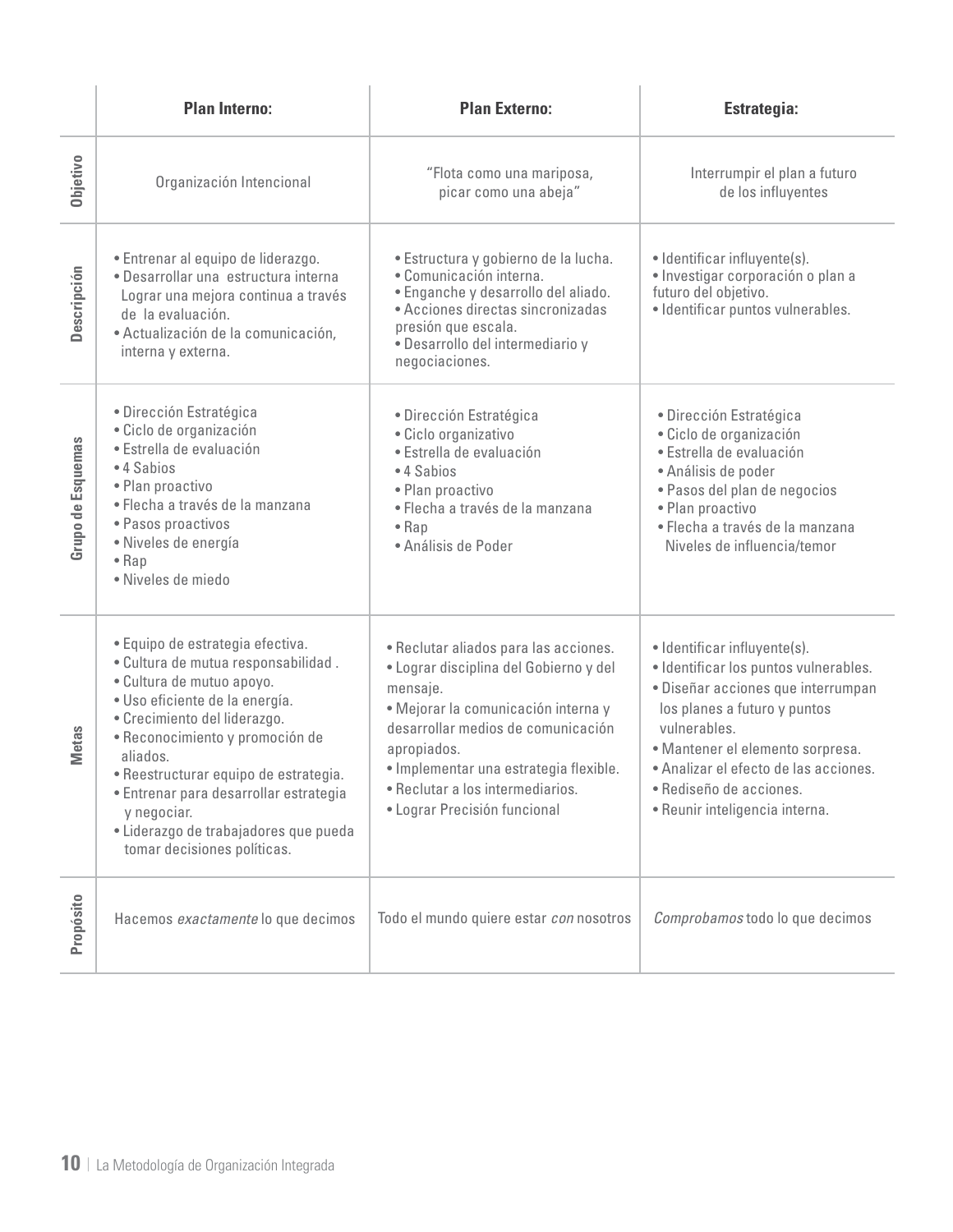# **Plan Interno**

El Plan Interno estudia y fortalece la base de la organización para que sea posible trabajar de una forma dinámica y coordinada. Retomamos su propia estructura y capacitando al equipo de trabajo y la organización puede identificar cambios que sean importantes para implementar la estrategia. El siguiente capítulo explica el Plan Interno. Ilustra la importancia que ha tenido la presencia de SEDEPAC y la organización del comité de trabajadoras y trabajadores. Relata el proceso de aprendizaje de los derechos laborales, el desarrollo de liderazgos, y el fortalecimiento de la organización; y describe herramientas como la Charla del Convencimiento (RAP), la Estrella de Evaluación, la comunicación, la música, y la seguridad. Es importante señalar que todas estas herramientas fueron adaptándose a la forma local de organizarse. Ana de SEDEPAC, explica que antes de trabajar con Enlace la manera de organizarse era diferente.

### **Testimonio de Ana**

"Acá estábamos acostumbrados a trabajar de inmediato. Pero poco a poco, con los entrenamientos de Enlace, empezamos a pensar detenidamente pues necesitamos hacer un plan o hacer el esquema organizativo. El ciclo organizativo era para ver qué tenemos, qué es lo que necesitamos hacer, quiénes eran los aliados, cómo nos podemos organizar y definir tareas. No una acción inmediata impulsiva. Antes hacíamos una acción y los medios no ponían la nota, entonces ahí el ciclo organizativo nos ayudaba a ser más organizados y llamar a los medios de comunicación a que sacaran las nota." 16

# **SEDEPAC-Centro de Trabajadores**

Según lo que comentaron las trabajadoras y trabajadores de Sara Lee en las entrevistas, SEDEPAC fue un espacio muy importante en la lucha. La organización los capacitaba para conocer y defender sus derechos laborarles. SEDEPAC, apoyó permanentemente el proceso organizativo, por ejemplo, las trabajadoras y trabajadores podían llamar por teléfono cuando surgían dudas mientras se llevaba a cabo una acción. El espacio físico del Centro era un punto de encuentro donde podían organizarse y expresarse libremente. Las trabajadoras y trabajadores se reunían los viernes a reportar los maltratos en el trabajo, a ventilar sus angustias y formular acciones. El Centro también facilitaba el apoyo mutuo, por ejemplo, cuando la gente tenía problemas ec onómicos, se ayudaban haciendo actividades para recaudar fondos.



Equipo de SEDEPAC Mayo 2001 ©SEDEPAC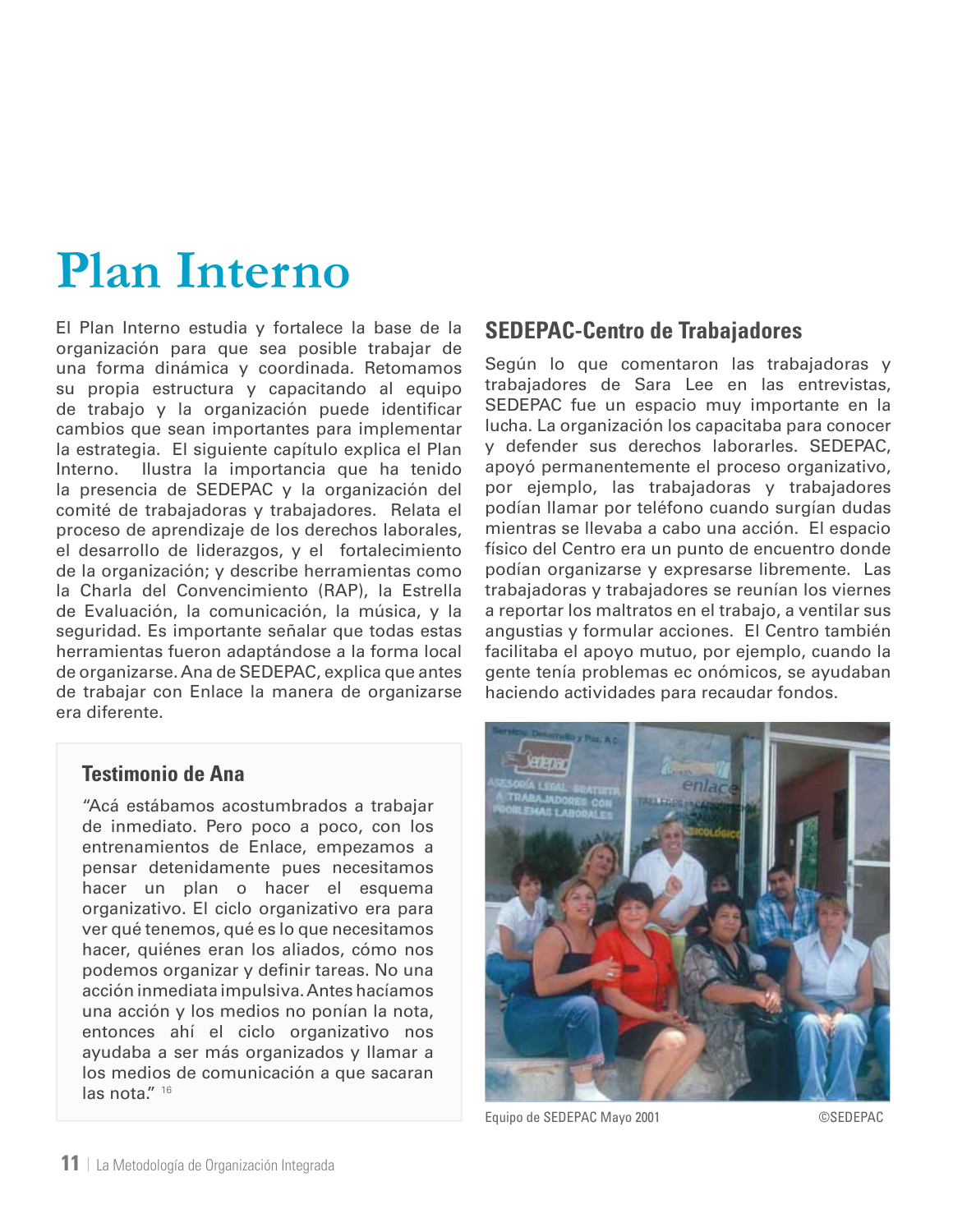# **Los Derechos del Trabajador**

Para Alma (una de las trabajadoras de Sara Lee) el taller sobre los derechos del trabajador la motivó a participar en la lucha. El taller le pareció muy interesante porque en ese momento ella vivía y veía mucho abuso en la empresa. Ella se "involucró poco a poco para saber cómo defenderse".17 Para muchas de las trabajadoras y los trabajadores, los talleres para aprender a defender sus derechos fueron muy eficientes. Al conocer sus derechos, las trabajadoras y trabajadores se dieron cuenta que les estaban pagando mal, que no les estaban dando el bono de fin de año, y en general, que se estaban violando sus derechos laborales. Entonces se organizaron y se propusieron objetivos a corto y largo plazo. Gloria Tello, que era parte de SEDEPAC durante la lucha, explica que "la capacitación con herramientas concretas y conceptuales, donde las trabajadoras y trabajadores tuvieron un aprendizaje profundo de sus derechos y sobre la ley federal del trabajo, fueron fundamentales en la lucha."18

# **Herramientas Organizativas**

#### **Herramienta: Estrella de Evaluación**

Sirve para hacer análisis y evaluación del Trabajo en Equipo. En vez de asignar culpas, la Estrella de Evaluación resalta las áreas de enfoque para hacer un plan a futuro. La estrella mide la profundidad y crecimiento de la base de la organización (en líderes y liderazgo), analiza la calidad de las operaciones, la coordinación interna, la estrategia, y la eficacia del trabajo en grupo. Es un proceso que se puede aprender y utilizar de manera muy fácil.

Usos sugeridos:

• Analizar la preparación de la organización en el lanzamiento de una lucha, evaluar el progreso de ésta, o analizar la efectividad al terminar una lucha.

• Evaluar la estructura interna de una organización y como ésta proporciona la misión y/o metas de la organización.

• Evaluar un solo evento.

• Evaluar programas y luchas de una organización.



Nadia Marin de Workplace Project trabajando en la Estrella de Evaluación 1999 ©SEDEPAC

Esta herramienta se utiliza después de cada acción para reflexionar sobre la misma de una manera organizada, y poder hacer los cambios que sean necesarios. En Sara Lee, la estrella de evaluación se utilizó al principio de la campaña para reflexionar sobre la acción que las trabajadoras y trabajadores realizaron para que la empresa les pagara el aguinaldo (bono anual obligatorio). Las trabajadoras y trabajadores firmaron y presentaron una petición exigiendo su derecho al aguinaldo, pero las personas que presentaron la petición fueron despedidas de su trabajo. Cervantes-Gautschi explica los resultados que surgieron durante la estrella de evaluación siguiendo los pasos.

#### **Aplicando la Estrella de Evaluación**

**1. La organización:** ¿Se agregaron personas a la lucha en el proceso de organización? Si, participaron más trabajadores. ¿A quién perdimos? A las y los trabajadores que fueron despedidos

**2. Funcional:** ¿Qué se dijo que se haría? Que se reunirían firmas para reclamar el aguinaldo ¿Qué pasó en realidad? Se recaudaron las firmas y se entregó la petición a la compañía

**3. Capacidad:** ¿Con cuántas personas contaban? Con trabajadores y pocos aliados

**4. Coordinación:** ¿Estaba claro el manejo del tiempo, de la comunicación, y de las responsabilidades? En su mayoría todo estaba bien coordinado.

**5. Certeza:** ¿Creemos en nuestra estrategia? Había un problema con la estrategia. Suficientes trabajadoras y trabajadores firmaron la petición pero esto no presionó a la compañía.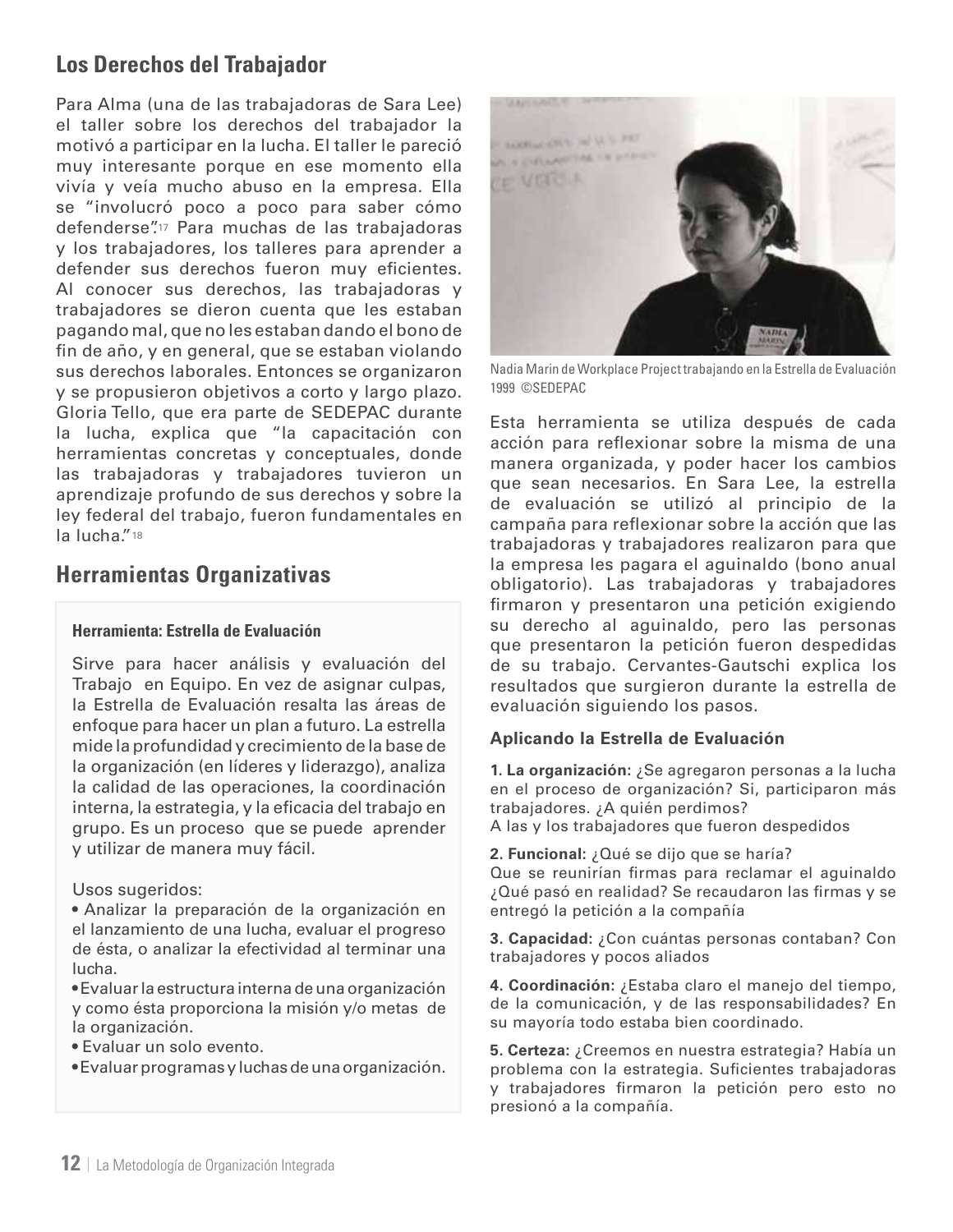Al final de la evaluación, las trabajadoras y trabajadores observaron que necesitaban apoyo de la Ciudad de México (a nivel nacional) y de otros países a nivel internacional. Tenían que demostrarle a la compañía que tenían una base de por lo menos mil personas. A partir de esta evaluación surgió la necesidad de hacer una marcha pública de más de 1000 personas. Las y los trabajadores nunca habían organizado una acción tan grande, y tenían que reclutar personas que a su vez reclutarían a más personas. Necesitaban la Charla de Convencimiento."19

#### **Herramienta: El Rap**

El Rap o Charla de Convencimiento Conversación estructurada para incorporar a la gente. Se utiliza para convencer a miembros de una organización a que se comprometan con algo nuevo y también para incorporar a personas nuevas a participar en actividades o luchas de la organización. El legendario Fred Ross desarrolló el Rap y se lo enseñó a cientos de organizadores, incluyendo aquellos que crearon la Unión de Campesinos en Estados Unidos (UFW por sus siglas en inglés).

En el año 2000, un total de 104,000 personas trabajaban en las maquiladoras en el Estado de Coahuila. En ese momento, las trabajadoras y trabajadores buscaron el apoyo de SEDEPAC para organizar su lucha por un trato justo en el trabajo y de manera simultánea, Enlace decide trabajar con SEDEPAC. En febrero del mismo año, Enlace les da un entrenamiento en Rap. El Rap o Charla de Convencimiento es una conversación estructurada para incorporar a las personas. Uno de los momentos en que el Rap fue utilizado fue después de que las y los trabajadores decidieron hacer una marcha que involucrara a más de 1000 personas. Para lograr este objetivo las trabajadoras y trabajadores siguieron los pasos del Rap y de acuerdo a Cervantes-Gautschi esta fue la forma en que se desarrolló la herramienta.

#### **Aplicando la Charla de Convencimiento o Rap**

#### 1. Información:

Contarle a la persona que las y los trabajadores sólo querían hacer cumplir su derecho al aguinaldo para que ésta llegue a la conclusión de que la situación es inaceptable.

#### 2. Sentimientos:

Preguntarle a la persona qué piensa de esta situación. La trabajadora o el trabajador puede decir que sí firma la petición la o lo pueden despedir, pero el organizador sigue el proceso de convencimiento y le asegura que se está luchando por sus derechos.

#### 3. Esperanza:

Asegurarle a la persona que se puede hacer algo, que se pueden mejorar las cosas, que se tiene conocimiento de cómo hacerlo, y que hay un plan de trabajo para lograrlo.

#### 4. Acción:

Si varias personas participan en la acción, los medios de comunicación pueden estar presentes, y así será más fácil presionar a la compañía. Si participan 1000 personas se puede lograr. Por eso es importante que usted esté presente y ayude.

#### 5. Compromiso concreto:

El organizador le pide si puede venir a la marcha, y si puede traer a 3 personas más.

De esa manera, SEDEPAC y las trabajadoras y trabajadores lograron convencer a muchas personas y más de 1000 llegaron a la marcha. Tuvieron muy buena cobertura de los medios de comunicación local e internacional. Esta acción, también le demostró a futuros aliados que era importante involucrarse en la lucha, y con ella creció el apoyo internacional de sindicatos y de organizaciones feministas.

En este proceso también se observó que, por falta de privacidad, era más fácil hablar con las trabajadoras y trabajadores en sus casas que en el lugar de trabajo; entonces se desarrolló un sistema de anfitrionas, donde trabajadores de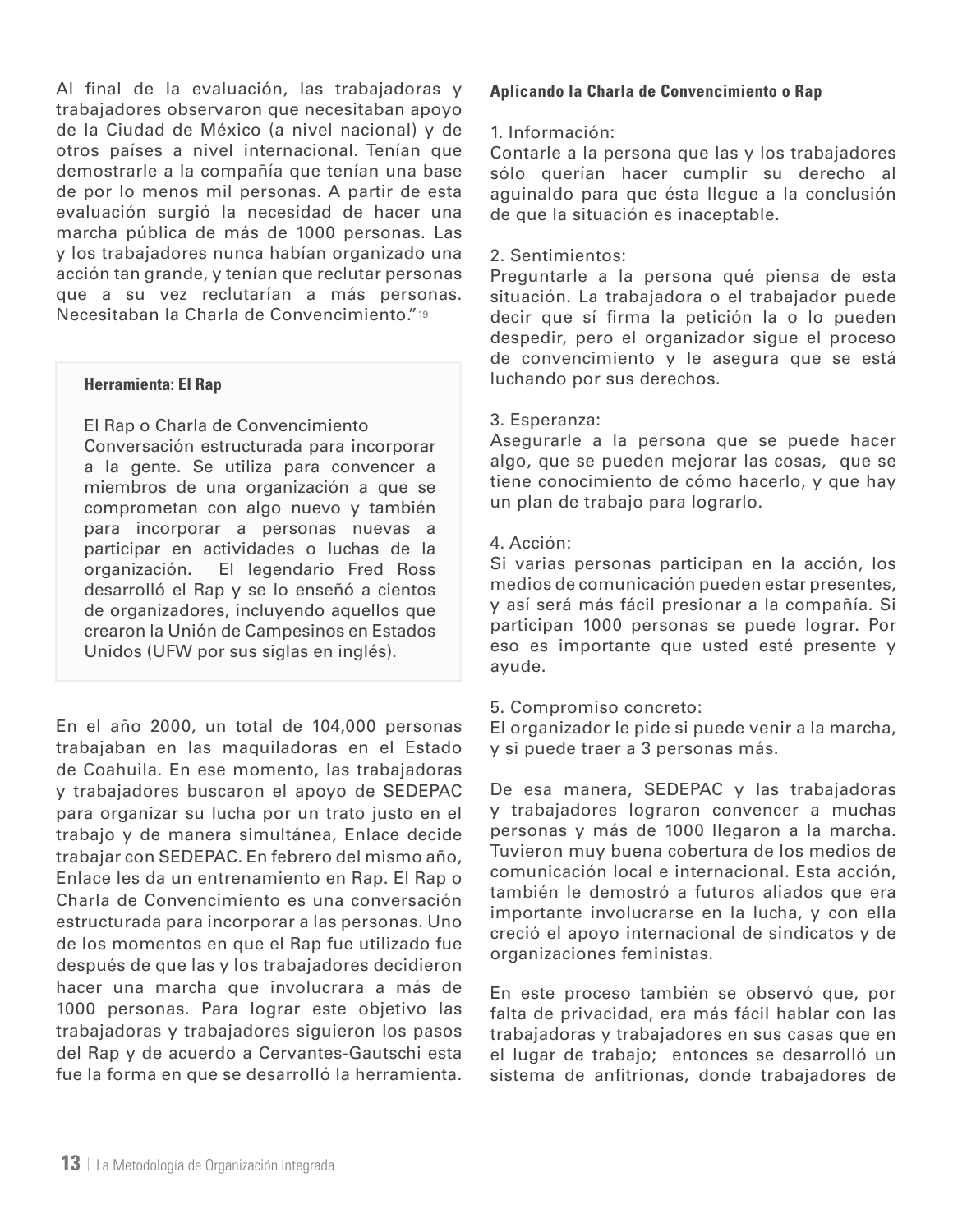la maquila reunían a un grupo de trabajadoras y trabajadores en sus casas para planear su lucha, pues era muy difícil organizarse en la planta. Este sistema funcionó con trabajadoras y trabajadores que vivían en colonias, pero era más difícil llevarlo a cabo con las y los que vivían en ejidos o en el campo. Entonces, la charla de convencimiento fue adaptada para poder ser utilizada durante el viaje de las trabajadoras y los trabajadores desde los ejidos a su lugar de trabajo. Los camiones se transformaron en espacios para organizarse, lo que los llevó a exigir exitosamente que se les diera mejor pago a los conductores y mejor calidad de camiones.20

En Noviembre del 2002, SEDEPAC y Enlace apoyadas por varios organizaciones como Factor X, el Frente Auténtico del Trabajo (FAT) de México, la Asociación de Organizaciones Comunitarias para una Reforma Ahora (ACORN por sus siglas en inglés), el Sindicato Internacional de Empleados del Servicio (SEIU por sus siglas en inglés) y el Comité de Trabajadores Organizados de EE.UU (WOC por sus siglas en inglés) se encontraron en Ciudad Acuña, Coahuila durante una semana para hacer visitas a casas, aplicar un cuestionario a las y los trabajadores, e incorporar a más personas. Este encuentro generó pautas de trabajo para la lucha y fortaleció al equipo de trabajo. Por ejemplo: "A Reina, una de las líderes de Acuña que se responsabilizó del proceso, se le observó asumir la oportunidad para crecer como líder, lo cual motivó al resto del grupo a seguir luchando". 21

# **Estrategias de Capacitación**

#### **Capacitaciones Transfronterizas**

A mediados del año 2000, una trabajadora de SEDEPAC (Jessica Ponce) fue seleccionada para viajar a San Francisco y ser entrenada en investigación por una experta en el tema. Ese intercambio de conocimientos es parte del proceso continuo de capacitación que ocurre entre las trabajadoras y trabajadores/ organizadores de México y los EE.UU.

Las trabajadoras y los trabajadores líderes, también participaban en encuentros y capacitaciones con otros grupos de trabajadores. Esos encuentros fortalecían las herramientas para luchar y generaba un sentir de solidaridad al entender que muchas trabajadoras y trabajadores tenían las mismas experiencias. Alma, una de las trabajadoras líderes, explica que en esos encuentros se dio cuenta que "habían otras trabajadoras y trabajadores luchando igual que ella, para que se respetara los derechos del trabajador."22 Pati, otra trabajadora, explica que antes de ir a los encuentros "decíamos que éramos los únicos, pero cuando nos juntábamos [con otros grupos de trabajadoras y trabajadores] a compartir las experiencias, nos dábamos cuenta que a nosotros nos afectaban los riñones, los pulmones, pero a otra gente les afectaba sus manos, sus ojos. Nos íbamos dando cuenta de que esto era a nivel mundial." 23

#### **Comité de Trabajadoras y Trabajadores**

Adentro de la empresa, las trabajadoras y los trabajadores lograron organizarse de una manera más efectiva con la formación del comité de trabajadores. Ésta era una forma de dividir las plantas en grupos, donde cada persona tenía un papel que cumplir, como por ejemplo, había un trabajador responsable de mantener una comunicación efectiva entre todas las trabajadoras y trabajadores. Pati cuenta que "hicieron como un mapa de la empresa y un trabajador líder estaba encargado de 7 equipos, el equipo estaba formado por 12 personas. Cada líder organizaba a esa gente".<sup>24</sup> De esta manera, lograban colectar firmas de una manera más discreta, podían comunicarse con las trabajadoras y trabajadores en el camión que los transportaba, e implementar decisiones rápidamente. También hacían pláticas sobre la ley laboral y visitaban a las trabajadoras embarazadas.

#### **Comunicación**

Como parte de la lucha, se estableció que la comunicación entre trabajadoras, trabajadores, y organizadores tenía que ser más clara, fuerte y eficiente, que la de la gerencia de Sara Lee. En el 2002, dos años antes del acuerdo, la comunicación a nivel global alcanzó a ser más rápida, eficaz y concreta que la de la gerencia en la fábrica.

• El equipo fue entrenado en la importancia de lograr una comunicación clara entre trabajadoras y trabajadores.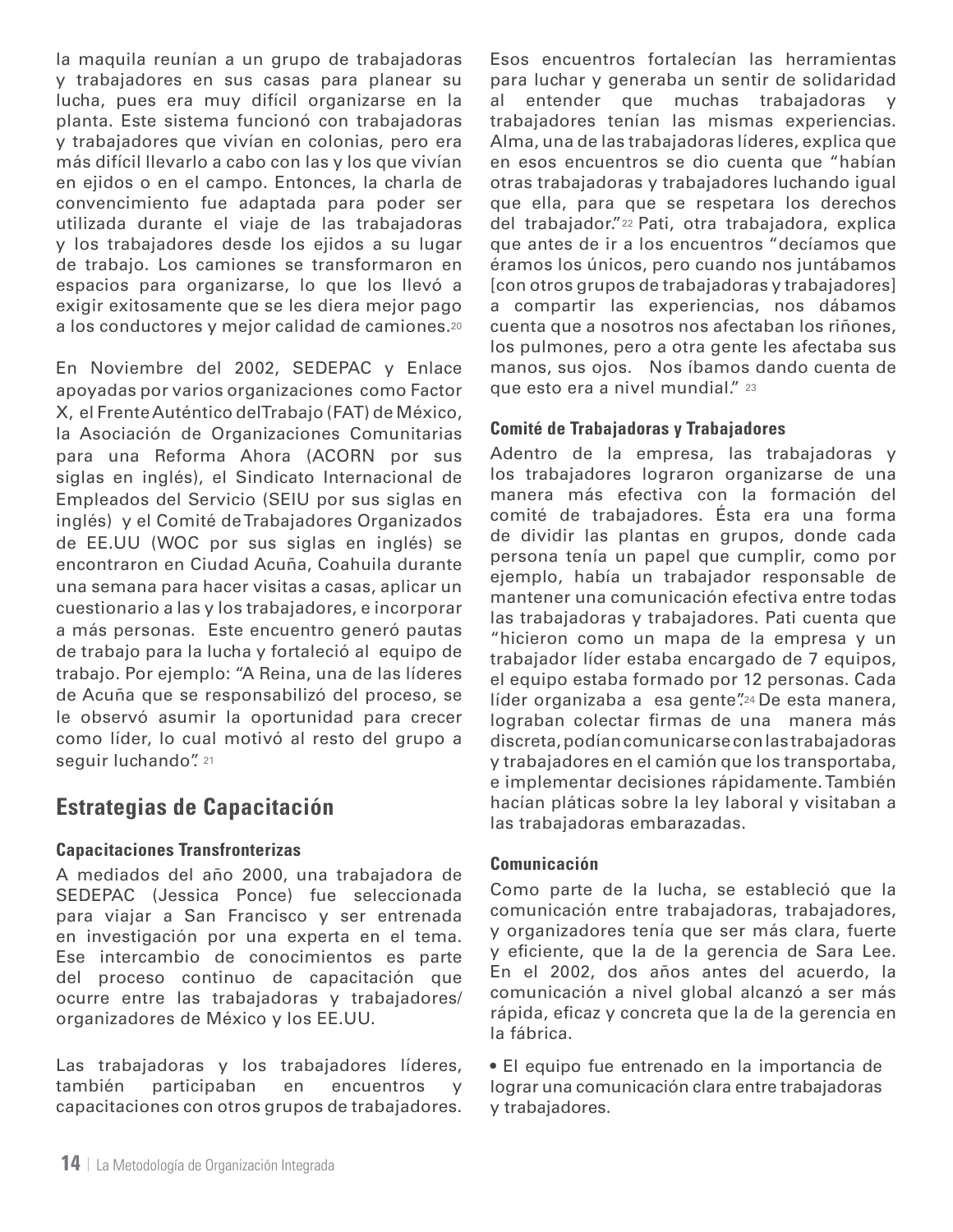• Se estableció un sistema para archivar información importante para la lucha.

• Se entrenó a las trabajadoras y trabajadores para que estuvieran con los oídos puestos. Por ejemplo, los trabajadores ponían mucha atención durante las visitas de algún extranjero a la empresa para anticipar algún plan que la compañía tuviera.

• Se hizo un mapa de la planta dividido en secciones y grupos de trabajadoras y trabajadores.

• Los grupos de trabajadoras y trabajadores eran coordinados por promotoras líderes que debían encargarse de la comunicación con su área.

#### **Mediación de Conflictos**

Como en todo trabajo de equipo, los conflictos también están presentes en este tipo de lucha. En este caso, éstos no se limitaron a conflictos causados por diferencias de opiniones, también se dieron momentos donde alguna trabajadora manifestaba su decisión de trabajar para el sindicato charro. Por esta razón, se establecieron formas de evitar conflictos y cada promotora líder recibió entrenamiento acerca de cómo manejar los conflictos. Los esquemas son de compromiso, de consenso, de tomar responsabilidad por una parte del plan. Para el éxito del plan y para que se puedan resolver los conflictos, es importante que todos los participantes asuman un compromiso, que se generen consensos y que cada persona tome responsabilidades.

#### **Tecnología**

Las trabajadoras y trabajadores de SEDEPAC fueron capacitados con el equipo y entrenamiento necesario para usar Internet, tener acceso a información y facilitar la comunicación con otras organizaciones a nivel nacional e internacional a un costo accesible. El uso del Internet tuvo un papel muy importante en la lucha, porque los trabajadores podían comunicarse con organizadores en México, Estados Unidos y el resto del mundo de una forma directa, puntual y de bajos costos. Por ejemplo, en Diciembre del 2000, las trabajadoras y trabajadores pudieron impedir el cierre de una planta de Sara Lee en medio de las fiestas navideñas, porque tenían comunicación directa con fuentes de información en Estados Unidos, y éstos a su vez se comunicaban con aliados en Canadá que podían presionar a la sede para que frenara el cierre. Softwares como Skype permitieron que se pudiera hablar y coordinar la lucha desde diferentes ciudades en el mundo.

#### **CD "Nuestras Voces se Levantaran para la Justicia"**

En Noviembre del 2000, después de que Betty Robles visitara Los Ángeles para un evento para recaudar fondos, ella y Lolo Rivas del grupo Jornaleros del Norte, decidieron grabar un CD con canciones que representaran a organizaciones de Enlace como SEDEPAC, FAT, y el Comité de Apoyo de Inquilinos y Trabajadores (TWSC por sus siglas en inglés), entre otras. Este instrumento sirvió para el crecimiento interno de la organización. El CD "Nuestras Voces se Levantarán Para la Justicia" se utilizaba en las reuniones con las trabajadoras y trabajadores. Por ejemplo, la canción "Las Hormiguitas" que narra la historia de cómo las hormigas se organizan entre ellas, servía para concientizar a las trabajadoras, trabajadores y a sus familias. De acuerdo a Betty Robles: "la música, llama a las trabajadoras, a la gente. Por medio de la música la gente pone atención por la melodía y luego escucha el mensaje; es una forma de educar. Es una forma de llamar la atención y pues también, qué bueno que sirva para recaudar fondos. Que la gente se pueda ayudar económicamente, tiene esa doble finalidad". 25



Carátula del CD ©Jeff Boyce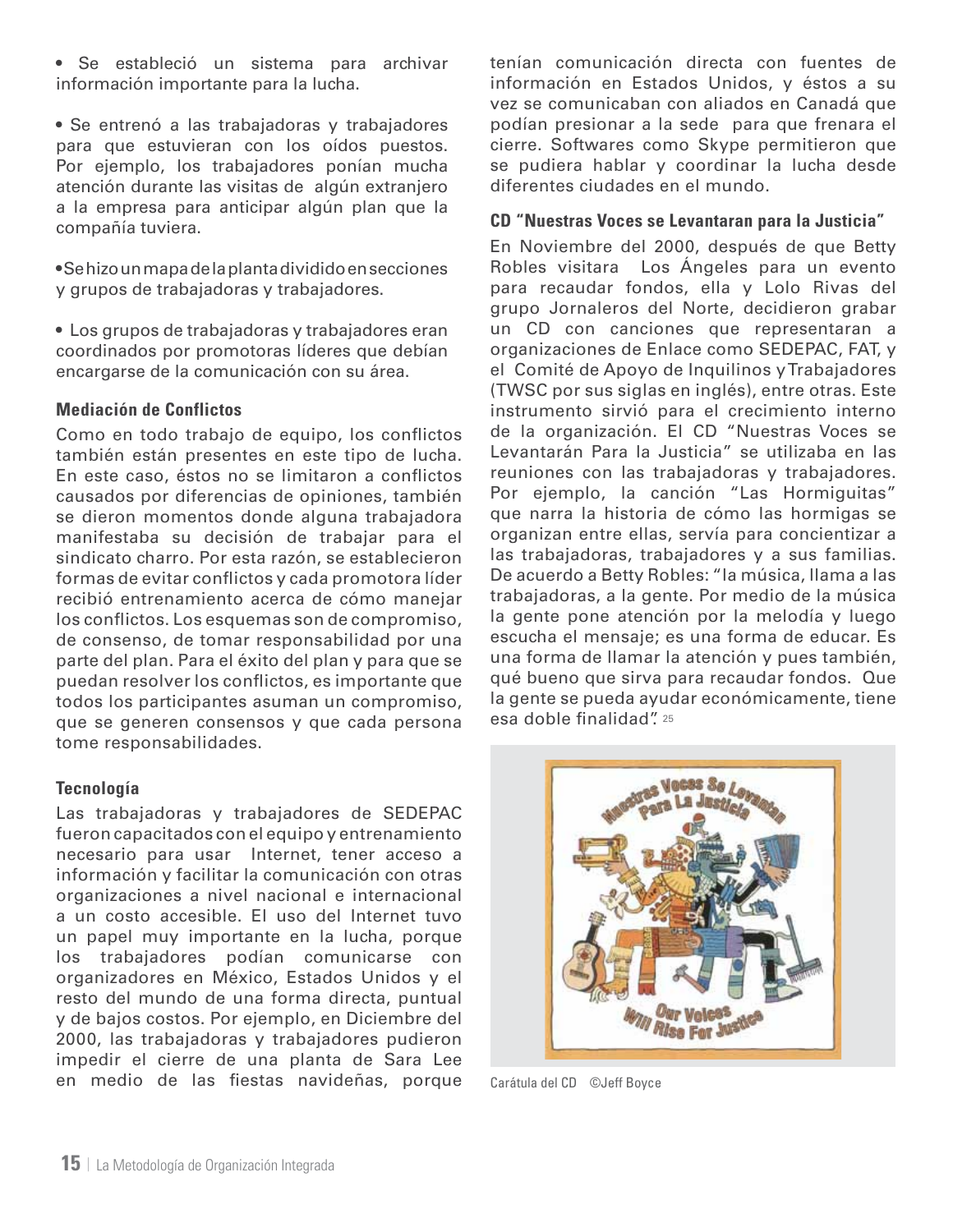#### **Seguridad Personal de las Trabajadoras y los Trabajadores**

La seguridad de las trabajadoras y los trabajadores en una lucha laboral es muy importante, porque organizarse en un ambiente no sólo se pone en riesgo la lucha o el empleo de las trabajadoras y trabajadores; en momentos hasta la vida se encuentra amenazada. Por lo tanto, las trabajadoras y trabajadores de SEDEPAC fueron entrenados para que desarrollaran su propio plan de seguridad. Entre los vecinos del personal de SEDEPAC, y las trabajadoras y trabajadores de la lucha, se establecieron formas para cuidar a las líderes cuando salían y regresaban a sus casas. SEDEPAC organizaba las reuniones en las casas de las trabajadoras y trabajadores para evitar que visitaran la oficina, donde podían ser fácilmente identificados. También se realizaban reuniones en los camiones de la compañía que transportaban a las trabajadoras y trabajadores.



Planta de Sara Lee en Ciudad Frontera © Roxanne Auer

Sin embargo, no todo funciona como está planeado. En el 2002, se vivió un momento crítico en la lucha. En el 2000, Raúl Conrado García Jazmín, un abogado de México y bilingüe, ofreció sus servicios a la lucha como voluntario. En las palabras de Betty Robles: "SEDEPAC tenía una necesidad muy grande de asesoría legal, y como el dijo que lo podía hacer gratuitamente, la organización consideró importante involucrarlo en la lucha". 26

Sin que el grupo se diera cuenta, García era un informante de Sara Lee. Él interrumpía las dinámicas de grupo generando desconfianza, particularmente entre SEDEPAC y las organizaciones aliadas. Afortunadamente, en el 2002, una de las organizadoras de SEDEPAC capacitada en el uso de las computadoras, notó algo extraño en la pantalla donde García

**16** | La Metodología de Organización Integrada

trabajaba. Como parte del plan interno, la capacitación de Ana con la computadora fue la que le permitió darse cuenta de la estafa de García. Ana, al ver la ventana abierta de García, encontró correos que demostraban que García estaba intencionalmente saboteando la lucha.

García representó un momento de crisis para la organización, pero también una oportunidad de crecimiento. El equipo de trabajo se fortaleció al tener que enfrentar las consecuencias de tener un espía en la lucha. Después de que García fue identificado, él se dio a la tarea de desprestigiar el trabajo de la lucha, ello se puede observar en este recorte del periódico La Opinión "Buscan que los Puestos de Trabajo Regresen a Estados Unidos: Denuncia CTM presencia de infiltrados extranjeros que ahuyentan inversiones".27 Sin embargo, para la lucha fue un momento donde se fortaleció la relación con el aliado Licenciado Arturo Alcalde, quien les brindó ayuda legal y "diseñó una estrategia para neutralizar este tipo de espionaje".28

#### **Opinión Torreón Febrero 2003**



Al preguntarle cuáles fueron las estrategias más efectivas que observó entre las trabajadoras y trabajadores de Sara Lee, uno de los aliados internacionales afirmó lo siguiente: "Una de las cosas más importantes de la lucha, fue la cantidad de tiempo que se le dedicó al entrenamiento de las personas a medida que se identificaban capacidades de liderazgo entre las trabajadoras y trabajadores. Fue muy beneficioso para la lucha, le dio mucha fuerza".<sup>29</sup> Lo importante es que la capacitación del equipo transciende las necesidades de la lucha inmediata, ya que las herramientas adquiridas en ese momento, hoy forman parte del conocimiento que cada uno de los miembros del equipo tiene, aunque ahora trabajen en otras luchas.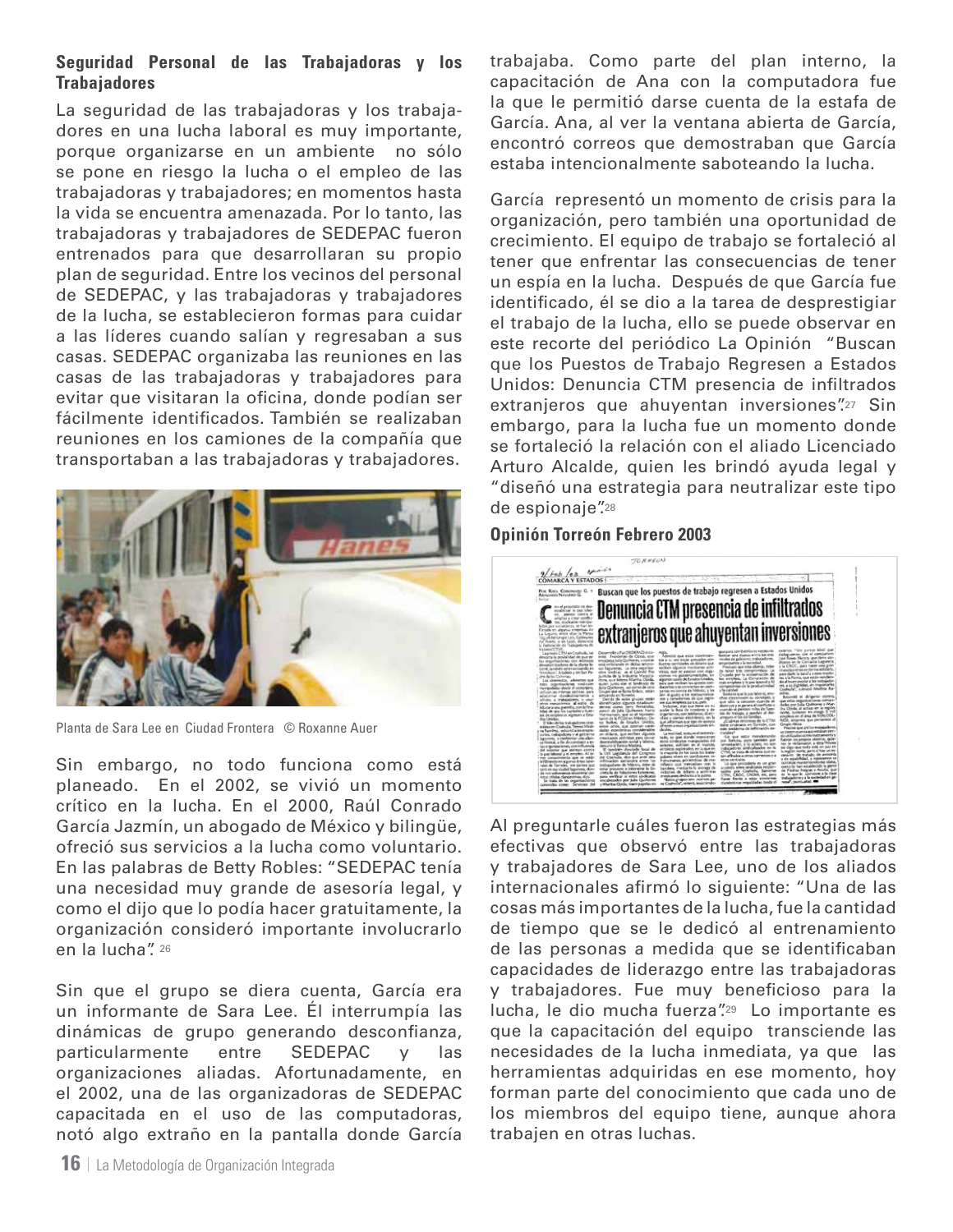# **Estrategia**

La Estrategia de la Metodología de Organización Integrada, es una herramienta que permite tomar decisiones informadas para que la lucha que se está llevando a cabo sea efectiva. Es una estrategia que se propone investigar profundamente cuáles son los planes futuros de una corporación, para analizar cuál sería la mejor manera de intervenir en ellos, ya que es importante determinar el rumbo y las metas de la corporación, para poder desarrollar estrategias y acciones de lucha que tengan un impacto real. Esta estrategia permite identificar nuevas prioridades y puntos de vulnerabilidad de los proveedores, consumidores, clientes, distribuidores, inversionistas, competidores, reguladores, líderes de política y de opinión, para que se pueda intervenir sobre ellos. Elaborar la estrategia supone un esfuerzo masivo de investigación que requiere la ayuda de miembros de la organización y de aliados que se encuentren donde la corporación actúa o planea operar. Por ejemplo, en este caso, Enlace y aliados como Jeff Fiedler de FAST (Food and Allied Service Trades Department, AFL-CIO) y Kim Jackson de HERE, y el Consorcio de los Derechos de Trabajadores (WRC, por sus siglas en Ingles), ayudaron a SEDEPAC con la investigación de los accionistas, la estructura corporativa y el plan de negocio de Sara Lee.

Gloria Tello (una de las personas que fundó SEDEPAC) explicó en su entrevista que las mujeres que ahora son parte del grupo sólido de SEDEPAC, llegaron a participar en la organización con muchos ánimos e intención de mejorar las condiciones laborales de las trabajadoras y trabajadores de las maquiladoras. Sin embargo, para que se puedan cumplir sus objetivos, la organización de una lucha requiere de una estrategia estructurada, y de un plan realista basado en información clara. El siguiente capítulo narra cómo se fue adquiriendo la información a través de la investigación, y como ésta delineó la estrategia de la lucha en el caso de Sara Lee. En el proceso se entrelaza la capacitación en investigación que llevó a cabo el equipo de SEDEPAC, la importancia de saber el plan a futuro de la compañía, y el uso de herramientas como los Procesos Comunes de Valor Agregado.

Para que la lucha sea exitosa, las trabajadoras y trabajadores tenían que desarrollar las herramientas necesarias. La lucha por un salario digno en Sara Lee, se lanzó en Mayo del 2000 y desde entonces se siguió un proceso continuo de capacitación e investigación para mantener una buena estrategia. Por esta razón, a mediados de ese año, Jessica, una de las trabajadoras de SEDEPAC, que asumió la responsabilidad de llevar a cabo la investigación, viajó a San Francisco por un fin de semana para ser capacitada por Kim Jackson. En ese momento, Jackson era la investigadora del sindicato Hotel Employees & Restaurant Employees International Union (conocido como HERE por sus siglas en inglés) y la persona que había asumido la dirección en la investigación de la lucha de las trabajadoras y trabajadores hoteleros. Durante la misma época, Roxanne Auer, investigadora de la organización comunitaria Los Angeles Alliance for a New Economy (conocido como LAANE por sus siglas en inglés), también viajó a Monclova para capacitar a las trabajadoras de SEDEPAC en la investigación, el trabajo de equipo, y el desarrollo de un plan de acción.

Jessica explica el proceso en el que se identificó que la investigación era muy importante y necesaria al momento de diseñar la lucha.

#### **Testimonio de Jessica**

"sabíamos que teníamos falta de información, teníamos que identificar a un aliado en los Estados Unidos (donde se encontraba la sede de Sara Lee). Cuando Enlace viene y nos da capacitación, nos damos cuenta de que no podemos hacer un plan de acción, si no tenemos información exacta de contra quién estamos luchando. En SEDEPAC se nos hacía muy rápido, de manera inmediata y espontánea organizar una lucha. Enlace dijo, tiene que haber una investigación primero." 30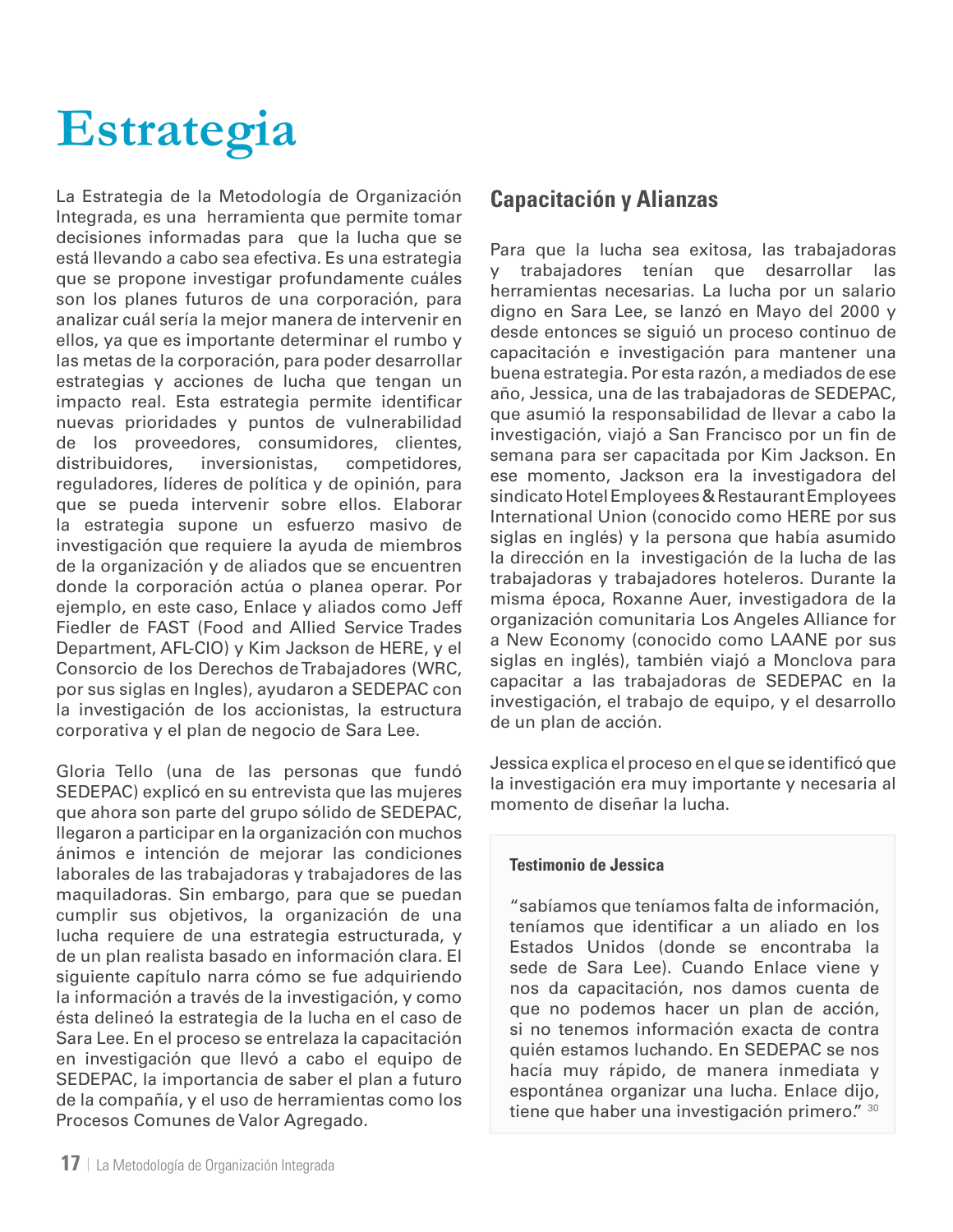Para Kim Jackson esta experiencia fue una oportunidad muy accesible y efectiva de participar en la lucha.

#### **Testimonio de Kim Jackson**

"Como madre soltera con un trabajo de tiempo completo, voy a decir no, no puedo hacer eso si me buscas para hacer un proyecto a largo plazo, pero si me dices que tienes dos días para completar tu tarea, entonces es algo que si puedo hacer. Es un modelo muy bueno para tener más recursos en la lucha. Peter es como un puente que evita reinventar la rueda y permite que la lucha tenga muchísimos más recursos."31

# **Compilación de Datos**

La Semana de Acuña, en Noviembre del 2000, reunió diferentes organizaciones como SEDEPAC, Factor X, el Frente Auténtico del Trabajo (FAT) de México, la Asociación de Organizaciones Comunitarias para una Reforma Ahora (ACORN por sus siglas en inglés), el Sindicato Internacional de Empleados del Servicio (SEIU por sus siglas en inglés) y el Comité de Trabajadores Organizados de EE.UU. (WOC por sus siglas en inglés). La semana fue una oportunidad para la capacitación interna de la lucha y para adquirir información de las trabajadoras y trabajadores, a través de encuestas y de visitas a sus casas para el desarrollo continuo de la estrategia. Fue en esta etapa de investigación y evaluación que el equipo de trabajo observó que Ciudad Acuña no era el lugar adecuado para la lucha. La investigación profunda delineó una estrategia, estableció prioridades y la campaña se centró en Ciudad Frontera, donde se inauguró la oficina de SEDEPAC. En el sureste de Coahuila había una planta en Monclova y otra localizada en Ciudad Frontera. También la planta en Ciudad Frontera era una de las más grandes en el Estado, tenía muchas trabajadoras y trabajadores y estaba abierta las 24 horas.

# **¿Cuáles Son los Sueños de la Compañía?**

Investigando el funcionamiento de las corporaciones a nivel general, se identifica que tienen una estructura de poder con dos niveles ejecutivos: los que implementan el plan de negocios actual y los que están encargados de planear el futuro de la compañía. El ejecutivo responsable del plan de negocios demora tres veces más en negociar un acuerdo con las trabajadoras y trabajadores, comparado con el ejecutivo del plan a futuro. Por esta razón, la lucha debe concentrarse en obstaculizar los planes a futuro y no tanto en cómo la compañía está produciendo dinero actualmente. Como lo explicó Cervantes-Gauschi, "la idea es saber cómo interrumpir los planes nuevos para crear presión. El futuro de la compañía es mucho más vulnerable". 32

# **Procesos Comunes de Valor Agregado**

Los procesos comunes de valor agregado son los que la compañía utiliza para implementar su plan de negocios a futuro. La lucha debe interrumpir u obstaculizar alguno de esos procesos, para llamar la atención de la compañía, amenazar con frenar sus planes futuros, y presionarlos a negociar. Un ejemplo de ello es que, cuando la lucha de Sara Lee se enfocó efectivamente en el futuro del suministro de la cadena proveedora, la compañía decidió llegar a un acuerdo con las trabajadoras y trabajadores.

Esta tabla ilustra los 9 procesos más comunes utilizados por las corporaciones para implementar su plan de negocios.

| Desarrollo de<br>Negocio | Calidad del<br>Manejo                         | Manejo Cadena<br>de Suministros          |
|--------------------------|-----------------------------------------------|------------------------------------------|
| Integridad de<br>Datos   | Información de<br>la Cadena de<br>Suministros | Reducción del<br>Costo del Personal      |
| Mejora de<br>Calidad     | Mejora del<br>Plan                            | Técnicas de<br>Fabricación<br>Económicas |

#### **Procesos comunes de valor agregado**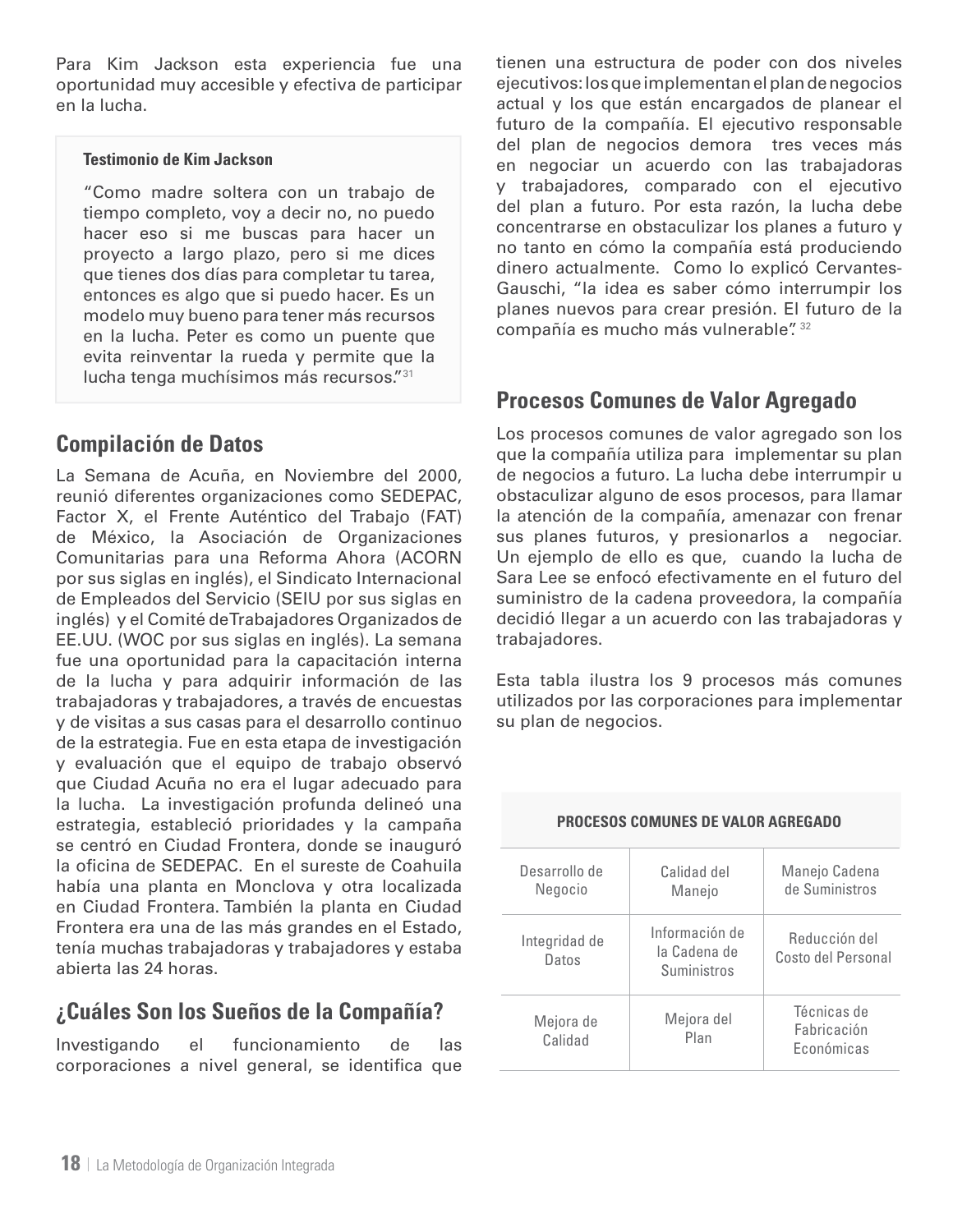# **Acciones Dirigidas para Interrumpir los Procesos Comunes de Valor Agregado**

**Cadena de Procesos de Provisiones de Valor Agregado de Sara Lee**



Esta gráfica representa la cadena de los Procesos de Valor Agregado de Sara Lee. Se observa el paso de los suministros por áreas vulnerables que se consideran espacios de oportunidades para la lucha. Los productos son fabricados y comercializados a través de la red de distribución, y luego se distribuyen a los consumidores. En el último círculo de color amarillo hay un espacio grande, esta es la zona más vulnerable de Sara Lee.

Al analizar el suministro de la cadena proveedora de Sara Lee, el equipo de trabajo observó que había un conflicto con la compañía Wal-Mart sobre la distribución de productos en México. Wal-Mart planeaba controlar/monopolizar toda la distribución de productos en México. Como cadena proveedora, Sara Lee querían competir con Wal-Mart y ganar el 30% de las distribuciones de productos en México. La compañía estaba centrada en la distribución por línea de producto (por ejemplo; una línea para café, otra para la ropa interior, etc.)

**Cadena de Procesos de Provisiones del Valor Agregado de Sara Lee y el Plan a Futuro de Sara Lee**



Esta imagen compara la imagen previa del diagrama basado en la distribución por sectores con el diagrama del plan a futuro de Sara Lee, por una distribución que atraviesa sectores al utilizar un mismo sistema de distribución para todos los productos. Sara Lee quería que el consumidor no tuviera opciones al ir a una tienda, pues sólo tendrían disponibles productos de Sara Lee. La habilidad que la organización laboral tuvo de investigar y tomar decisiones informadas, permitió identificar este cambio que Sara Lee buscaba en México. A partir de ahí, la lucha se enfocó en ese cambio y le hizo creer a Sara Lee que éste podía paralizarse, y fue en ese momento cuando la empresa se vió forzada a negociar un acuerdo.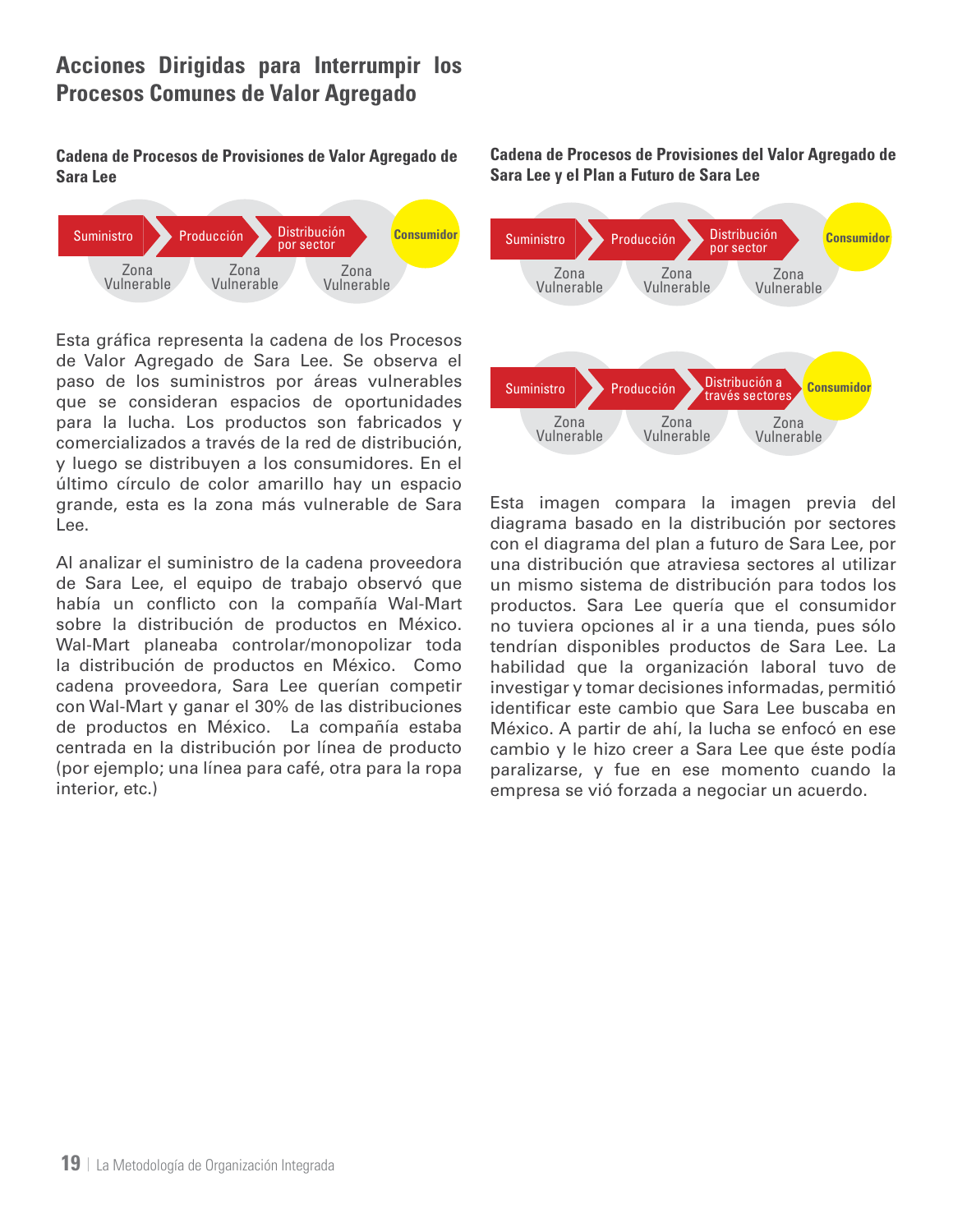# **Plan Externo**

El Plan Externo es una estrategia para que las luchas locales puedan generar colaboraciones y relaciones recíprocas con grupos y organizaciones que se encuentren estratégicamente localizados, tanto a nivel nacional como internacional. Estas relaciones de apoyo entre organizaciones a nivel global fortalecen la estrategia local, y generan una gran ventaja al desarrollar una infraestructura de lucha internacional que permite enfrentar con más fuerza a la corporación multinacional. En el caso de Sara Lee, las relaciones con aliados y miembros de SEDEPAC, Enlace y el desarrollo de nuevos aliados, permitieron identificar grupos de diferentes partes del mundo que han sido claves para apoyar la lucha. El Plan Externo es tan importante, que fue este aspecto lo que el informante García quiso afectar. Betty Robles explica que "el espía no quería destruir el movimiento, si no destruir la solidaridad internacional porque la solidaridad de todos los grupos es la fuerza de las trabajadoras y trabajadores". 33

¿Cómo se establece esta red internacional? Aunque el apoyo formal que puedan dar los sindicatos y centros de trabajadores es importante para estas redes, hay momentos en los que hay que actuar rápidamente, con precisión y en un nivel internacional. Por esta razón, las alianzas informales a través de centros de trabajadoras y trabajadores inmigrantes son estratégicamente cruciales: los centros de trabajadores de base comunitaria permiten tener una comunicación directa, y de una manera muy sencilla y efectiva con las y los activistas, y organizaciones a nivel internacional. En el caso de Sara Lee, la dimensión geográfica de ACORN y otros miembros de Enlace fueron claves en las acciones que se sincronizaron a último momento en varios lugares de los EE.UU.

Las entrevistas con algunos aliados resaltaron características en común. Los aliados fueron contactados en su mayoría por Enlace y eran parte de una red previamente establecida. En su mayoría habían trabajado o continúan trabajando para un sindicato en los Estados Unidos. A su vez, como la mayoría de las acciones que se pedían de los aliados internacionales eran especificas y a corto plazo, ello permitió el apoyo de mucha gente que de otra manera tal vez no hubiera podido hacerlo, por ejemplo, para la investigadora Kim Jackson fue muy accesible apoyar la lucha a pesar de ser una madre soltera.

# **Imagen de la Empresa**

Que Sara Lee sea una compañía grande con una fuerte imagen en el mercado, puede ser una oportunidad para presionarla a cambiar su modelo laboral. Enlace identificó aliados claves en Chicago (la sede de Sara Lee) que podían presionar a la empresa para que modifique su mala conducta. Varios aliados de los Estados Unidos hicieron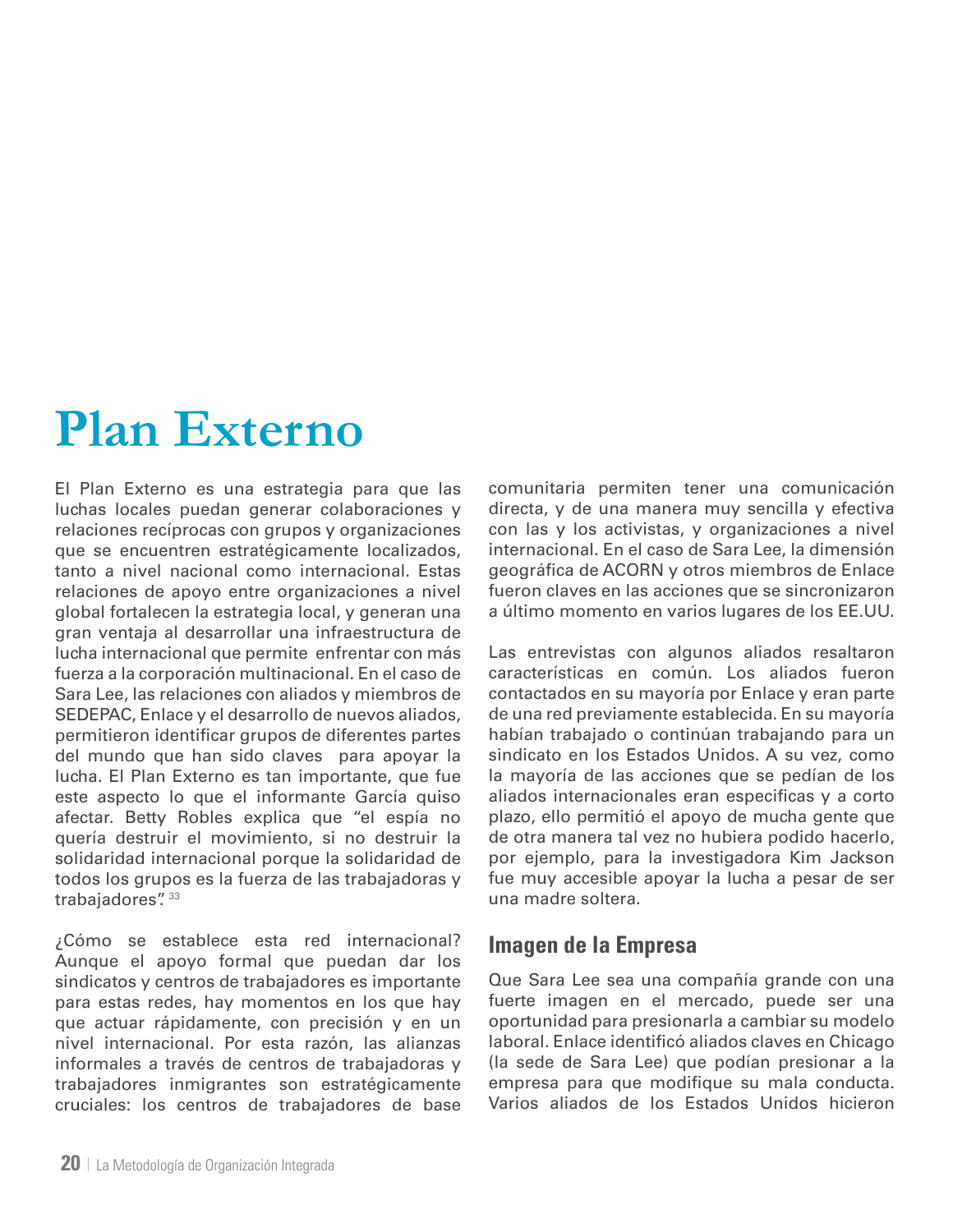acciones que presionaron las negociaciones. En este esfuerzo participaron estudiantes y trabajadores de la Universidad de Chicago, la organización Proyecto de Acción Laboral de Estudiantes (SLAP por sus siglas en inglés), estudiantes de la Universidad de North Western, al igual que organizaciones de trabajadores, inversionistas de Sara Lee y otros.



Organizadora Ella Hareth de SLAP durante acción en Chicago, 2004 ©SLAP

En el año 2000, Sara Lee en México era la empresa más grande de productos para la mujer. La compañía se enorgullecía en crear productos amables para mujer, y tenía una fundación que otorgaba fondos a asociaciones civiles, ofreciéndole servicios sociales a la mujer. Los principios de Sara Lee eran parte de la estrategia de venta que hacía creer a sus consumidoras que estaban apoyando a otras mujeres al comprar esos productos, pero el perfil de la compañía se contradecía con la realidad laboral de las trabajadoras en las maquilas de Sara Lee en Coahuila.

Esa contradicción le dio una oportunidad a la lucha. En el 2002, Joe Fahey (miembro de Enlace) se comunicó con una de las organizaciones feministas que recibía fondos de la Fundación de Sara Lee. Esta organización denunció ante los ejecutivos de Sara Lee el maltrato que se daba en contra de las mujeres trabajadoras en sus empresas. Este mensaje logró contrarrestar la mala imagen de la lucha que el informante de Sara Lee estaba creando en Coahuila, sin embargo, no logró captar la atención de los medios de comunicación. Pero en el año 2004, organizaciones como Jobs With Justice, United Students Against Sweatshops (USAS) y el Student Labor Action Porject (SLAP), entre

otros, lograron que los medios de comunicación divulgaran la contradicción de Sara Lee al abusar de sus trabajadoras en Coahuila. Esta publicación, junto con otras acciones, obligó a la empresa a hacer negociaciones con las trabajadoras y trabajadores; actuando Scott Nova (de WRC) como mediador entre Enlace y Sara Lee.

También generaron presión las cartas que se les dirigieron a los ejecutivos de Sara Lee, en las que se cuestionaba su ética y su accionar con los y las trabajadoras. Por ejemplo, una de las personas que hizo llegar una carta al alto mando de la empresa fue Richard Raymond, un graduado de la Escuela de Administración de Negocios de Harvard que había trabajado previamente en la empresa. En su carta, Raymond explicaba que "cuando organizó la compañía Shoe Patch (en Palo Alto, California, de la que ahora es dueña Sara Lee) recibió apoyo de fundaciones e inversionistas independientes, que estaban comprometidos con principios de apertura y responsabilidad social"<sup>34</sup> Esta carta, junto con otras, le informaba a la empresa que las acciones que estaba llevando a cabo con sus trabajadoras y trabajadores, estaban afectando profundamente su imagen.

Al mismo tiempo, accionistas de Sara Lee expresaron su preocupación de que la mala conducta que la empresa tenía con las trabajadoras y trabajadores en Coahuila pudiera afectar sus inversiones. A través de la red de aliados, se contactó a Mike Musuraca, gran inversionista en Sara Lee y Tesorero Asignado del Sistema de Jubilación de los Empleados de la Ciudad de Nueva York (NYCERS por sus siglas en inglés). La participación de Musuraca en la lucha fue un llamado y una invitación a los empresarios a participar en un proceso que también beneficiaría sus inversiones. Como lo explicó Musuraca en su entrevista, "nosotros nos enfocamos en expresar que sentíamos que Sara Lee se estaba poniendo en riesgo al tratar a las trabajadoras y trabajadores de esa manera. Los riesgos que afectaban la reputación de la compañía, ponían en peligro nuestras inversiones y nosotros queríamos que Sara Lee arreglara ese problema. Yo nunca le exprese a Sara Lee que estaba peleando por los derechos de las trabajadoras y trabajadores. Yo estaba peleando por proteger y mantener el valor de los bienes que habíamos invertido en la empresa."35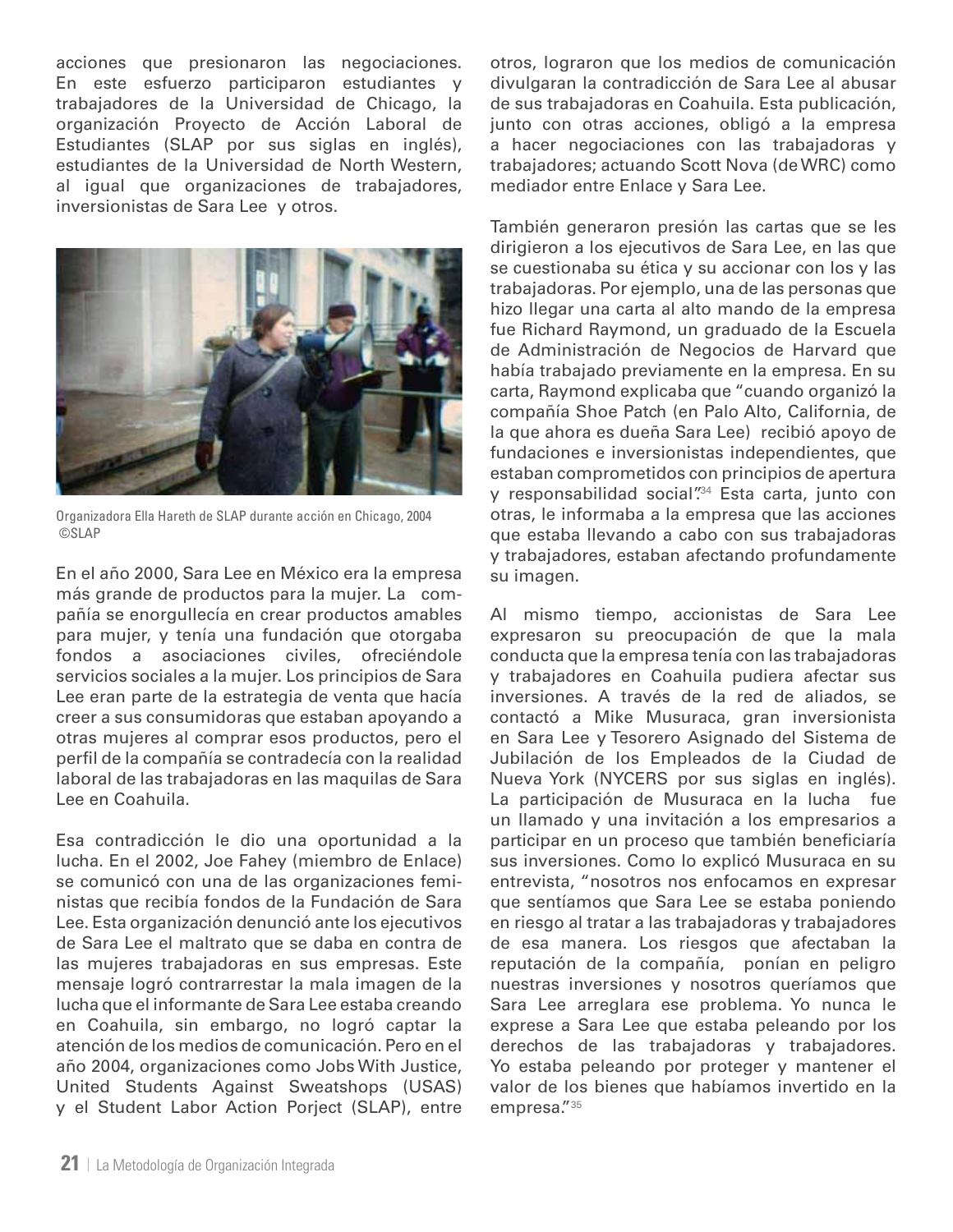# **Acciones Sincronizadas**

El 23 de Enero del 2004, el último día en el que se llevaron a cabo acciones sincronizadas a nivel nacional e internacional, se logró que Sara Lee acudiera a la mesa de negociación. Mientras las trabajadoras y trabajadores hacían sus demandas a la gerencia local en Ciudad Frontera, Coahuila, SEDEPAC y sus aliados estaban en una conferencia de prensa en la Ciudad de México, aliados en Nueva York hacían las mismas exigencias en una reunión de accionistas importantes, y aliados en Chicago se manifestaban frente a la mesa directiva de una universidad, de la cual el director general de Sara Lee era miembro. El mismo día, aliados en Paris también le reclamaban a un distribuidor clave, mientras aliados en Mumbai lo hicieron en la oficina general asiática de un subsidiario de insecticidas de Sara Lee.

#### **Herramientas:**

**Acciones Sincronizadas Para Interrumpir el Plan Estratégico del Objetivo**

La red internacional de Enlace conecta organizaciones locales con recursos globales de lucha para poder poner freno al poder de una corporación transnacional. Acciones sincronizadas que ponen en peligro los planes de negocios a futuro crean temor en las corporaciones, y la presionan a responder a la gente. Todos los componentes de la MOI contribuyen a determinar dónde, cuándo, cómo, y por qué se realizan estas acciones sincronizadas al mismo tiempo que las hacen estratégicas y efectivas.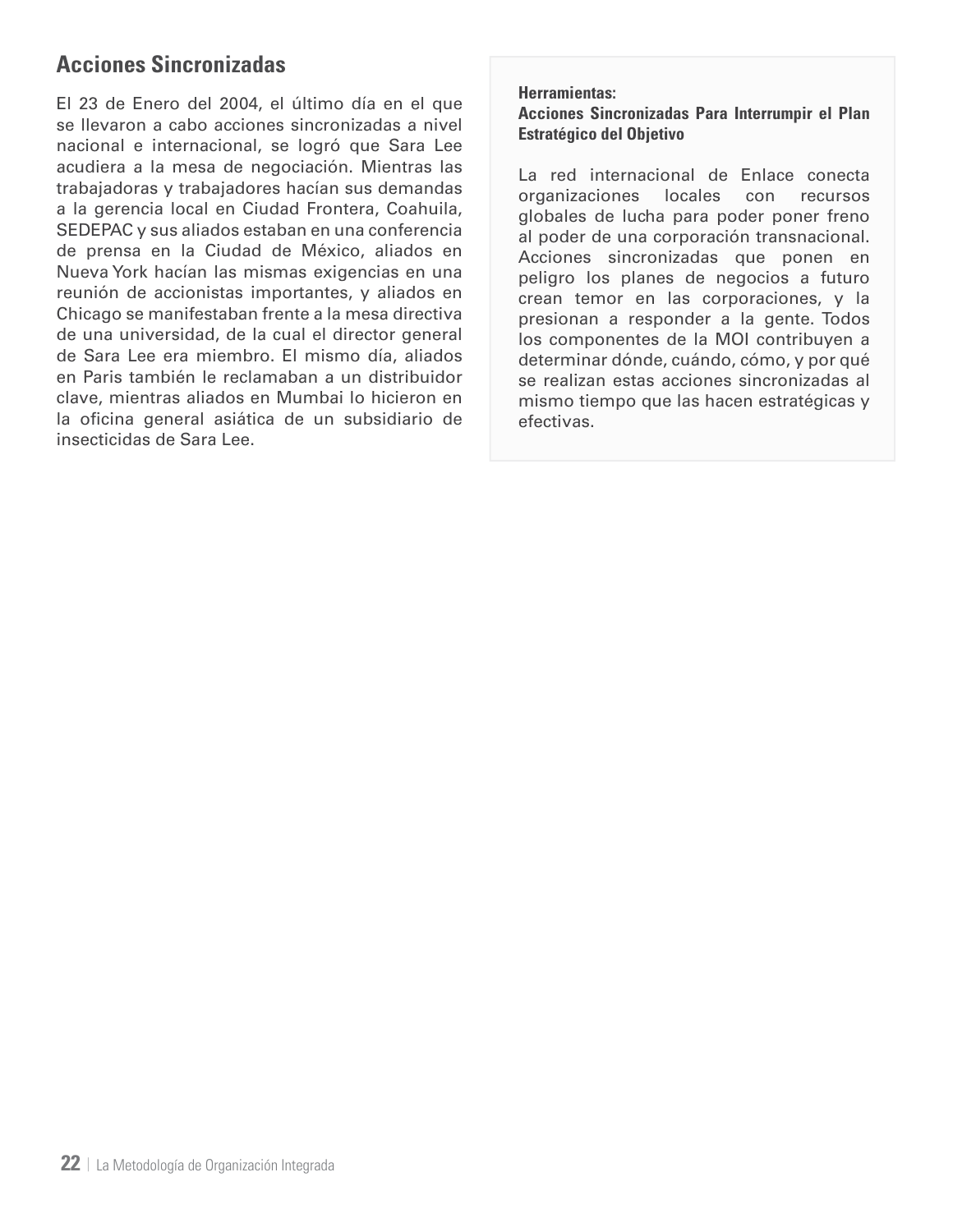

Para que la Metodología de la Organización Integrada (MOI) funcione, todos los componentes tienen que trabajar en equipo y cada uno de ellos tiene que adaptarse a los cambios que ocurren en cada momento de la lucha. En el caso que acá se describió, un punto crucial en la lucha, fue la forma en que la acción internacional llevó al Plan Estratégico a identificar cómo hacer para poner en riesgo el plan a futuro de Sara Lee. Esta acción sincronizada no sólo sorprendió a Sara Lee, también sorprendió a los organizadores de la lucha

que esperaban que la compañía reaccionara de una manera más pronunciada a las acciones en la India. Pero en realidad, fue en la Ciudad de México donde Sara Lee expresó mayor preocupación, ya que en ese momento se identificó que Sara Lee tenía planes de transformar sus plantas productivas en almacenes de distribución para controlar a Wal-Mart. Por ello, Sara Lee se sintió más amenazada y tuvo que sentarse en la mesa para negociar los beneficios de sus trabajadoras y trabajadores en Coahuila.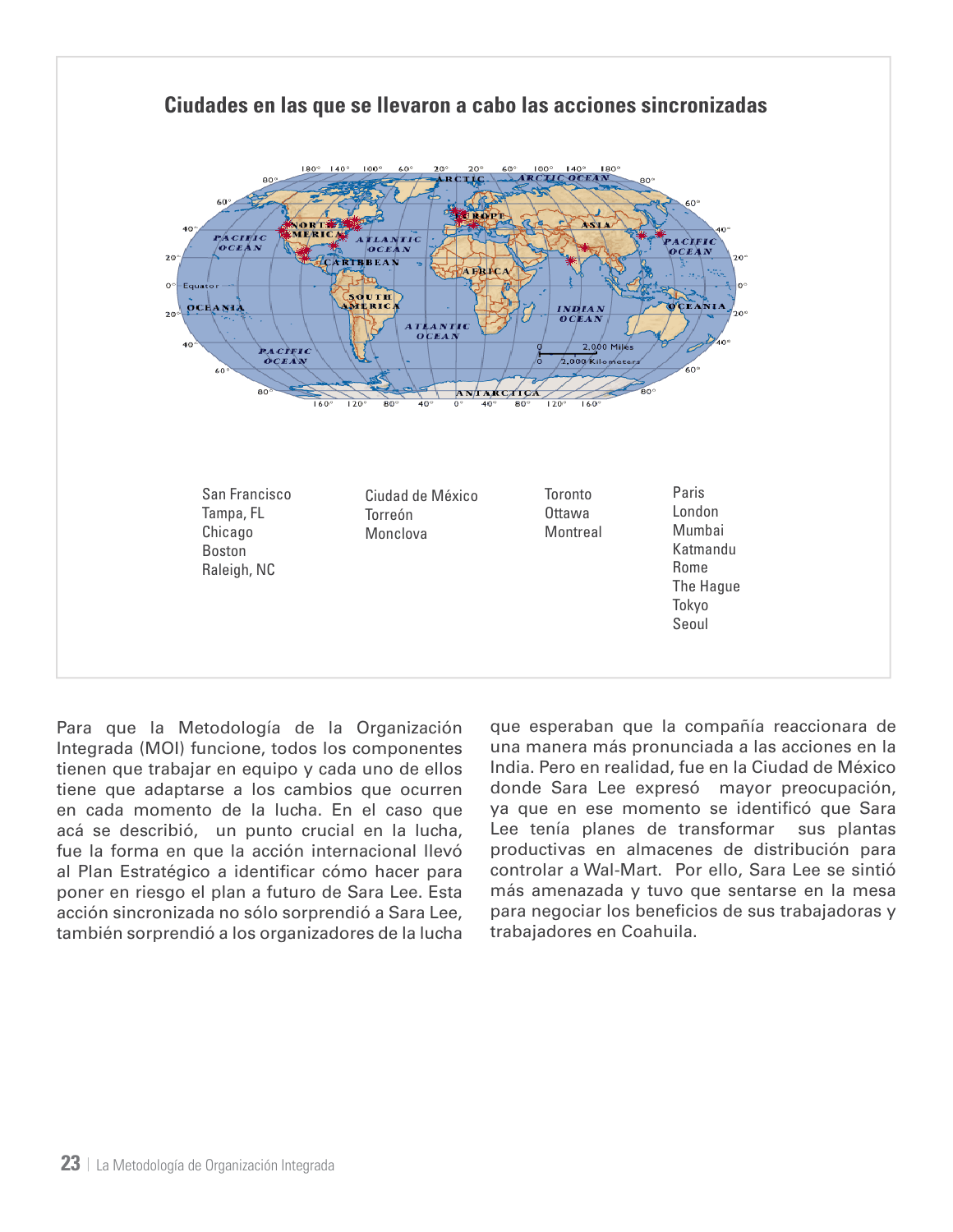# **Conclusión**

La metodología que se desarrolló durante la lucha de Sara Lee en México, reconocida hoy por Enlace como la Metodología de la Organización Integrada, fue clave para los logros que las y los trabajadores obtuvieron en el año 2004. Entre los más importantes se encuentran:

• Imparcialidad por parte de Sara Lee para permitir que las trabajadoras y los trabajadores puedan sindicalizarse libremente.

• Reinstalación de las 249 trabajadoras y trabajadores despedidos.

• El pago de indemnización al 100% del salario íntegro de 1,200 ex- trabajadoras y trabajadores. Esta demanda incluía la prima vacacional y la indemnización del salario completo sin los recortes de salario que la empresa hizo estratégicamente a medida que se acercaba el cierre de la planta.

Aún cuando Sara Lee cerró la planta que estaba ubicada en la frontera, quedó una red dinámica de trabajadoras y trabajadores, organizadores y aliados con mucha experiencia, así como se construyeron vínculos fuertes entre organizaciones orientadas a la promoción y defensa de los derechos laborales. Después de 10 años de trabajo, SEDEPAC estableció un espacio físico, y formalizó y fortaleció su equipo de trabajo para apoyar a las trabajadoras y trabajadores de la maquila. Gloria Tello, explica que "Fue una etapa formativa y sólida. Una enseñanza muy grande para crecer y aprender como equipo".<sup>36</sup> Actualmente, en SEDEPAC se reconoce que los planes deben estar estratégicamente acompañados de capacitación, investigación y evaluación constante.

Con la experiencia de Sara Lee, las trabajadoras y trabajadores lograron aprender a exigir sus derechos. Jessica explica que se "logra el precedente de que los trabajadores sí pueden ganar. Se logró el reconocimiento social y personal de cada trabajador. El y la trabajador/a se lograron ver con problemas personales en su hogar, pero con injusticia en el trabajo. Ahora cuidan su salud, su familia, y también el trabajo". 37

Se desarrollaron y fortalecieron alianzas entre organizaciones luchando en condiciones muy diferentes. Cervantes-Gautschi explica que "entre más diversidad, la lucha es más fuerte. Porque para seguir adelante con éxito hay que amenazar el plan a futuro de la corporación. Una organización debe estar abierta a desarrollar alianzas con personas en cualquier espacio cultural e industrial en el mundo".<sup>38</sup> Para las trabajadoras y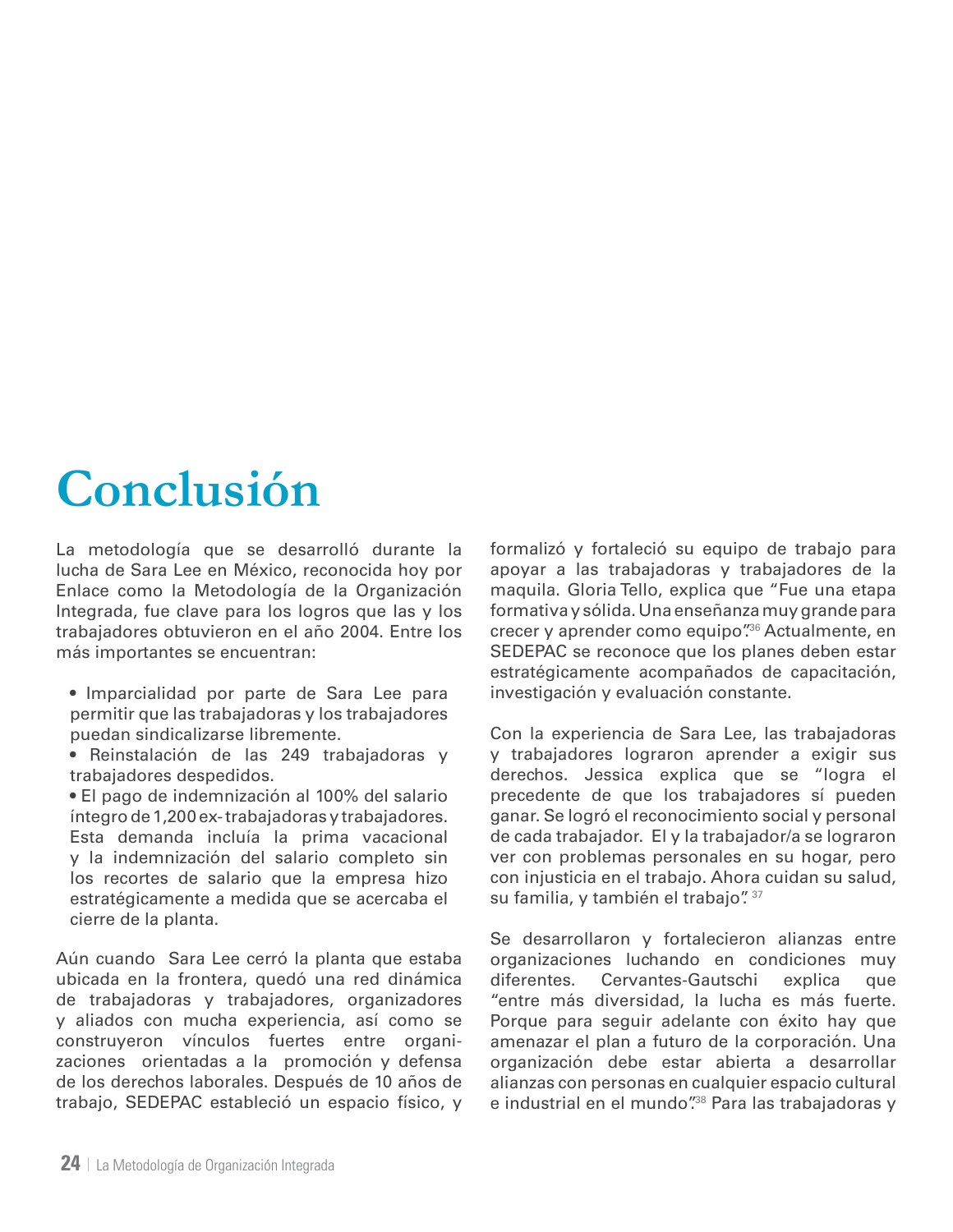trabajadores, el apoyo internacional "les quito una cruz de la espalda, les daba mucha seguridad y los trabajadores se empezaron a organizar de una forma más colectiva."39

Betty Robles explica que actualmente se enfrentan a una realidad laboral difícil, "se queda la gente sin empleo y un número muy grande de trabajadores lesionados, incapacitados, que hasta ahora no se les ha podido garantizar cuidado médico. Por eso, hemos analizado que tenemos que seguir luchando, para que no sean las empresas las que tengan que definir su tiempo, sino los trabajadores. Que nosotros seamos parte de estas decisiones también".<sup>40</sup> Pero también queda como aprendizaje la experiencia, la organización, un espacio de trabajo como es la oficina de las trabajadoras y trabajadores, y líderes con formación y conocimiento de los derechos laborales que están dedicados a la organización en nuevas plantas. Actualmente, SEDEPAC está buscando un diálogo con el gobierno para garantizar que las empresas que se instalen en el territorio no quieran cerrar sus plantas en los próximos años, con las consecuencias que esto tendría para las y los trabajadores.

El proceso de lucha y organización que se dio en Sara Lee con la implementación de la Metodología de la Organización Integrada (MOI), demuestra cómo la construcción de estrategias de colaboración y articulación entre grupos y organizaciones a nivel nacional e internacional, es clave para el fortalecimiento de las luchas y el logro de los objetivos que se proponen. El licenciado Arturo Alcalde lo sintetiza en las siguientes palabras: "He aprendido que se necesita diseñar una estrategia común de todas las organizaciones, incluyendo fundaciones, sindicatos, ONG's y personas preocupadas para compartir planes comunes. Estoy convencido de que es necesario presionar al gobierno Mexicano para que cambie sus prácticas que colocan a las trabajadoras y trabajadores en estado de indefensión".<sup>41</sup>



### **Instituto de Enlace**

Enlace fue constituida en 1998, como una alianza estratégica con trabajadores de bajos recursos de centros de trabajo, sindicatos, y organizaciones de la comunidad en México y Estados Unidos. Tenemos experiencia en diseñar e implementar exitosas campañas corporativas globales. Un ejemplo de ello fue la lucha de Sara Lee, en la cual una organización local de más de mil mujeres trabajadoras explotadas en Coahuila México, logró obtener una compensación justa en la lucha contra Sara lee, una de las empresa anti sindicalista mas grandes del mundo.

El Instituto proporciona capacitación a través del Programa de Entrenamiento entre Colegas financiado por la Fundación Ford, para el personal y líderes de organizaciones de justicia económica y social en la metodología que se uso con éxito en la Lucha de Sara Lee.

Para obtener más información sobre el Programa de Entrenamiento entre Colegas y otras posibilidades del Instituto de Enlace, por favor pónganse en contacto con info@enlaceintl.org